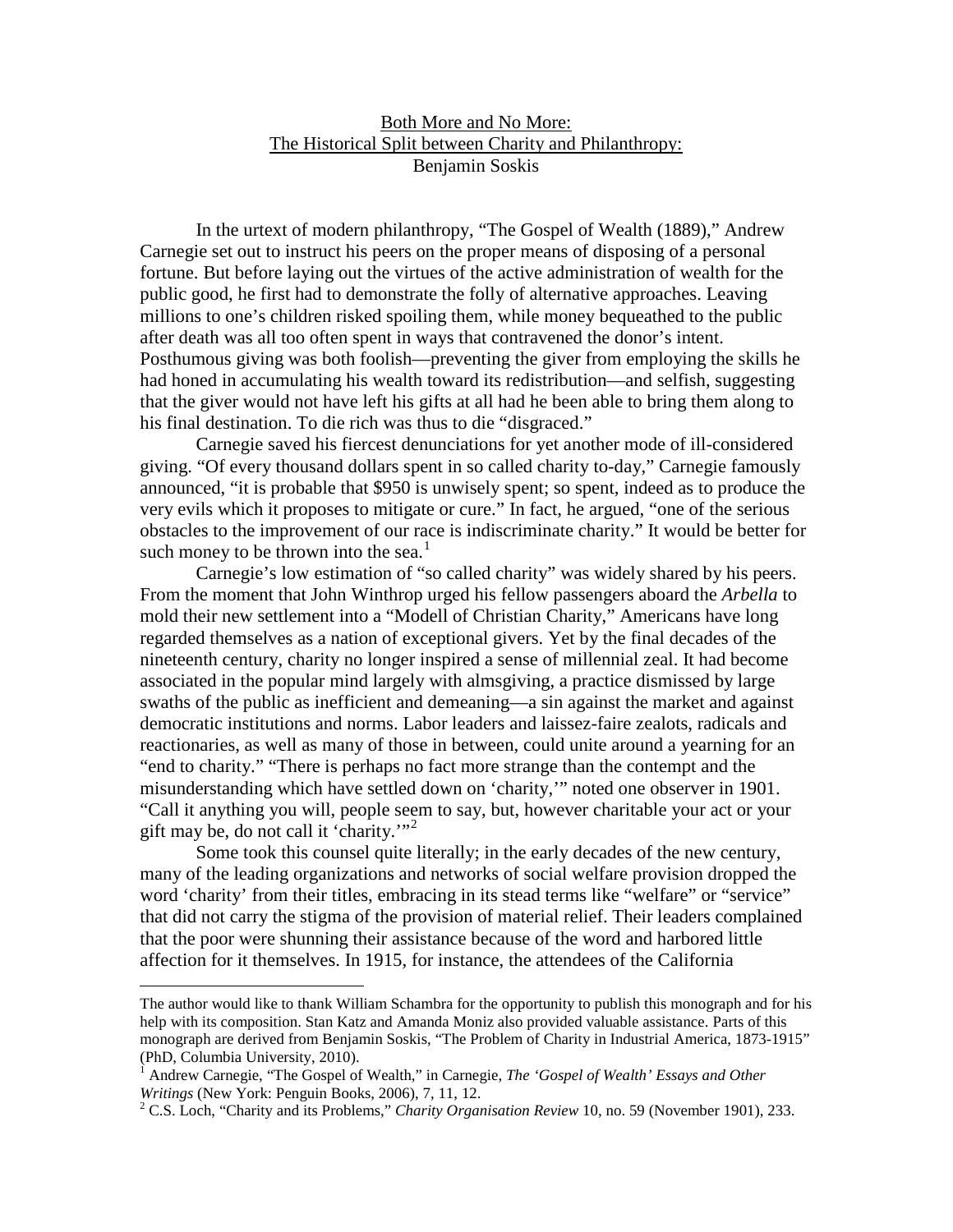Conference of Charities and Correction emerged from their annual meeting with a new designation: the California Conference of Social Agencies. As the opening speaker at the conference declared to the delegates, "Your [old] name is a misnomer. You are ashamed of it. You no longer believe in charity or correction as those terms are used."<sup>[3](#page-1-0)</sup>

While charity's star dimmed, modern philanthropy's was beginning its ascent. In fact, many of the individuals responsible for designing and directing the institutions and ideologies that would come to define modern philanthropy—the foundation and ideas of scientific giving, most particularly—were among those pushing to topple charity from its pedestal. In his account of George Peabody's educational philanthropy, Jabez Curry, one of the first general agents of the Peabody Education Fund (the first philanthropic foundation in the US), differentiated Peabody's carefully considered benefactions from the "sudden ebullitions of charitable impulse, excited by some object of pity." In his autobiography, John D. Rockefeller made clear his opposition to "giving money to street beggars" (while asserting his commitment to abolishing the conditions that created beggars in the first place). When Jerome Greene, one of Rockefeller's chief advisers, was charged with spelling out the "Principles and Policies of Giving" that would guide the Rockefeller Foundation, one of the first he stipulated was that "Individual charity and relief are excluded." And Robert de Forest, the New York lawyer instrumental in establishing the Russell Sage Foundation, was a founding member of the New York Charity Organization Society, which dedicated itself to battling the scourge of "indiscriminate giving."<sup>[4](#page-1-1)</sup>

And so the coincidence of the depreciation of traditional charity and the rise of modern philanthropy was by no means accidental. Indeed, in many respects the promotion of the one was premised on the deliberate demotion of the other. Philanthropy vaulted itself into public acclaim upon charity's supposed debilities. Modern philanthropy would be efficient, whereas most charitable giving was wasteful. Philanthropy would turn its attention to regional, national, and even global problems, while charity's scope was parochial. Philanthropy would address root causes, whereas charitable giving preoccupied itself with palliatives. Philanthropy would be governed by rational analysis and the sober calculus of the laboratory and boardroom, whereas most charitable giving was prompted by sentimental impulses, and was even, at heart, a selfish endeavor. Transcending charity's limitations—and eschewing its enticements—became a mark of maturity, the badge of the seasoned, selfless giver. At their most aggressive, philanthropists engaged in a sort of supersessionist crusade; by extirpating the underlying causes of social ills, they would do away with the need for charity in the first place.

<span id="page-1-1"></span><sup>4</sup> J.L.M. Curry, *A Brief Sketch of George Peabody and a History of the Peabody Education Fund Through Thirty Years* (Cambridge, [Mass.]: University Press, 1898), 18; John D. Rockefeller, *Random Reminiscences of Men and Events* (Garden City, New York: Doubleday, Page & Company, 1913); 173-4,

- 141-2; Ron Chernow, *Titan: The Life of John D. Rockefeller, Sr.* (New York: Random House, 1998), 314; J.D. Greene, "Principles and Policies of Giving," Folder 163, Box 21, Series 900, Record Group 3.1,
- Rockefeller Foundation Archives, Rockefeller Archive Center, Tarrytown, New York; Robert De Forest, "What is Charity Organization?" *Charities Review* 1, no. 1 (November 1891), 2.

<span id="page-1-0"></span> <sup>3</sup> Andrew J. F. Morris, *The Limits of Voluntarism: Charity and Welfare from the New Deal through the Great Society* (New York: Cambridge University Press, 2009), 33; "Twenty-five Years and After," *Charities and the Commons* XIX no. 9 (November 30, 1907), 1142-1144; "Social Agencies," *Survey* XXXIII no. 26 (March 27, 1915), 690.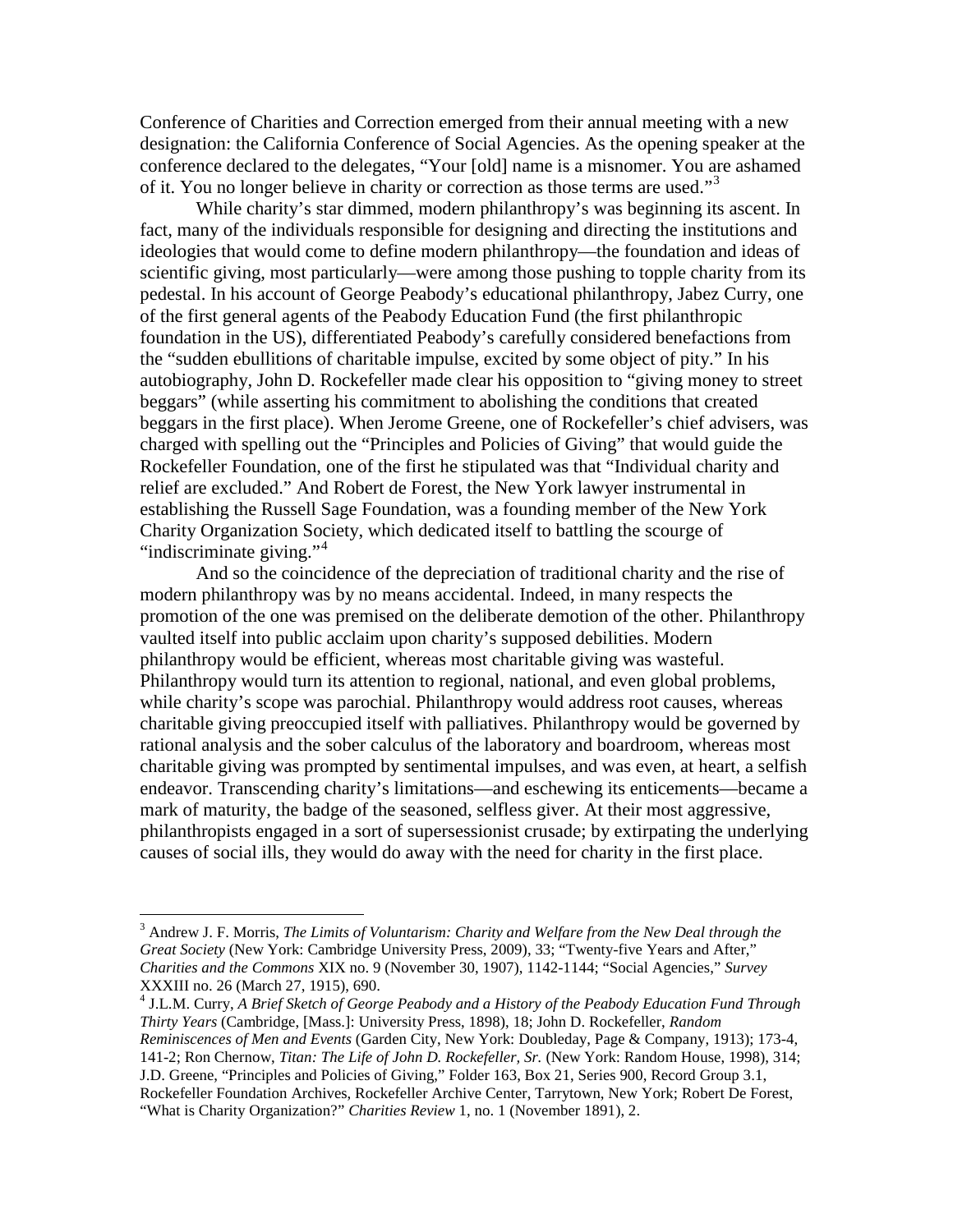Generations of philanthropic leaders have inherited this antithesis, up to our own day. Charity still serves as a negative reference point against which to define the vocation of philanthropy. Whatever philanthropy is—it is *not* charity. So, in 2005, the newly installed head of the Council on Foundations, the former congressman Steve Gunderson, made clear that one of his primary aims was to educate the public on the difference between charity and philanthropy; the demands made upon foundations in the aftermath of Hurricane Katrina had convinced him that the crucial distinction was lost on many Americans. Philanthropy, he insisted, was about "problem-solving." "It's more than just the immediate emotional response to a need"—presumably the purview of charity. "[I]t's about taking a strategic approach to long-term problem solving, with *strategic* being the operative word," he said, with the insinuation that charity was both impulsive and shortsighted. Similar views were echoed by Vartan Gregorian, president of the Carnegie Corporation, at the presentation of the Carnegie Medal of Philanthropy in 2009. "Philanthropy is not charity," he announced. "Philanthropy works to do away with the causes that necessitate charity." And when in 2013 the Rockefeller Foundation published a history of the institution in honor of its centennial, they titled it *Beyond Charity: A Century of Philanthropic Innovation*. [5](#page-2-0)

There is no doubt that conceptual polarities can serve as powerful heuristics. And it is certainly true that the contrast between charity and philanthropy has helped to clarify the task facing the leaders of the philanthropic sector. But in at least two respects, the contrast has impeded clear thinking on the nature of that charge. In each case, a historical investigation into the relation between charity and philanthropy can restore some of that clarity. First, the divide between charity and philanthropy is almost always promoted from the latter's perspective. That is, philanthropy peers down at charity from the heights of its own self-regard. The view from the other direction—the corrective charity offers to philanthropy—is less often considered. Yet at precisely the moment that philanthropy invoked the limitations of charity to define its own prerogatives, charity was developing a powerful counter-critique that highlighted its own imperatives to call out the dangers and conceits of philanthropy.

If a historical appreciation of the charity-philanthropy antithesis can illuminate the gap between the two, it can also highlight efforts to bridge the divide. Some of the boldest pioneers of the practice of philanthropy acknowledged the rebuke represented by charity and some of the most devout defenders of charity at the turn of the century recognized the legitimacy of philanthropy's critique. In their own ways, the leaders of what became known as the scientific charity movement—a primary source of the theories of giving that informed early philanthropists—and a vanguard of Catholic charity reformers did not deny the tensions between charity and philanthropy. Instead, they sought to cultivate them, believing that charity and philanthropy could function as productive if sometimes wary partners. It's a partnership that we would do well to

<span id="page-2-0"></span> $<sup>5</sup>$  This dichotomy is now being exported into the global arena. In a comprehensive report on philanthropy in</sup> BRIC nations, Joan Spero writes, "this distinction between charity and philanthropy reflects a major difference between the approach of most major U.S. and Western foundations and giving in many newly developed countries." Joan Spero, *Charity and Philanthropy in Russia, China, India and Brazil* (2014, Foundation Center), vii. Gunderson quoted in *Philanthropy News Digest*, October 16, 2005, accessed at [http://foundationcenter.org/pnd/newsmakers/nwsmkr\\_50th.jhtml?id=160000002;](http://foundationcenter.org/pnd/newsmakers/nwsmkr_50th.jhtml?id=160000002) "Carnegie 'Family' Awards Medals for Philanthropy," *impulse* 20 (December 2009), 1; Eric John Abrahamson, *Beyond Charity: A Century of Philanthropic Innovation* (New York: Rockefeller Foundation, 2013).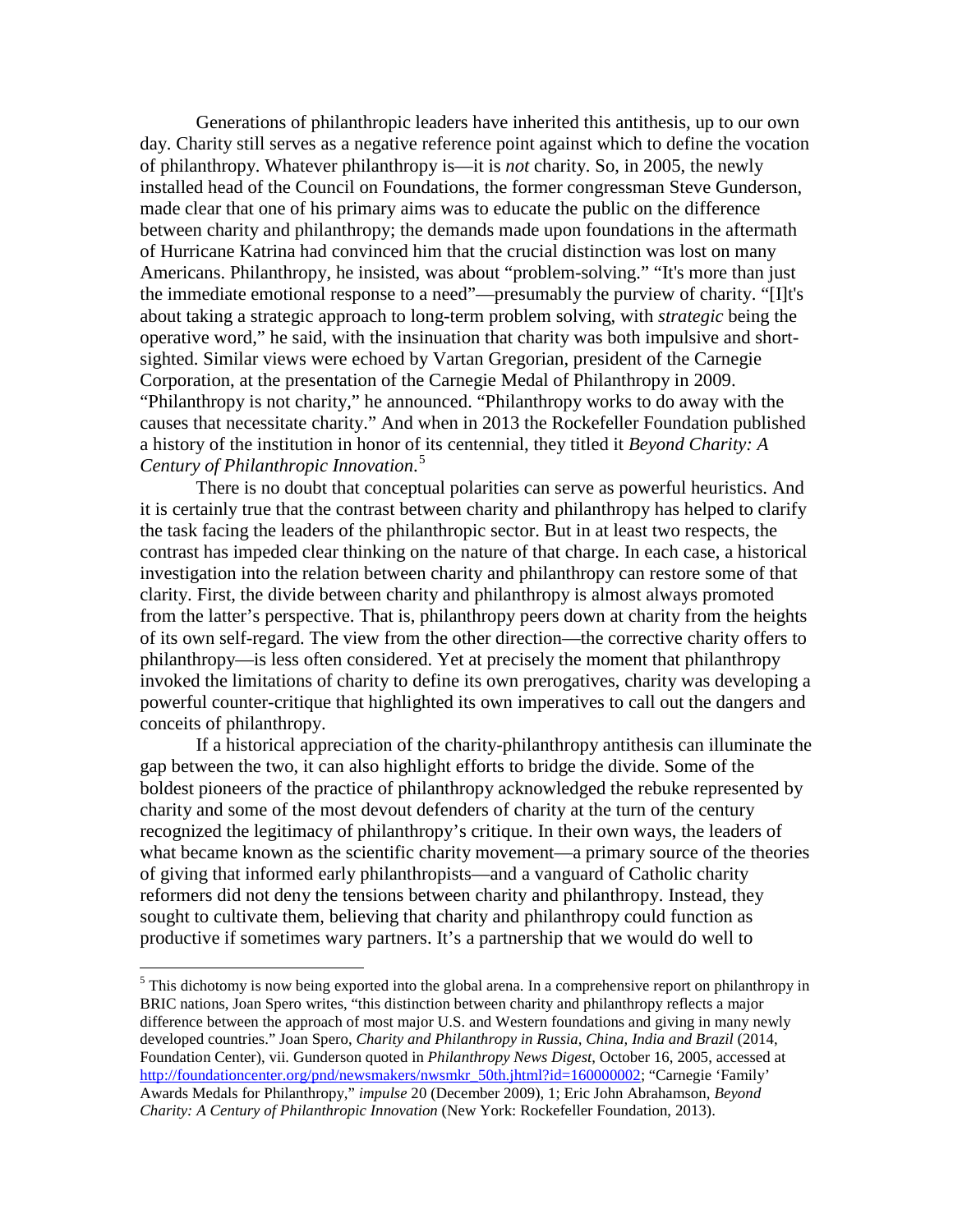revitalize today. For philanthropy is more secure when supported by charity's correctives; and charity is stronger when braced by philanthropy's critiques.

## I. The Early American Roots of the Charity-Philanthropy Divide

From the earliest days of settlement to the Revolution, the contrast between charity and philanthropy lay dormant, largely because the term *philanthropy* did not come into common usage in the United States till the 1780's. Indeed, for much of the eighteenth century, and for a good part of the nineteenth, the two terms complemented each other. Or rather, in an American context, 'charity' was granted a meaning capacious enough to encompass many of the impulses and institutions that would later fall under philanthropy's domain. And so the ethic of charity initially harbored within itself the tensions that would come to define its relationship with philanthropy.

What did early Americans mean when they spoke of charity? Scholars of American social welfare provision, taking a cue from the sociologist Max Weber, have made much of the "rationalization of charity" within the first century after settlement. By this they mean that, through the promptings of Puritanism, charity became increasingly impersonal and instrumental; it manifested itself less as an expression of love than as a means of achieving some objective social good. As one Rhode Island minister declared in 1805, the Lord rewarded the charitable "in proportion to the usefulness of an object." This object was most often the alleviation of proximate distress, and though charity could take the form of moral guidance or a comforting word, it increasingly assumed a monetary or material form, and did so through mediated channels. But the rationalization of charity could also require withholding it in some occasions, if by doing so the giver stirred the potential recipient to productive labor. So rather than "knitt" the community together, as Winthrop urged, charity could instead establish divisions within it. The title of a 1752 sermon delivered by a prominent Boston clergyman made this point clearly: "The Idle Poor secluded from the Bread of Charity by the Christian Law."<sup>[6](#page-3-0)</sup>

Yet the rationalization of charity in early America was never absolute. A more traditional understanding of charity persisted, one that aimed not to bolster the hierarchies of the social order but to develop sympathetic bonds between giver and recipient that momentarily annulled social divisions. Although few early Americans regarded poverty as a holy state, the precariousness of life, the way a single providentially delivered calamity could instantly strip a family of their fortune, argued against a censorious attitude toward the poor (though the view that poverty could be traced to the moral failings of the poor did become increasingly prevalent by the eighteenth century). Those in need could still be regarded as members of a single organic community, deserving of loving kindness and personal ministration. Traditional notions of 'charity' thus designated both the unmediated act of giving and the spirit of love—of *caritas*—that animated it. These two understandings were, in fact, inseparable. The mundane charity

<span id="page-3-0"></span> <sup>6</sup> Robert A. Gross, "Giving in America: From Charity to Philanthropy," in *Charity, Philanthropy, and Civility in American History*, eds. Lawrence J. Friedman and Mark D. McGarvie (Cambridge and New York: Cambridge University Press, 2003), 32; William Patten quoted in Conrad Edick Wright, *The Transformation of Charity in Postrevolutionary New England* (Boston: Northeastern University Press, 1992), 118; Charles Chauncey quoted in Kenneth L. Kusmer, *Down & Out, On the Road: The Homeless in American History* (New York: Oxford University Press, 2002), 20.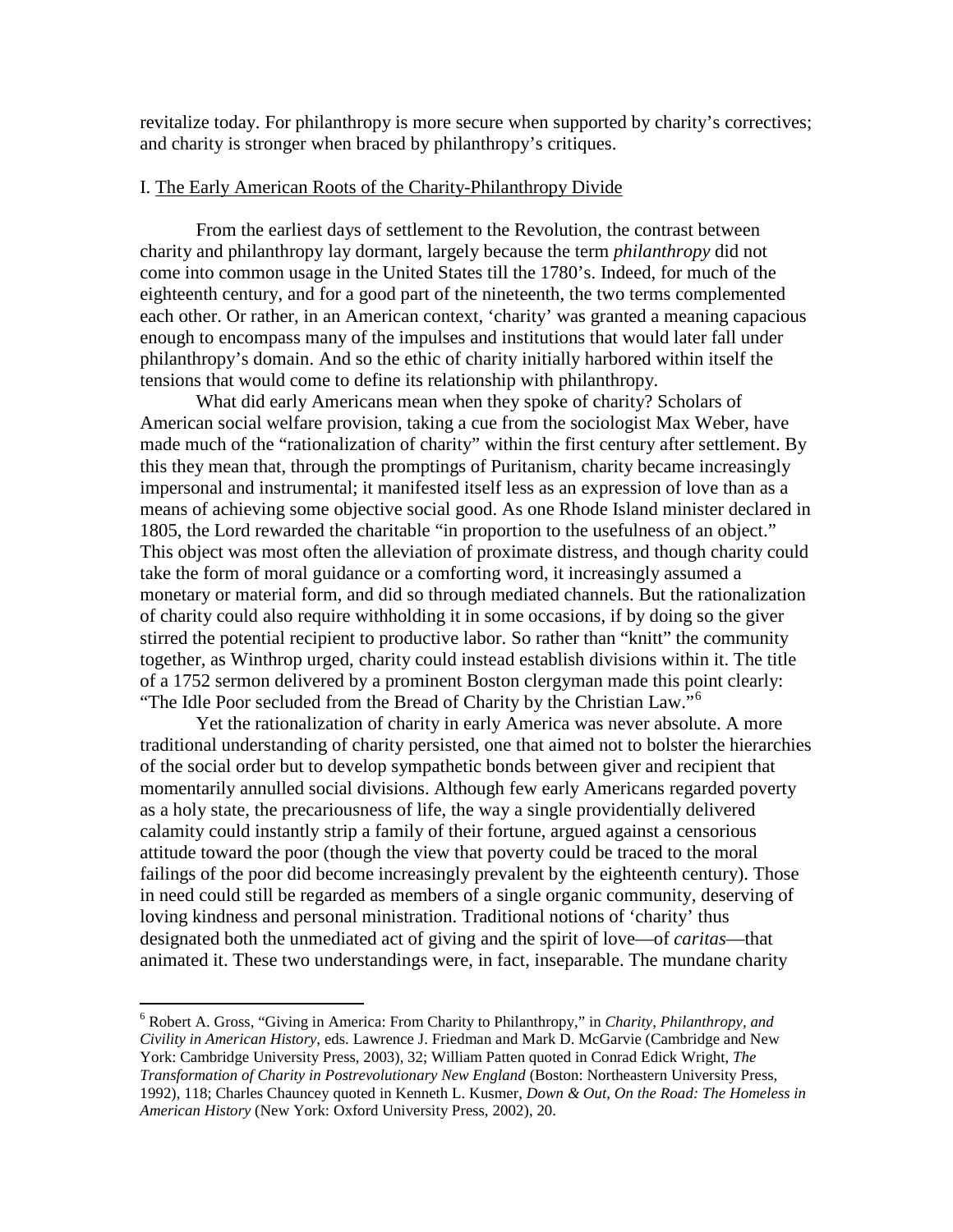that men and women exhibited toward each other ultimately reflected the divine love for all creation. As the German theologian Ernest Troeltsch explained this traditional view, "The aim of charity was not the healing of social wrongs, nor the endeavor to remove poverty, but the revelation and the awakening of the spirit of love, of that love, which Christ imparts and which He makes known to us the attitude of God Himself."

If charity took God's love as its model, it was a love without limits, extending to all mankind, and in this sense, it anticipated the expansive dictates of philanthropy. Ideally, then, charity honored the two biblical charges on which Christian ethics rested: to love the stranger and to love one's neighbor. In practice, however, as historian Conrad Edick Wright has demonstrated, early Americans often circumscribed the scope of their charity by acknowledging their limited resources and institutional capacities. Without disowning the imperative of universal love, they could justify directing their own charitable efforts to those nearest and most familiar to them; for if each tended to his or her own, collectively, all could serve and be served. Indeed, most understood their moral responsibilities in terms of their proximate relationships—as fathers and mothers, brothers and sisters, friends and neighbors.

This inclination toward benevolent parochialism was also bolstered by the early American adaptation of the English Poor Laws, established by Parliament in the late sixteenth and early seventeenth centuries, which made the parish the locus of poor relief and settlement a defining criteria of eligibility. In an American context, the Puritan ideal of the covenanted community was reflected in the responsibility of the locality—the town in New England and the parish or county elsewhere—to care for its own. It also demarcated the bounds of moral responsibility. At first, this meant physically "warning out" of town those who could not claim residence within it. But by the eighteenth century, the banishment was largely symbolic, conducted by legally disowning any responsibility to care for dependent vagrants.<sup>[8](#page-4-1)</sup>

For some time, then, the centripetal and centrifugal forces governing attitudes toward the administration of charity existed in a state of equilibrium. The proliferation of benevolent institutions at the turn of the nineteenth century disrupted this balance. The rapid rise of organized charity—Wright notes that from a little more than fifty at the time of the Revolution, New England could boast as many as two thousand charitable institutions by 1820—allowed individuals to pool their resources and to amplify their influence. "By the end of the eighteenth century," he notes, "organization had made it possible for Samaritans to extend their charity nearly to the limits of their imagination." Flourishing trans-Atlantic networks linked these associations in a web of humanitarian fervor. Historians have frequently designated this moment as the one marking a transition from charity to philanthropy in the United States, when individual acts of personal generosity became increasingly formalized and mediated by associational forms.

It is in fact at this point that 'philanthropy' first came into common usage in much of the United States. The term was often invoked to describe the expansive ambitions

<span id="page-4-0"></span><sup>&</sup>lt;sup>7</sup> Christine Leigh Heyrman, "A Model of Christian Charity: The Rich and Poor in New England, 1630-1730," PhD diss., Yale University, 1977, 11; Troeltsch quoted in David Wagner, *What's Love Got To Do* 

<span id="page-4-1"></span><sup>&</sup>lt;sup>8</sup> Wright, *Transformation of Charity*, 19, 23-24; Gross, "Giving in America," 33; Kusmer, *Down & Out*, 20; Amanda B. Moniz, "The American Revolution and the Origins of Humanitarianism," 61, 213, manuscript in author's possession; Kusmer, *Down & Out*, 20; Heyrman, "Model of Christian Charity," 109-110.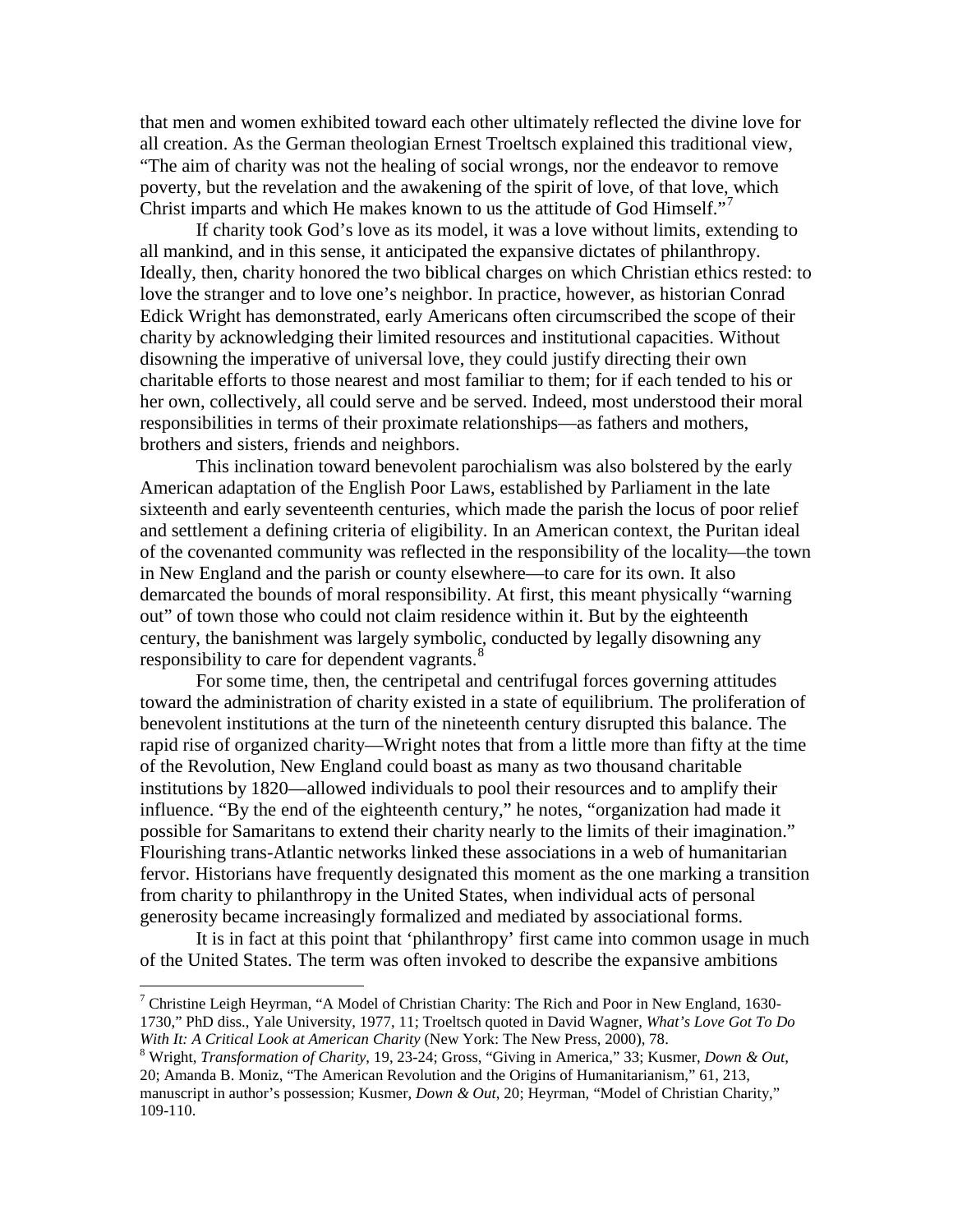invested in these new organizations. "Remember…our benevolence is not confined. It is philanthropy," one Boston orator exhorted listeners in 1783. By taking on those meanings, 'philanthropy' divested 'charity' of some of its association with an allencompassing universal love—and even, perhaps, saddled the term with a hint of confinement. At this moment, even if it was not stated explicitly, philanthropy's oppositional relationship to charity began to germinate in American soil.<sup>[9](#page-5-0)</sup>

#### II. The Birth of Philanthropy, Charity's Antagonist

Of course, the term 'philanthropy' itself came freighted with its own powerful associations that primed it for that opposition. The term's origins lie in the fifth century, B.C.E. It first makes its appearance as *philanthrôpía*—a Greek word formed from the combination of *phileô*, meaning friendship, and *anthrôpos*, referring to the whole of humankind—in *Prometheus Bound*, the tragedy attributed to the dramatist Aeschylus; the term describes the transgressive (at least from the perspective of the gods) act of loving mankind that brought on Prometheus' awful punishment. By the third century, B.C.E., *philanthrôpía* had taken on additional meanings, describing civic virtue as well as gifts made by private citizens toward the public good.<sup>[10](#page-5-1)</sup>

The term 'philanthropy,' as it is now understood, was late to enter the English language; an earlier usage, emerging in the fourteenth century, was limited to the description of plants whose seeds stuck easily to humans. Francis Bacon first used the word in something like its modern sense in a 1612 essay, but by the end of the century, the term was still frequently invoked with the addendum that no word existed in the English language to communicate the idea coined by the Greeks. Yet even if the term had not yet gained a wide currency, the conditions for its diffusion—and for its differentiation from charity—were laid down in those years of the early modern period with the secularization of welfare provision throughout much of Europe. In England, for example, by the sixteenth century the traditional forms of charity--provided largely by institutions of the church--proved wholly inadequate to address the social upheavals brought on by the plague, warfare and dislocations of the preceding century. Into this void stepped a newly assertive mercantile elite that considered poverty outside a sacramental prism as a social problem amenable to rational control. In the study of this transformation, scholars have rooted the development of modern philanthropy in the infirmities of the pre-modern charitable tradition. As Wilbur Jordan notes in his masterful *Philanthropy in England* (1959), the Tudor merchants who began to regard their giving as a "necessary aspect of public policy rather than as a requirement of Christian morality"—in other words, who forged a modern conception of philanthropy—"scorned and discarded alms, the

<span id="page-5-0"></span> $9$  According to Conrad Wright, the Freemasons, for whom the expansive universality of their movement was a central tenet, were some of the first Americans to popularize the term 'philanthropy.' Wright, *Transformation of Charity*, 5, 116 (quote), 119, 120-121; Gross, "Giving in America," 30.

<span id="page-5-1"></span><sup>&</sup>lt;sup>10</sup> Marty Sulek has identified the first usage of *philanthropy* as a noun (and to refer to a human) in Plato's *Euthyphro*, in which Socrates uses the term to describe his own compulsion to teach all who will listen. Marty Sulek, "On the Classic Meaning of Philanthropy," *Nonprofit and Voluntary Sector Quarterly*, 39, no. 3 (June 2010), 385-408 (Euthyphro cites on page 391).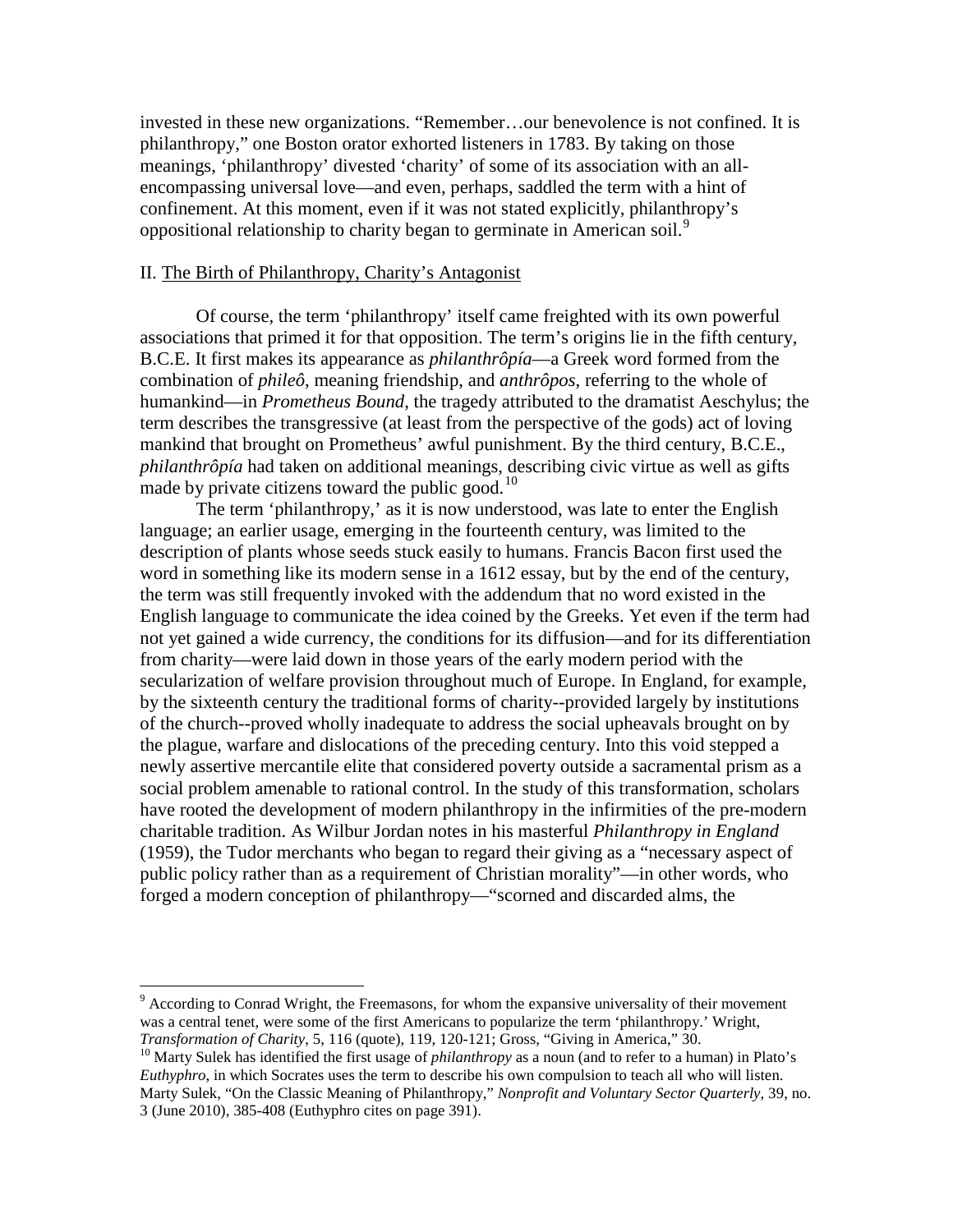mechanism of medieval charity, since they were profoundly persuaded that casual, undisciplined charity was as ineffective as it was wasteful."<sup>[11](#page-6-0)</sup>

It was not, however, until the dawning of the Enlightenment that 'philanthropy' took its place among a constellation of terms—'universal benevolence, 'love of humanity,' *bienfaiscance* and 'friend of mankind,' most prominent among them—that signaled a newly amplified and expansive commitment to relieve the suffering of *all* mankind. These ideals fueled a robust debate over the proper scope of moral responsibility and the relationship between universal and particularist love. The champions of philanthropy and universal benevolence combated the atomistic theories and egotistical hedonism promoted by theorists like Thomas Hobbes and Bernard Mandeville; men were not governed by the goad of a nasty and brutish self-interest, they insisted, but were endowed with a powerful moral sense that could overrun the bounds of consanguinity and transcend purely local attachments. Philanthropy's expansiveness did not merely take in the suffering stranger; it also expressed an allegiance to a cosmopolitan culture of reform in which the bonds of humanity superseded the ties of nationality. As an ideal, philanthropy could bridge head and heart: it became the hallmark of the Enlightenment 'man of feeling,' while suggesting the application of rationality toward the betterment of mankind.

Enlightenment thought proved less hospitable to the ethic of traditional charity; much as in the late nineteenth century, as philanthropy prospered as an ideal, charity came under sustained attack. "From about the middle of the eighteenth century," writes a historian of eighteenth-century France, "the question of how best to organise the relief of poverty on the ruins of existing forms of charity had become a matter of public remark and open polemic." The disciples of the nascent field of political economy often dismissed charity as inefficient and indiscriminate; charity stemmed from the emotional and spiritual needs of the donor as opposed to those of society, was removed from the rational realm of exchange, and contravened the laws of nature that mandated that man work for his bread. There was certainly a repressive element behind many of these attacks. But a more radical strain also ran through political economy, one that borrowed from Enlightenment ideas regarding the perfectibility of man and that also regarded charity critically. It did not merely seek to curtail charity, but the need for charity itself, hoping to bring about a world without poverty through bold programs of political and administrative action. As an ideal, only philanthropy, and not charity, was large enough to contain these ambitions. $12$ 

<span id="page-6-1"></span><span id="page-6-0"></span> $<sup>12</sup>$  It should be noted, however, that the meanings attached to the nomenclature was still quite fluid. William</sup> Goodwin, the British philosopher who was one of the boldest champions of universal benevolence, opposed that ideal to the spirit of "philanthropy," which he considered "a rather unreflecting feeling than a rational principle." Evan Radcliffe, ""Revolutionary Writing, Moral Philosophy, and Universal Benevolence in the Eighteenth Century," *Journal of the History of Ideas* 54, no. 2 (April 1993), 221-240 (Goodwin quote on p. 231); Sulek, "On the Modern Meaning of Philanthropy," 197; Thomas J. Schlereth, *The Cosmopolitan Ideal in Enlightenment Thought* (Notre Dame: The University of Notre Dame Press, 1977) 90-93; Colin Jones, *Charity and bienfaisance: The Treatment of the Poor in the Montpellier Region 1740-1815* (Cambridge; New York: Cambridge University Press, 1982), 131; Gareth Stedman Jones: *An End to Poverty?: A Historical Debate* (New York: Columbia University Press, 2004), 29.

<sup>&</sup>lt;sup>11</sup> Marty Sulek, "On the Modern Meaning of Philanthropy," *Nonprofit and Voluntary Sector Quarterly*, 39, no. 2 (April 2010), 193-212; W. K. Jordan, *Philanthropy in England 1480-1660* (New York: Russell Sage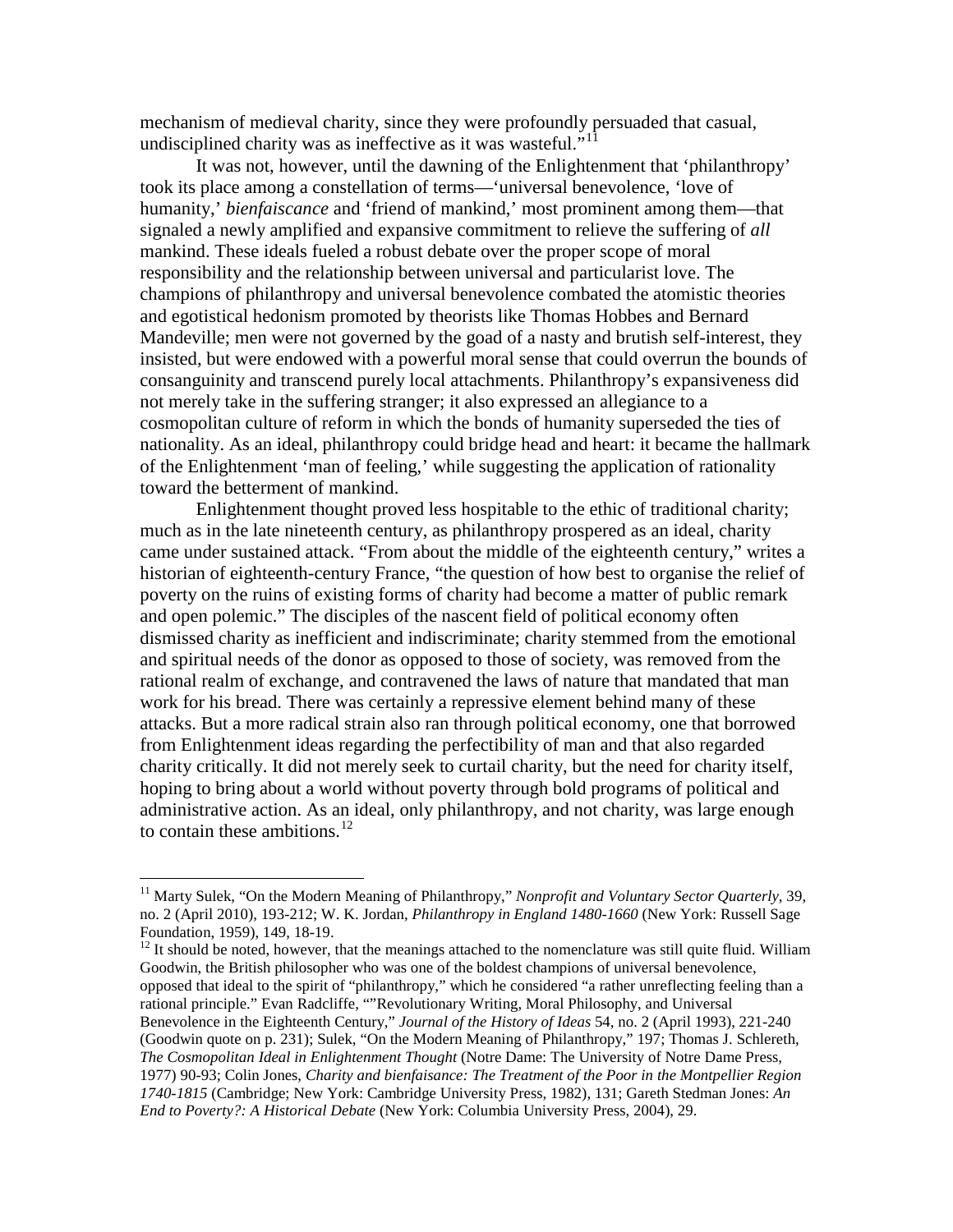Through its Enlightenment boosters, philanthropy carried with it the hint of secularism—and often of anti-clericalism. This linkage was solidified through the term's association with the fervor of the French Revolution. For early Jacobins '*philanthropy*' (along with its kin, the Enlightenment neologism '*bienfaisance*') served as a standing rebuke to the practice of traditional charity, which during the *ancien régime* had been administered almost entirely by the institutions of the Church. In the early years of the Revolution, as the wealthy inhabitants who had been the source of many of those donations fled the country and as the Republic confiscated Church property, charitable giving declined precipitously. Many revolutionaries did not regard this as an especially unfortunate occurrence. For the nobleman François Rochefoucauld-Liancourt, the driving force behind the Revolutionary Assembly's policies toward the poor (including a prohibition against begging), all citizens had a *right* to subsistence. Since poverty was a byproduct of social forces beyond the control of the individual, the needy should not be forced to rely on the compassion—and the condescension—of the wealthy or on the unreliable ministrations of clerics. Rather, relief should be guaranteed by the state as a manifestation of social solidarity. For this reason, one historian notes, Liancourt considered the word 'charity' itself to be "offensive."[13](#page-7-0)

Across the Channel, as partisans rose up to defend or defame the French Revolution, what had been a rather ethereal debate among British moral philosophers transformed into a contentious intellectual melee on matters of the utmost political import. The critics of universal benevolence had long argued that it would lead to an erosion of more parochial affections—the love of home and of neighbors and nation. It threatened, for this reason, to subvert human nature itself. "[W]hen any dazzling phantoms of universal philanthropy have seized our attention," declared the British schoolmaster and writer Rev. Samuel Parr, "the objects that formerly engaged it shrink and fade. All considerations of kindred, friends, and countrymen, drop from the mind." In fact, its gauzy high-sounding principles veiled a sort of misanthropy, a malignancy toward men as they actually were. The bloody record of the Revolution—the stories of children turning on their parents, of zealous citizens murdering former friends—only confirmed these fears. Philanthropy, it seemed, led directly to the guillotine. As Edmund Burke declared, the belief in universal benevolence found its natural culmination in the "homicide philanthropy of France."

For Burke and other conservatives, counter-revolutionary vigilance required a renewed defense of charity, its modesty now standing in starker relief to Jacobin pretensions. Burke praised charity as a "direct and obligatory duty upon all Christians" and warned that any notion that society was capable of eradicating poverty, all soapbubble schemes that encouraged the poor to look beyond "Patience, labour, sobriety, frugality, and religion," were a "fraud." In 1798, the *Anti-Jacobin*, a British publication founded in reaction to the French Revolution, published a poem on France's "New Morality." It compared "charity," embodied by a figure "who dries/ The Orphan's tears, and wipes the Widow's eyes," with "*French* Philanthropy—whose boundless mind/

<span id="page-7-0"></span> <sup>13</sup> William B. Cohen, "The European Comparison," in *Charity, Philanthropy, and Civility*, 396-397; Alan Forrest, *The French Revolution and the Poor* (New York: St. Martin's Press, 1981), 14-15, 17-18, 38; Jones, *Charity and bienfaisance*, 2-3.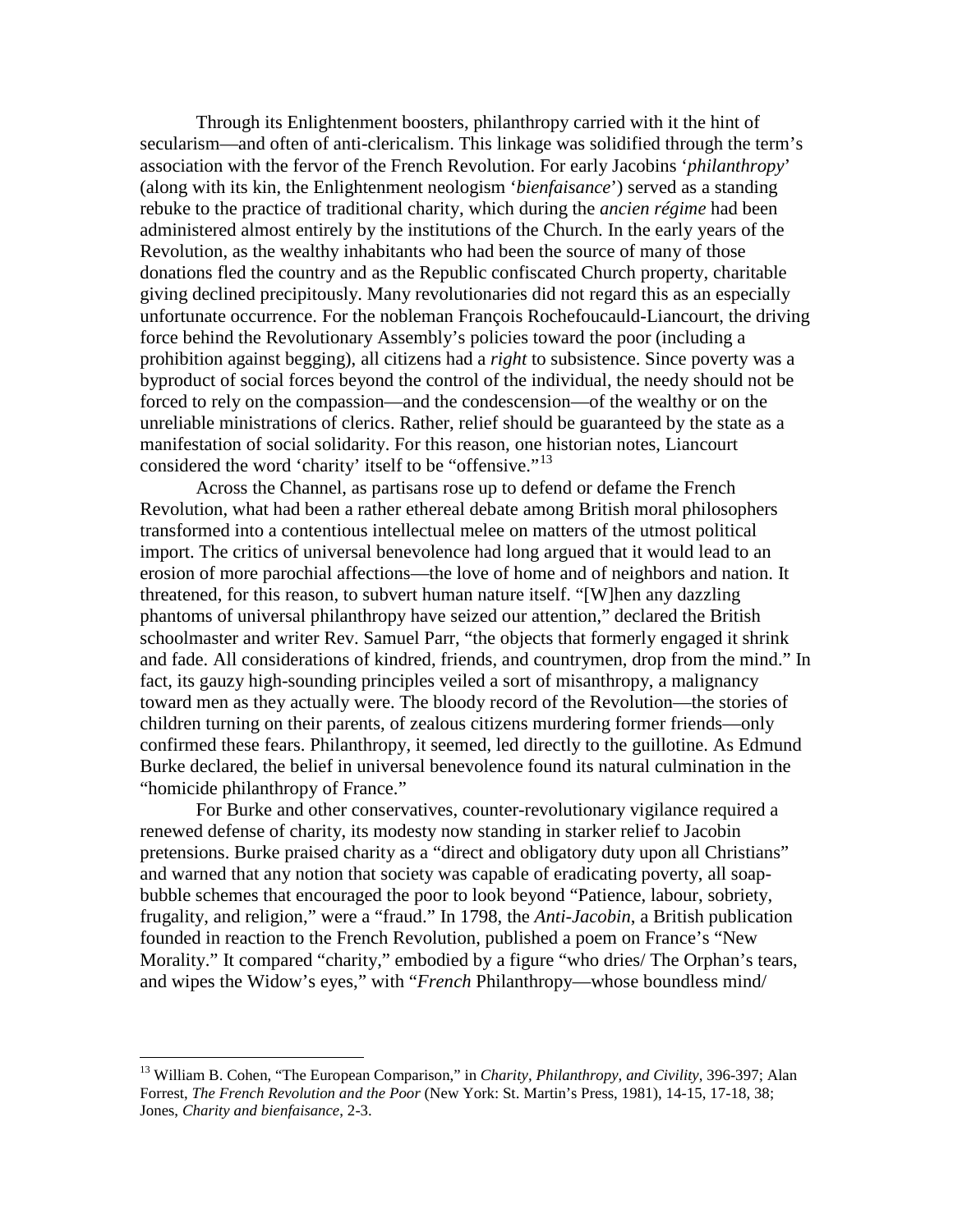Glows with the general love of all mankind" and "beneath whose baneful sway/ Each patriot passion sinks, and dies away."<sup>[14](#page-8-0)</sup>

As the revolutionary tumult crossed the Atlantic, "French Philanthropy" came under attack from another anti-Jacobin vanguard, white refugees of the Haitian Revolution. In 1791, the large slave population of the French colony of Saint-Domingue rose up against the island's plantation elite, a large number of whom made their way to the United States. They brought with them accounts of their antagonists' fiendish brutality and reports of a society turned upside-down, and lay a considerable share of the blame for their unfortunate fate at the feet of French and British abolition. Such "false philanthropy," they insisted, had encouraged the slave uprising and had given license to tyranny and anarchy. Their tragedy had tainted for them the very idea of philanthropy. When in 1809, refugees gathered to celebrate a Philadelphia merchant who had helped more than two thousand white colonists escape Saint-Domingue, one refugee showered him with praise, celebrating him as a "Champion of Humanity," but pointedly refused to classify his actions as 'philanthropy.' That term, he explained, had become "unnaturally perverted by the pretended friends of humanity, who in France, aimed [at] the destruction of the whites, under the veil of an affected pity for the negroes of the Colonies."

For the next half century, in much of the American South, that taint endured; "philanthropy" became suspect through its association with abolitionism. It was a malevolent force, foreign-born and false-faced, that dissolved the intimate attachments between master and slave and undermined social order, while ignoring the squalor and degradation at the feet of the philanthropist himself. At best, it was an undisciplined, sentimental impulse that made mischief by interfering with relations its devotees did not understand. At its worst, it was a hypocritical gesture that insulated the "man of feeling" from an acknowledgement of his complicity in human degradation that could be found on his own doorstep. And so southern journals frequently claimed that the condition of slaves in the south—"where but a few professions of philanthropy are made," but where masters took a paternal interest in the care of their human property—was far superior to the condition of free blacks in the North. Ultimately, the "pretended philanthropy" of the North was merely "a cloak to conceal baser and more sordid motives": jealousy and antipathy to southern institutions and prosperity.<sup>[15](#page-8-1)</sup>

### III. American Philanthropy and the Origins of the Scientific Charity Movement

<span id="page-8-1"></span><sup>15</sup> Proslavery partisans had also attacked the notions of "disinterested benevolence" promoted by the New England theologian Jonathan Edward, and the "spirit of censoriousness, of denunciation, of coarse authoritative dealing" those notions encouraged, with fueling abolition. They also often traced the roots of Northern philanthropy to the censoriousness and fanaticism at the heart of Puritanism. Kenneth Minkema and Harry Stout, "The Edwardsean Tradition and the Antislavery Debate, 1740-1865," *Journal of American History* 92, no. 1 (June 2005), 65. Ashli White, *Encountering Revolution: Haiti and the Making of the Early Republic* (Baltimore: The Johns Hopkins University Press, 2010), 78-86 (quote on p. 85); Larry E. Tise, *Proslavery: A History of the Defense of Slavery in America, 1701-1840* (Athens: University of Georgia Press, 1987), 93; "Free Negroes in the Northern United States," *De Bow's Review* vol. 28 (May 1860), 573; "The Edinburgh Review and the Southern States," *De Bow's Review* vol. 10 (May 1851), 519.

<span id="page-8-0"></span><sup>&</sup>lt;sup>14</sup> Parr quoted in Radcliffe, "Revolutionary Writing," 238; Burke quoted in Radcliffe, "Revolutionary Writing," 234 and in Jones, *End to Poverty?*, 88; *Poetry of the Anti-Jacobin* (London: W. Bulmer and Co., 1801), 237.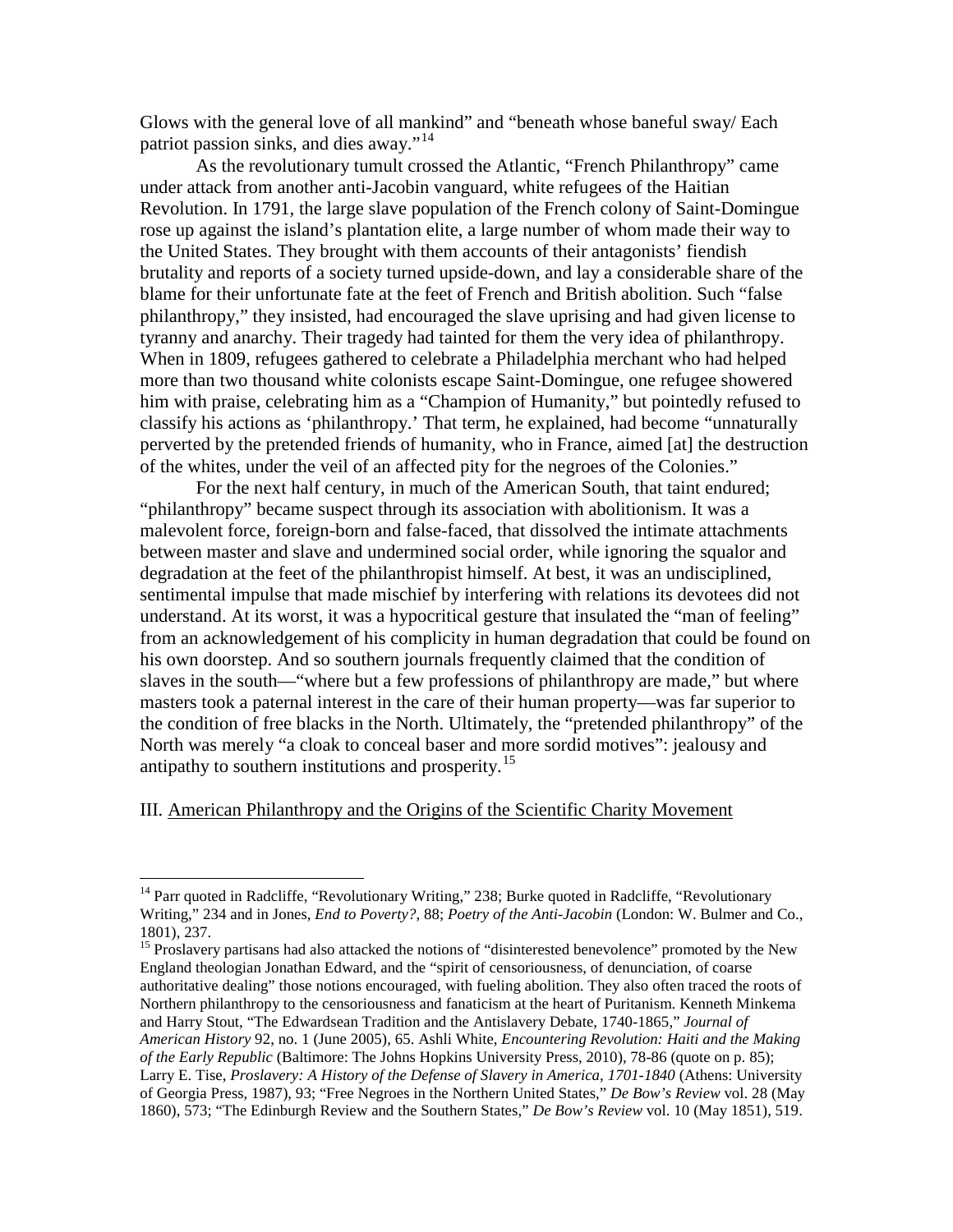Of course, in regions of the United States more hospitable to abolitionism, philanthropy's association with the antislavery cause only bolstered its status. And if a hint of secular utopianism still clung to the ideal—encouraged, for instance, by the frequent invocation of the term by Masons to describe their program of an expansive world-wide commitment to reform—by the early nineteenth century, in the North, this was counter-balanced by the deeply religious millennial enthusiasm that the term also inspired.

Indeed, for many Americans, the proliferation of benevolent organizations provided convincing proof that God's earthly kingdom was at hand. This growth of organized and institutional benevolence hastened the split between charity and philanthropy in several ways. The emerging fiduciary organizations formalized, and in many respects de-personalized, what had been informal and personal relationships between givers and receivers. Now beneficiary and benefactor were more frequently tied together through monetary contributions made to mediating institutions. This development encouraged the notion that those with the most to give bore an especially weighty charitable burden, which in turn prepared the way for a definition of "philanthropy" that affixed particularly on the substantial benefactions of the wealthy. If, at the end of the eighteenth century, the most renown 'philanthropist' was John Howard, the British reformer celebrated for ministering to prisoners, by the end of the next century, that title would belong to John D. Rockefeller or Andrew Carnegie, men hardly considered saintly by their peers but who happened to have a lot of money to give away. [16](#page-9-0)

In the first half of the nineteenth century, the suspicions directed by a number of leading reformers toward prevailing charitable practice widened the divide between charity and philanthropy even further. In part, such concerns stemmed from a surge in demand; in cities and towns throughout the nation, levels of poverty grew significantly, swelled by a series of economic panics, by masses of new and often impoverished immigrants, and by the dislocations of a nascent industrial economy. The emergence of sprawling, heterogeneous metropolises and increasingly mobile populations began to buckle the foundations of neighborly solicitude; by 1854, for instance, sixty-five percent of those who received public relief from Massachusetts towns could not claim legal settlement. As the poor became less familiar to their fellow Americans, they became more menacing. The providential understanding of poverty that had insulated them from the censure of their neighbors began to wear away; "respectable" Americans increasingly came to regard most poverty as a stigmatizing condition, the consequence of moral failure and not of God's inscrutable will. And so the repressive strain that had long fed American attitudes toward the poor grew more prominent during these decades workhouses sprouted up throughout the nation, in which the "idle poor" could be coerced into labor and trained in the virtues of industriousness, and cities and states passed harsh vagrancy laws that criminalized begging.<sup>[17](#page-9-1)</sup>

For those who came to regard the poor as an inherently suspect class, charitable efforts served primarily as instruments of social control. True charity began with the act of distinguishing the worthy poor—largely women, the elderly, and children—from the

<span id="page-9-1"></span><span id="page-9-0"></span><sup>&</sup>lt;sup>16</sup> Wright, *Transformation of Charity*, 176; Heyrman, "Model of Christian Charity," 73-87.<br><sup>17</sup> Kusmer, *Down & Out*, 24, 25; Paul Boyer, *Urban Masses and Moral Order in America, 1820-1920* (Cambridge: Harvard University Press, 1978), 67-107.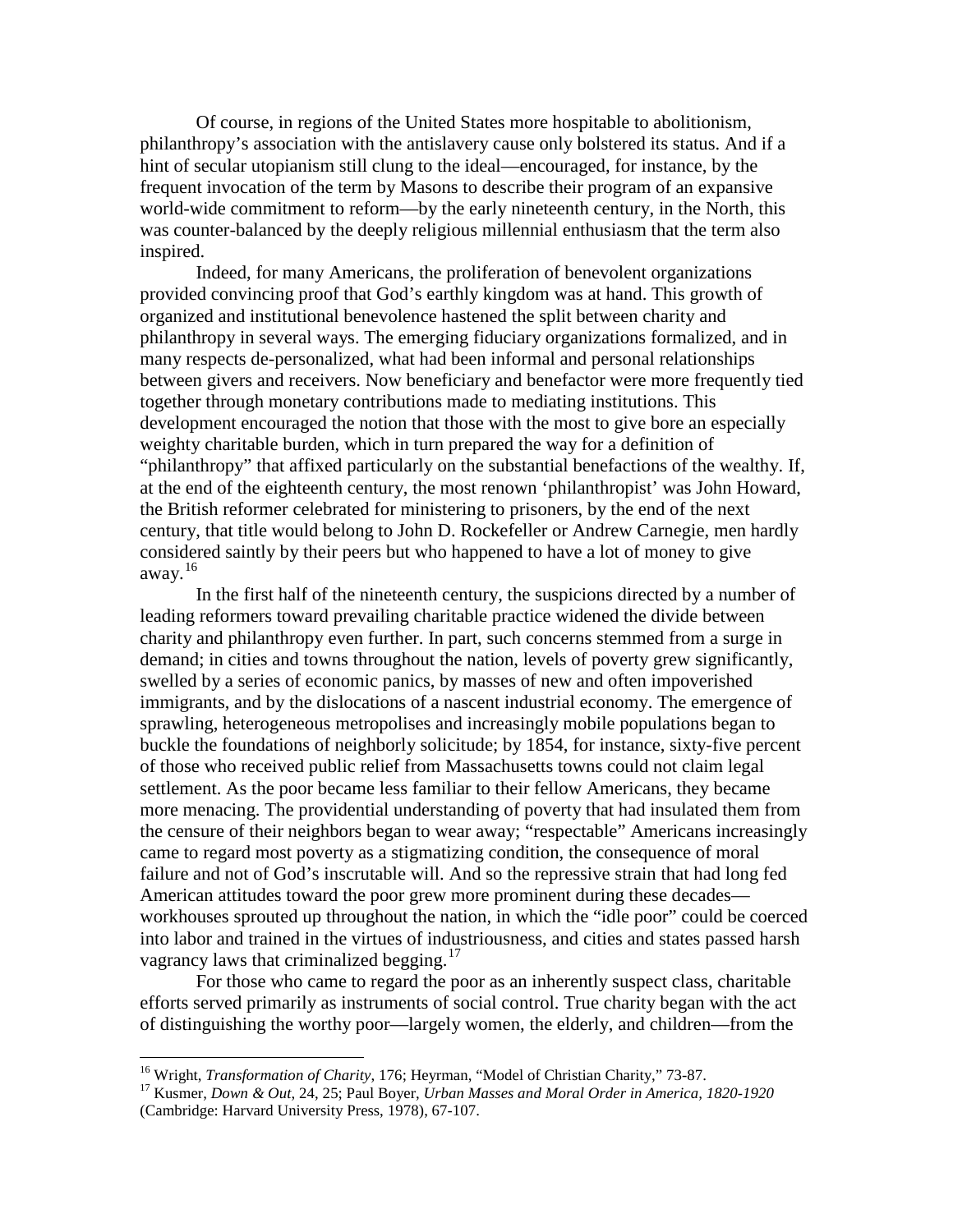unworthy, abled-bodied poor, who required moral reformation. Conflating these categories would only encourage pauperism, the demeaning, unnatural dependence on material relief, a malady that slowly began to eclipse poverty as the most lavishly denounced social ill. The spread of a moralistic understanding of poverty placed a particular onus on potential givers, for if the condition of the poor could be traced to an insufficient work ethic, undisciplined charity risked deepening that moral debility.

In many of the larger northern cities, where charitable societies had proliferated, reformers hatched plans to rationalize and regularize the administration of private relief. Many of these campaigns involved dividing cities into smaller districts over which a voluntary overseer presided, who could visit the poor in their homes, monitor their behavior and impart moral guidance, allowing the poor to overcome the vices and deficiencies that had led to their dependency. The most influential society to embrace these principles was the New York Association for Improving the Condition of the Poor (NY AICP), established in 1843 by a number of the city's prominent businessmen. The Association was founded, they explained in an 1848 report, as a response to the "false and dangerous methods" of charity that prevailed in the city and that promoted "mendacity, vagrancy, and able-bodied pauperism." The association would provide relief to the needy from AICP coffers; its central aim, however, was not to "alleviate wretchedness but to reform character." Its paid agents visited the homes of the poor in the hope of effecting moral regeneration; material uplift, they assumed, would follow.<sup>[18](#page-10-0)</sup>

Such programs registered the early stirrings of the scientific charity movement. Yet in the antebellum years, the movement was still in its infancy and could make only modest inroads against the informal and unsystematic modes of giving—the soup kitchens and church-based relief societies—that continued to appeal to large swaths of the population. The fear of pauperism clung predominantly to *public* relief, with voluntarist charity often promoted as the Christian, and quintessential American, alternative. What's more, in 1860, over eighty percent of Americans still lived in rural areas and small towns, where poverty could be considered a manageable affliction that local communities could address with their own resources. Not till the decades after the Civil War did the effort to eradicate "indiscriminate charity" peak as a fervent and fully national movement. As one reformer explained to an 1888 New York charity conference, for much of the nation's history, its relative prosperity had meant that Americans could simply rely on their penchant for unthinking generosity; charity had simply "taken care of itself." But the influx of immigrants—eleven million newcomers arrived on American shores in the last three decades of the century—had exposed the limitations, and even the perils, of that tradition. (He might have also mentioned the dislocations brought on by military demobilization, another economic recession, and rampant post-war industrializing). In the coming years, he warned, "the problem of charity" would become one of the more pressing social issues.[19](#page-11-0)

<span id="page-10-0"></span><sup>&</sup>lt;sup>18</sup> John Alexander, *Render Them Submissive: Responses to Poverty in Philadelphia, 1760-1800* (Amherst: University of Massachusetts Press, 1980), 131; M.J Heale, "From City Fathers to Social Critics: Humanitarianism and Government in New York, 1790-1860," *Journal of American History* 63 (June 1976), 38; Benjamin J. Klebaner, "Poverty and its Relief in American Thought, 1815-61," *Social Service Review* 38, no. 4 (December 1964), 393; Boyer, *Urban* Masses, 86-94 (AICP quote on page 90); Kusmer, *Down & Out* (AICP quote), 28.

<sup>&</sup>lt;sup>19</sup> The split between charity and philanthropy was also manifest in the antagonism between the Christian Commission and the Sanitary Commission, two agencies that sought to address the public health and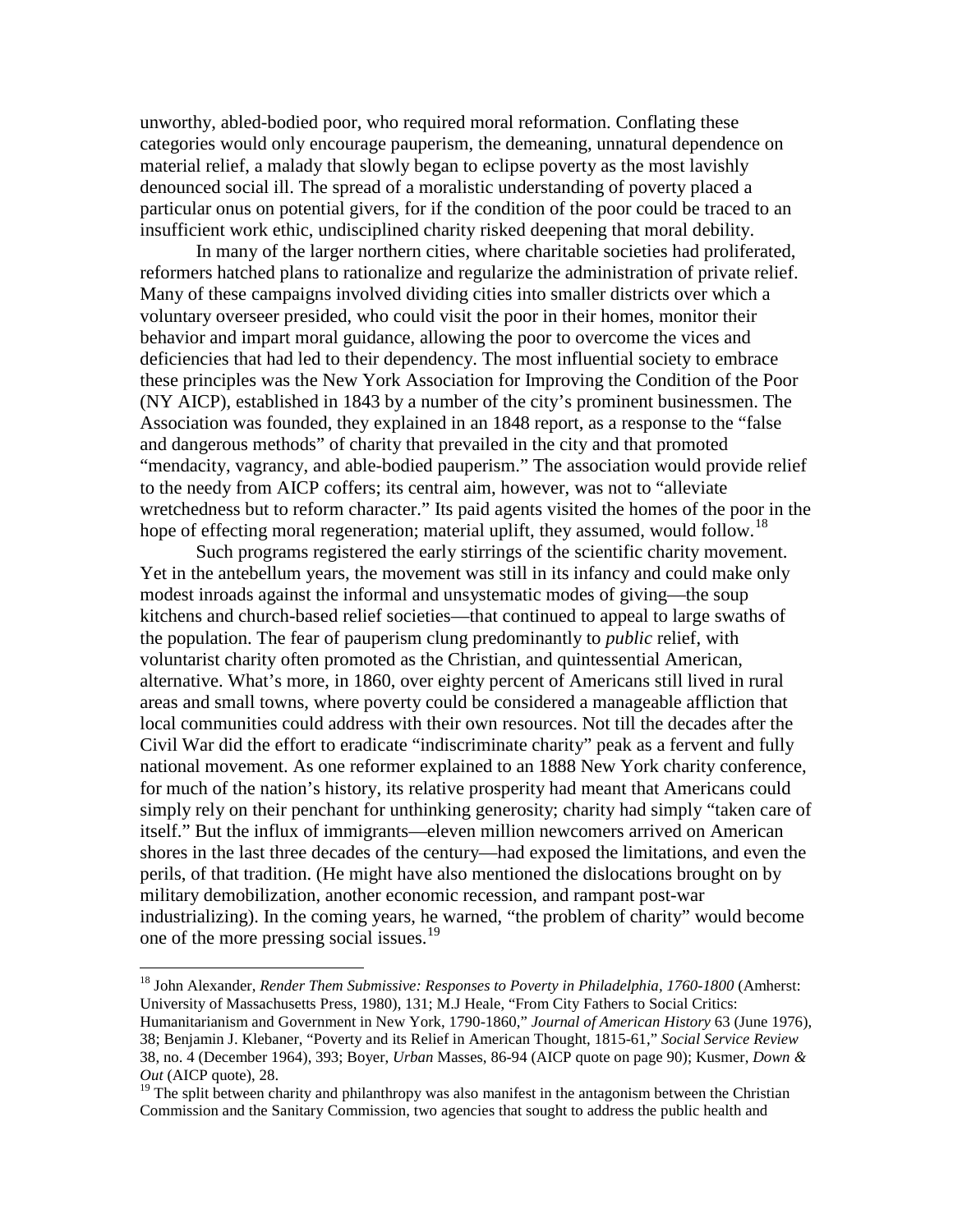The speaker was not alone in warning of the "problem of charity," a telling phrase that appeared with increasing frequency in the final decades of the century in the discourse of social reformers. It is especially significant that the widespread "problematizing" of charity occurred at the moment when the fortunes that fed the first wave of modern *philanthropy* were accumulating. It is the convergence of these two developments that constituted the last great wedge, driving charity and philanthropy to their farthest poles.

The philanthropic outpouring of the Gilded Age was unprecedented. The scale of the wealth accumulated by a handful of industrial titans in the years after the Civil War dwarfed the piles of previous generations. These millionaires became an object of fascination for a popular press newly obsessed with "celebrity," as did their enormous gifts; newspapers tallied the sums given by the nation's major benefactors on their frontpages like the baseball box scores of local teams. But the size of those fortunes, and the publicity and scrutiny they attracted, made maintaining a commitment to the close, personal management of philanthropic giving increasingly difficult for most benefactors. The wealthy were flooded with requests for funds and hounded by supplicants; Andrew Carnegie, for instance, received between 400 and 500 requests a day, and nearly twice that amount when one of his large benefactions appeared in the headlines.

No giver experienced these burdens more acutely than did John D. Rockefeller, who had committed himself to the responsible stewardship of wealth at an early age and who took pride in personally reviewing every solicitation of his largesse. But as the letters began to pile up in his parlor—his philanthropic adviser, the Baptist minister Frederick Gates, counted fifty thousand "begging letters" that flooded his office in a onemonth period—Rockefeller accepted that he would have to relinquish some of his philanthropic responsibility. His sanity seemed to demand it. As Gates recounted, Rockefeller "was constantly hunted, stalked, and hounded like a wild animal" and was nearly driven to the brink of a mental breakdown by the onslaught. Given such pressures, Gates impressed upon Rockefeller that he must give up the practice of "retail giving" and instead take up a "wholesale" approach, letting other institutions mediate the philanthropic exchange. He would ultimately convince Rockefeller that the scale of his fortune was such that it would crush him and his family "like an avalanche" if he did not "distribute it faster than it grows." To this end Gates suggested that Rockefeller turn over the administration of his wealth to a foundation, to be managed by a team of able and astute managers. Such an institution allowed Rockefeller's fortune to be directed toward grand ambitions, as expressed in the phrase that graced the foundation's charter: "the promotion of the well-being of mankind." Philanthropy increasingly came to be associated with these expansive ends and in the process, moved farther away from small-

<span id="page-11-0"></span>material relief of soldiers during the Civil War. The former approached its mission largely through the immediate relief of suffering, while the latter emphasized the need for efficiency. See, for instance, Jeanie Attie, *Patriotic Toil: Northern Women and the American Civil War* (Ithaca: Cornell University Press, 1998); Lori Ginzberg, *Women and the Work of Benevolence: Morality, Politics and Class in the Nineteenth-Century United States* (New Haven: Yale University Press, 1990), chap. 5. Kusmer, *Down & Out*, 33; *Sixth Annual Report of the Central Council of the Charity Organization Society of the City of New York* (New York: [COS] Central Office, 1888), 35.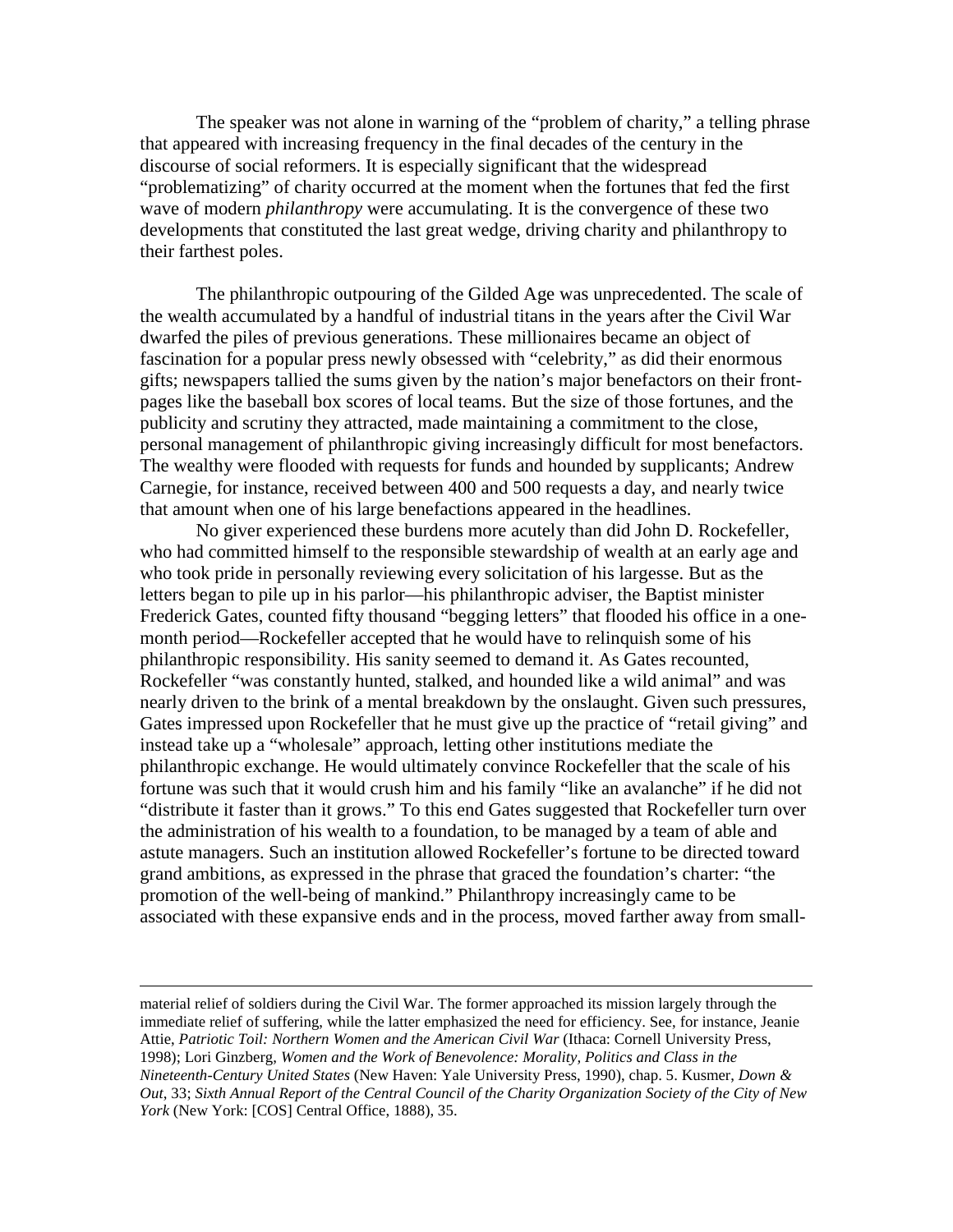scale, proximate encounters with distress, from retail giving, which became the exclusive purview of charity. [20](#page-12-0)

And so, both in theory and in practice, the new vocation of modern philanthropy required an active distancing from the traditional practice of charity. In that act of dissociation, Gilded Age benefactors joined a broader assault, emanating from all along the socio-economic spectrum. On the right, proponents of social Darwinist theory promoted the idea that charity would encourage the survival of the unfit; as the high priest of laissez-faire, Yale's William Graham Sumner, declared, free men must be left to deal with the consequences of their actions, and by interfering with such "justice," charity often proved itself "the next most pernicious thing to vice." On the left, as historian Peter Mandler has explained, throughout the western world, the development of a more assertive working-class culture that celebrated the independent bread-winning male encouraged an increased "hostil[ity] to old-fashioned charity." Workers who had once been willing to accept private relief could now turn to labor-supported welfare organizations or to state guaranteed provisions and thus found it easier to reject private benevolence as demeaning to their manhood. "Their former instrumentalism yielded to a haughty disdain," writes Mandler. Workers increasingly expressed this hostility through the slogan, "Justice and not Charity"—though it should be noted that, for many, the latter term encompassed the indignity of a Carnegie library as well as the alms of a stranger. Each proved a diversion—sometimes an intentional one—from the structural reforms to economic arrangements necessary to give workers' their due. In fact, the disdain for charity was one of the few planks on which labor could find common ground with capitol. Referring to John D. Rockefeller's reputation as a supporter of scientific philanthropy, one socialist publication expressed its solidarity with the Standard Oil magnate, bestowing on him the title of "Comrade." "We want justice, not charity," announced an article in the *Chicago Daily Socialist*. "So say we, and so say John D."[21](#page-12-1)

There was, in fact, a pronounced congruity between the ascendant scientific charity movement and the burgeoning fortunes of the Gilded Age. The movement received funding from many of the nation's industrial and financial elite—J.P. Morgan and John D. Rockefeller, most prominently—who often borrowed from scientific charity

<span id="page-12-0"></span> 20 Joseph Frazier Wall, *Andrew Carnegie* (New York: Oxford University Press, 1970), 881, 824-825; Charles L. Ponce de Leon, *Self-Exposure: Human-Interest Journalism and the Emergence of Celebrity in America, 1890-1940* (Chapel Hill: University of North Carolina Press, 2002); Frederick Taylor Gates, *Chapters in My Life* (New York: The Free Press, 1977), 161 (quote), 163-164; Fosdick, *The Story of the* 

<span id="page-12-1"></span><sup>21</sup> Yet the convergence of the rhetoric of scientific philanthropy and of socialist redistribution was by no means exact; one of the leading critics of Carnegie's "Gospel of Wealth," for instance, dismissed Carnegie's philanthropy as "charity" seeking to do the work of justice, because it did not address the fundamental unequal distribution of wealth. William Jewett Tucker, "The Gospel of Wealth," *Andover Review* 15, no. 90 (June 1891), 645. William Graham Sumner, *What Social Classes Owe to Each Other* (New York: Harper & Bros., 1883), 156, 35; Peter Mandler, "Poverty and Charity in the Nineteenth-Century Metropolis: An Introduction," in Mandler, ed. *The Uses of Charity: The Poor on Relief in the Nineteenth-Century Metropolis* (Philadelphia: University of Pennsylvania Press, 1990), 25; James Ross Turner, *Organized Labor, Critic of Philanthropy, 1880-1915* (Master's Thesis, University of Wisconsin, 1961), 28; Robert C. Miller, *Labor and Philanthropy 1885-1917* (Master's Thesis, University of Wisconsin, 1962); *Chicago Daily Socialist* quoted in *Mexico City Herald*, December 18, 1908, clipping in Box 10, Scrapbooks (series M), Record Group 1 John D. Rockefeller Papers, Rockefeller Family Archives, Rockefeller Archive Center [RAC], Tarrytown, New York.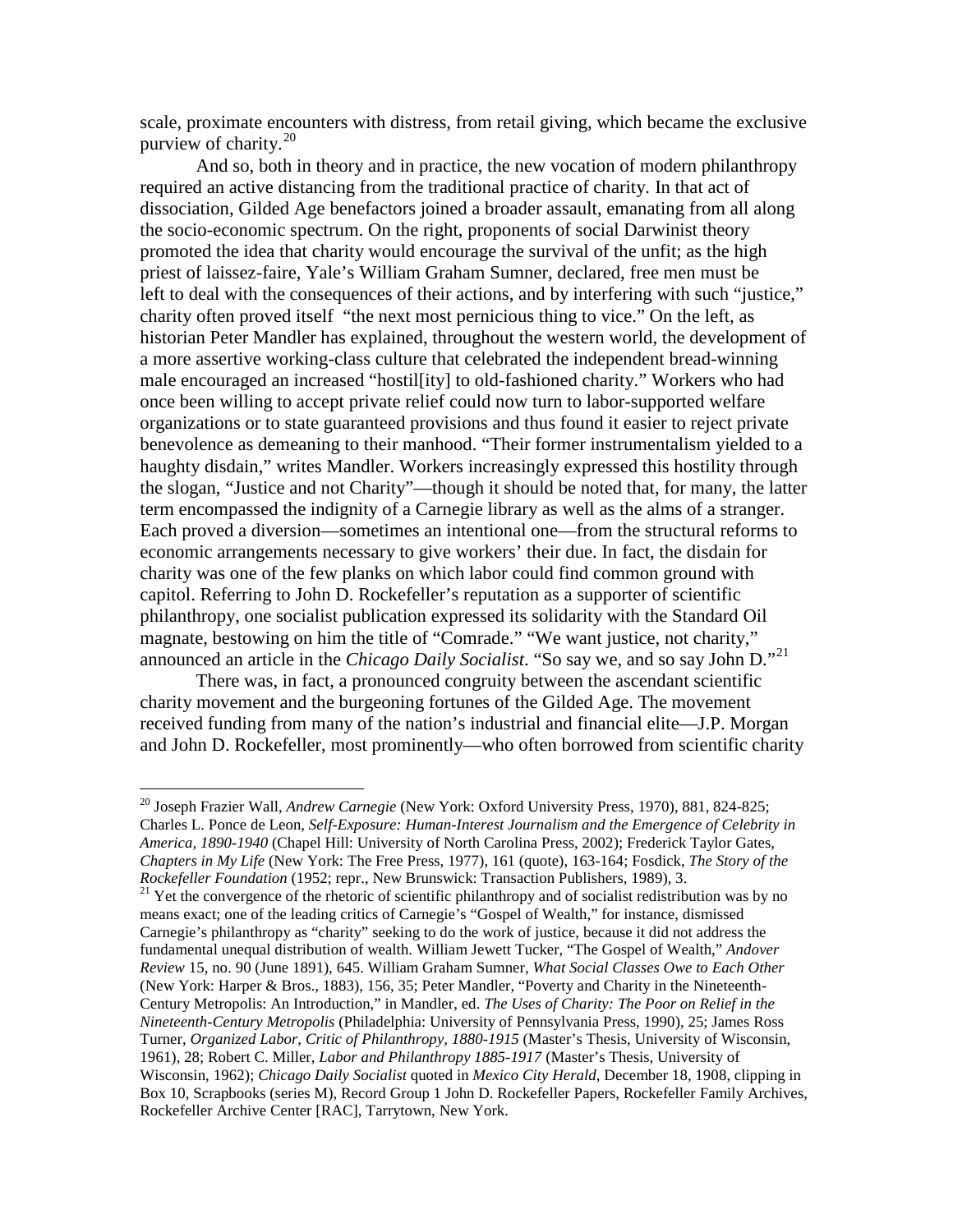discourse in defining their commitment to philanthropy against small-scale, parochial charity. For their part, many scientific charity reformers subscribed to an early variant of philanthro-capitalism, insisting that the organization and systemization that had galvanized American industry should be applied to charitable agencies. They combined this veneration of the language and logic of the corporate boardroom with a faith that the problems of poverty could be addressed through the rigors of scientific inquiry. If the efficiency that guided successful businessmen and the systematic thought that governed the laboratory were applied to the administration of charity, the fundamental causes of poverty might be uprooted and poverty (and thus the need for charity itself) could be abolished. The ultimate aim of scientific charity reformers, the movement's partisans often joked, was to put themselves out of business.<sup>[22](#page-13-0)</sup>

What gave the scientific charity movement its biggest boost was the depression of 1873, a financial cataclysm that ushered in five years of economic hard times and two decades of treacherously unstable business cycles. By some estimates, one in six employable men could not find work; demand for public and private relief, which had been rising steadily over the previous decades, skyrocketed. From out of this crisis emerged one of the era's most recognizable—and most often maligned—figures: the tramp. Out-of-work vagrants, many of them Civil War veterans, made use of the newly laid rail-road lines and traveled from town to town, begging—and occasionally stealing for their sustenance. Spreading out across the country, passing through big cities and small towns, tramps guaranteed that charity became a *national* problem. Many Americans began to imagine tramping, and the aggressive begging that it seemed to encourage, as a direct threat to the work ethic, and the "tramp menace" converged in their minds with the social unrest promoted by various itinerant industrial armies and militant labor leaders. In their anxious imaginings, the outstretched hand became the clenched fist. $^{23}$  $^{23}$  $^{23}$ 

These fears fed into broader apprehensions that the public and private relief offered in response to the economic panic had created a class of permanently dependent citizens. Struggling to make sense of the scale of economic distress, some observers blamed it on the nation's "superfluity of benevolence," in the words of Boston minister Edward Everett Hale. The proliferation of paupers and tramps, he explained, was fostered "by the reckless generosity and hospitality of the people." Hale's widely shared belief provided the soil for the growth of the leading institutional manifestation of the scientific charity movement in the post-bellum years, charity organization societies (COS). As the COS's first historian, Frank Dekker Watson, later noted, the movement owed its origins "not so much to the fact that people were poor as to the fact that others were charitable." $^{24}$  $^{24}$  $^{24}$ 

## IV. Not Alms But A Friend: The Rise of the Charity Organization Society

 <sup>22</sup> Roy Lubove, *The Professional Altruist: The Emergence of Social Work as a Career 1880-1930* (Cambridge, MA: Harvard University Press, 1965), 6-7; D.O. Kellogg, "Reformation of Charity," *Atlantic* 

<span id="page-13-1"></span>

<span id="page-13-0"></span><sup>&</sup>lt;sup>23</sup> Kusmer, *Down & Out*, 38-48.<br><sup>24</sup> Edward Everett Hale, "Report on Tramps," *Proceedings of the Conference of Charities, held in connection with the General Meeting of the American Social Science Association. At Saratoga, September 1877* (Boston: A. Williams & Co., 1877), 104; Frank Dekker Watson, *The Charity Organization Movement in the United State: Study in American Philanthropy* (New York: Macmillan, 1922), 215.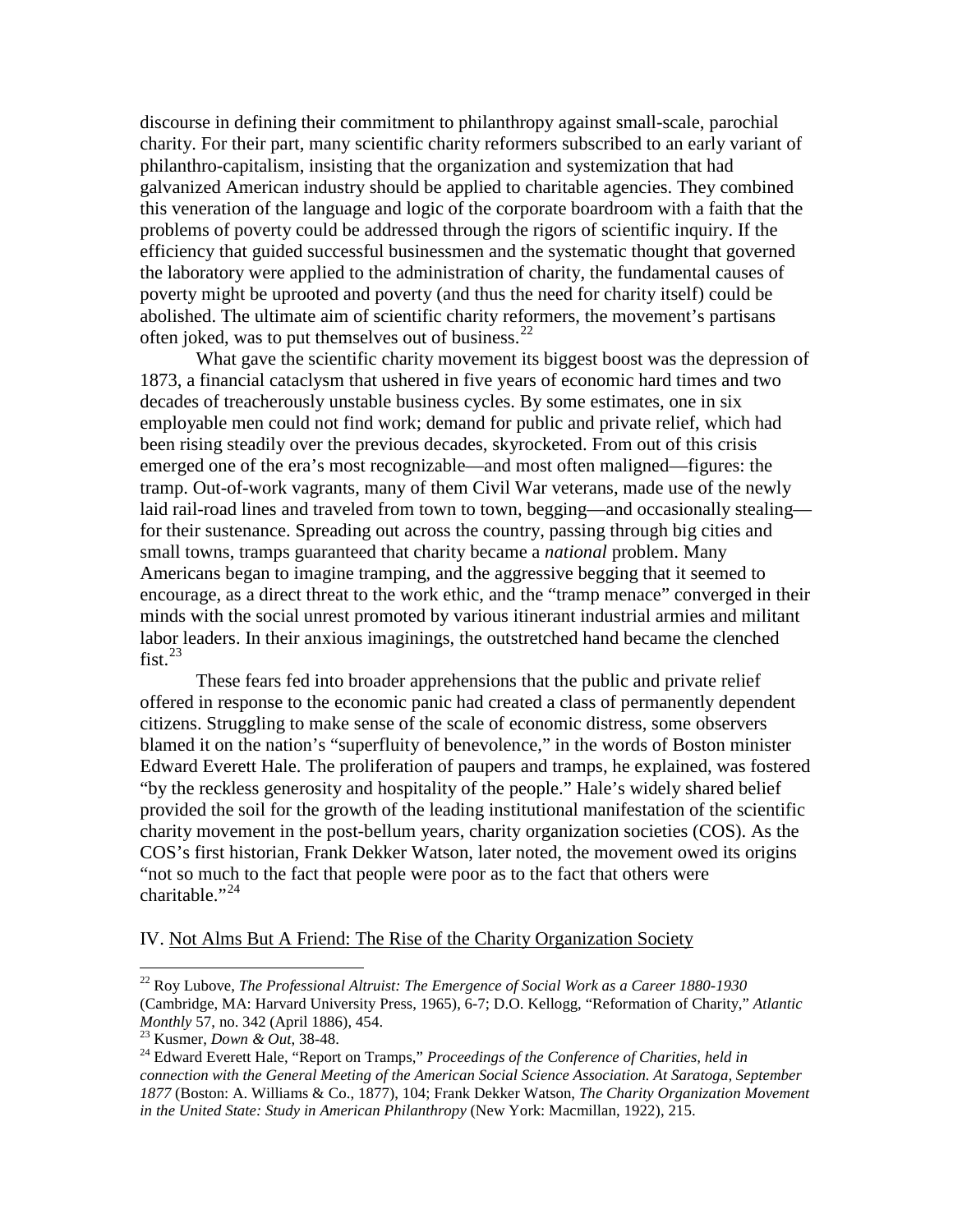A group of British reformers had established the first COS in London in 1868 as an effort to address the social distance that had developed between the East End poor and the wealthier residents of the West End. In 1877, convinced that more than half of Buffalo's private charity and public relief was being wasted on the unworthy, and that the spread of pauperism threatened to establish perilous social cleavages between the city's classes, Episcopal minister S. Humphreys Gurteen established the first city-wide charity organization society in the Untied States. Two years later, Philadelphia formed one of its own, which quickly became the largest relief society in the city and the largest COS in the nation. By the mid 1890s, there were more than a hundred similar societies clustered in the larger cities of the Eastern seaboard and the Great Lakes region, and a number in the smaller towns of the Midwest, West Coast, and Southern states as well. If the first generation of scientific charity societies represented relatively isolated urban experiments, turn-of-the-century COS's were participants in a robust, national movement, joined together through a number of journals and conferences, a faith in the urgency of the work at hand, and a commitment to four key principles: the investigation of charity applicants; the registration of charity recipients; the facilitation of cooperation amongst charitable societies; and the promotion of friendly visiting of the poor.<sup>[25](#page-14-1)</sup>

Underlying these principles was another, more fundamental one: a belief in the inadequacy, and even the malignancy, of much traditional charitable giving. This conviction ultimately pushed the COS movement in both repressive and progressive directions. In both cases, the refusal to give alms, despite the significant emotional compensations the act offered, was worn as a badge of honor, a mark of advanced moral standing. In fact, American proponents of charity organization distinguished their activism from that of their British predecessors and earlier American relief societies by the zealotry of their repudiations of alms. The Buffalo Charity Organization Society, for instance, prohibited the society from disbursing relief from its own funds in its constitution and placed imposing signs on the stone piers flanking the entrance to its main office, announcing, "No Relief Given Here." And while COSs offered services such as loan societies, day nurseries and employment bureaus, in their first decade of operation most societies placed particular emphasis on efforts to eliminate redundant giving, weed out the undeserving applicants for relief and expose impostures. In cities around the nation, COSs sponsored "mendicancy squads," working closely with police departments (and sometimes employing the police as their paid agents), to expose charitable frauds and to round up vagrants and beggars for arrest. Many charity organization societies also offered wood yards where work tests were applied, in order to ensure that relief recipients were truly in need and imbued with a sufficiently robust work ethic.

<span id="page-14-0"></span>Antebellum scientific charity organizations had featured similar programs, but what made COS's approach novel was their commitment to justifying them, and

<span id="page-14-1"></span> <sup>25</sup> Charles D. Kellogg, "Charity Organization in the United States," *Proceedings of the National Conference of Charities and Correction* (Boston: Press of Geo. H. Ellis, 1893), 61; Brent Ruswick, Almost Worthy: The Poor, Paupers, and the Science of Charity in America, 1877-1917 (Bloomington: Indiana University Press, 2013), 18-19; Verl Lewis, "Stephen Humphreys Gurteen and the American Origins of Charity Organization," *Social Service Review* 40, no. 2 (June 1966), 190-201; "Debate on Charity Organization," *Proceedings of the Eighth Annual Conference of Charities and Correction* (Boston: A. Williams and Company, 1881), 138; Watson, *Charity Organization Movement*, 218; Lubove, *Professional Altruist*, 5.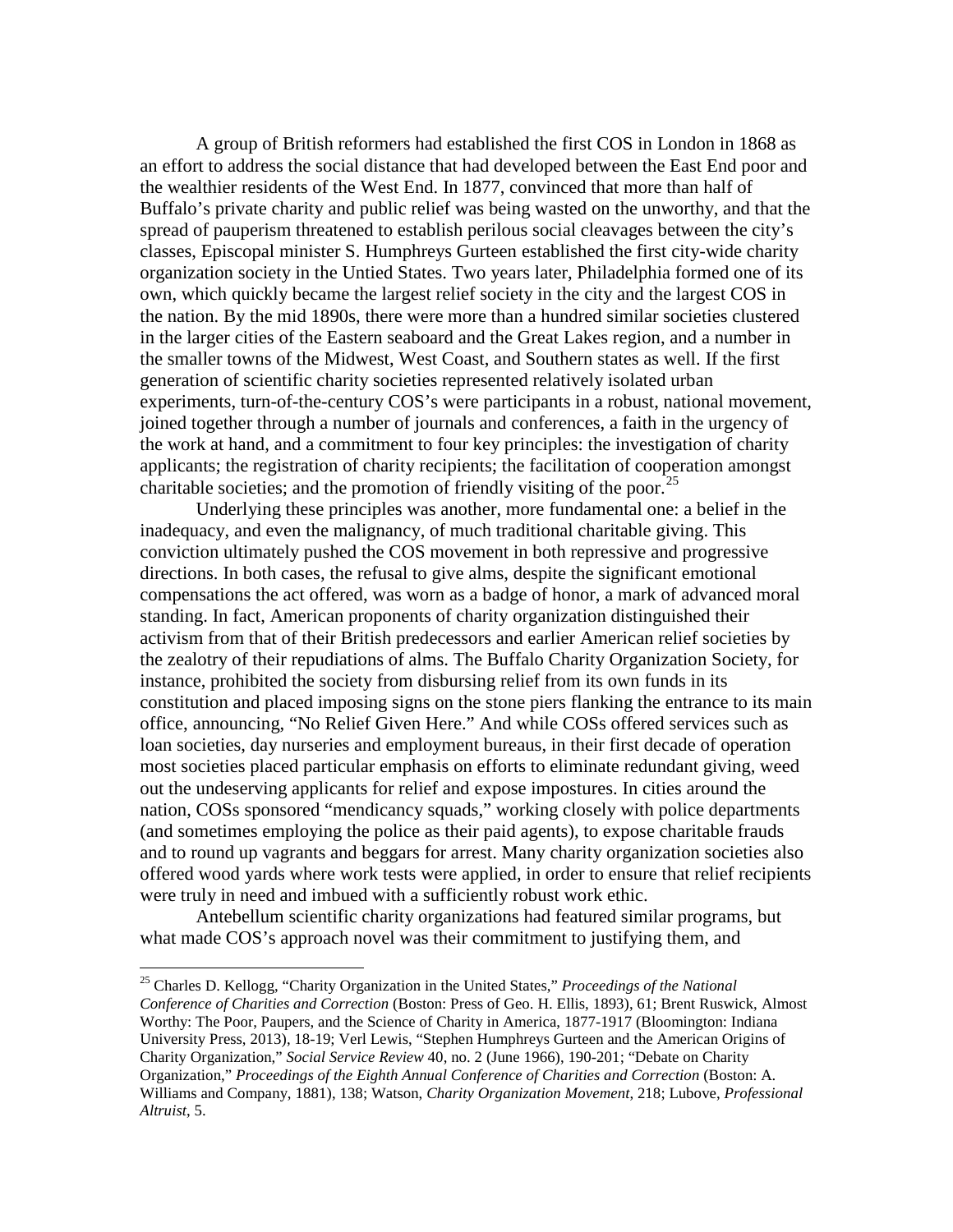promoting the critical attitude toward charitable giving, to the general public. At every opportunity, their partisans denounced the dangers of indiscriminate giving, and more so than in a previous generation, made almsgiving deeply unfashionable among wide swaths of the middle and professional classes. In a 1882 report, the head of an established scientific charity organization in Boston, founded in the early 1850s, attributed a general "awakening of the public mind" against indiscriminate giving to the recently created COS in the city. He added, somewhat resentfully, that his own association had been waging a similar campaign for three decades but had failed to generate much public interest. They had perhaps been less savvy about publicity, he conceded, articulating their principles "chiefly through…Annual Reports," which, he conceded, "a very small part of the public ever read."<sup>[26](#page-15-0)</sup>

The COS movement embraced this educative mission as central to their identity. Unlike other charitable associations, they did not present themselves as relief dispensing agencies; they did not claim to increase a community's charitable resources but to provide a mechanism for ensuring that existing resources were utilized efficiently. When prospective donors interrogated Josephine Shaw Lowell, one of the founders of the New York COS, about how much of their contributions to the society would actually reach the poor, she would proudly reply, "Not one cent!" Another leading COS official boasted that all of the society's funding went toward "red tape." Most COSs featured a central office, where staff compiled a registry of all those who had received aid from other charitable agencies or private individuals, a list of all those who had been exposed as frauds, and reams of intelligence gleaned from investigations performed by COS agents of relief applicants, all of which citizens could consult before making a decision to give. More often than not, these consultations resulted in the determination that material assistance was unwarranted. $27$ 

Some COS officials no doubt took a sort of constabulary pleasure in these punitive measures. For many other COS advocates, however, the attacks on irresponsible almsgiving primarily served as a means of directing benevolent energy toward more constructive channels: personal ministration to the poor. This rechanneling was captured by the movement's motto: "Not Alms But a Friend." The movement's most vital agents were a corps of "friendly visitors" who sought to provide moral guidance, emotional support and practical instruction to the poor. They also conducted investigations for other charitable agencies to determine the moral worthiness of potential recipients and collected information on families that had already received support to determine the effectiveness of the aid granted—and whether it should continue. They then brought this intelligence back to a local district office, where a volunteer committee, assisted by a staff of paid agents, would make the final decision regarding the continuation or termination of relief. $^{28}$  $^{28}$  $^{28}$ 

 <sup>26</sup> Kusmer, *Down & Out*, 82; Watson, *Charity Organization Movement*, 314; *Thirty-First Annual Report of* 

<span id="page-15-0"></span><sup>&</sup>lt;sup>27</sup> Lowell quoted in Robert Bremner, *Discovery of Poverty in the United States* (New Brunswick: Transaction Publishers, 1992 [1956]), 52; Charles Kellogg, "Charity Organization as an Educating Force," *Charities Review* 2:1 (November 1892), 19; Stephen Pimpare, *The New Victorians: Poverty, Politics, and Propaganda in Two Gilded Ages* (New York: New Press, 2004), 49.<br><sup>28</sup> Lubove, *Professional Altruist*, 12; Josephine Shaw Lowell, "Charity Organization," *Lend a Hand* 3, no. 2

<span id="page-15-1"></span><sup>(</sup>February 1888), 81, 85; Marvin E. Gettleman, "Charity and Social Classes in the United States, 1876- 1900," *The American Journal of Economics and Sociology* 22, no. 2 (April 1963), 317.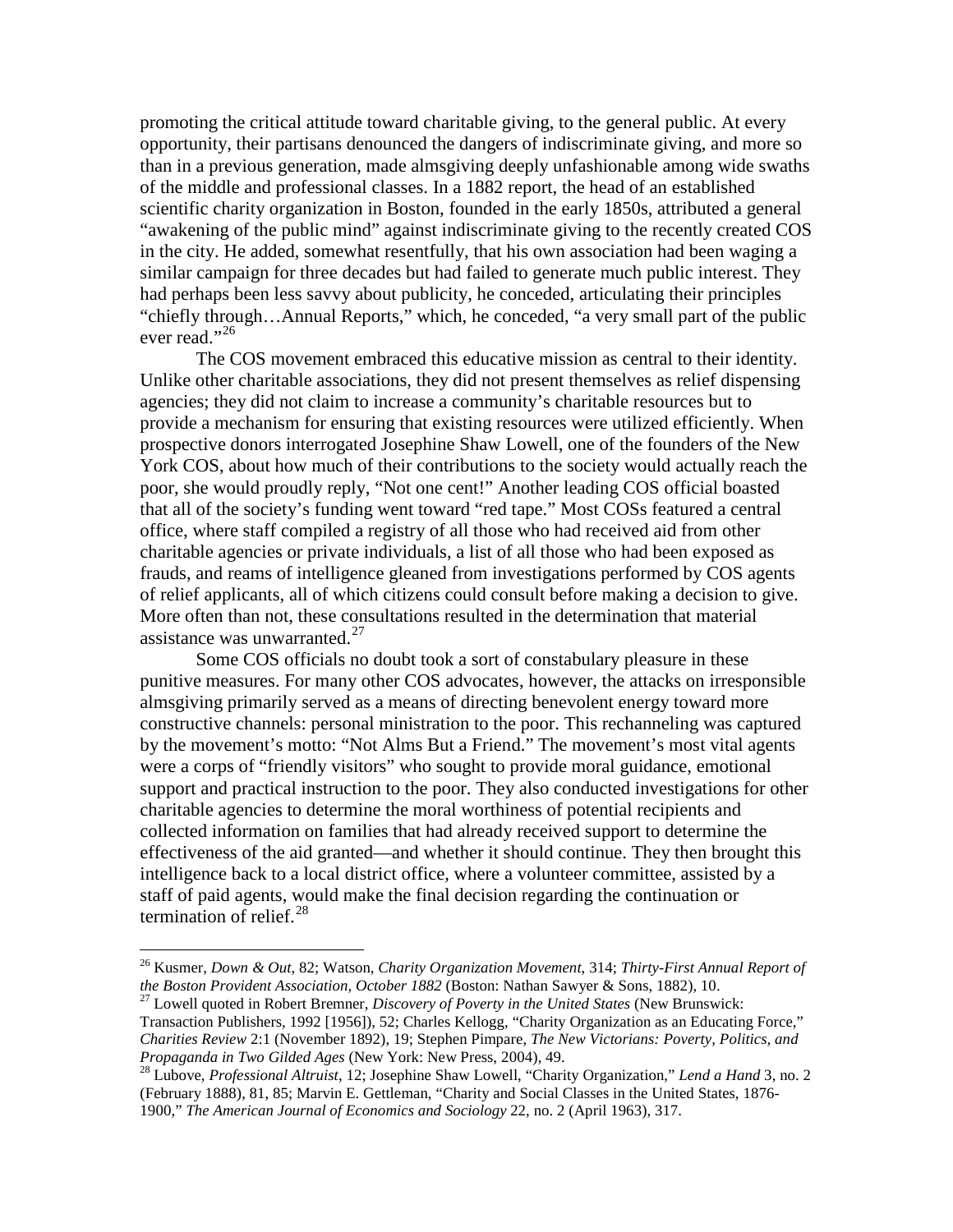The reasons behind the emphasis on friendly visiting were manifold, reflecting the varying ideologies collected within the movement itself. For some, the celebration of personal contact served as a corrective to an overreliance on progressive legislation. As one COS official commented, an individual could not be lifted out of poverty with a "social derrick," and thus, "the only value of organization is to intensify and wisely direct" individual effort. The personalized attention that COS advocated was also held up in opposition to the systems of supposedly cold and impersonal public relief that the movement steadfastly opposed. Friendly visiting also clearly assuaged fears of class conflict. The movement's champions were not at all shy about framing charity organization societies as institutions of a besieged urban middle-class. Far from bringing rich and poor together, they maintained, almsgiving tended to stoke suspicions and resentments between the classes. Disciplining charitable practice, declared one COS leader, could make "the social chasm between the rich and poor…a smiling valley fit for habitation"—without threatening to close that gap through radical economic redistribution.<sup>[29](#page-16-1)</sup>

In fact, much of COS ideology seemed to stem from an urban middle-class nostalgia for village life, a yearning for a time when daily personal contact with familiar neighbors bolstered social hierarchies and when benefactor and beneficiary were knit together through bonds of sympathy and gratitude. Friendly visiting would in essence break down a city into smaller, more manageable units where such relations could be reestablished, so that the "natural charity" of friends and neighbors could replace the "artificial charity" of strangers. As one New York charity official noted approvingly in 1884, an agency dedicated to the principles of scientific charity was simply an "artifice…to restore the natural relations of men to their fellows, of which life in a city has robbed them."<sup>[30](#page-16-2)</sup>

Leaders of charity organization societies often explained that their efforts were not primarily aimed to reform the poor but to rehabilitate the charitable relation. And so for all the viciousness of their attacks on indiscriminate giving, they did not share the contempt of some theorists for the ideal of charity itself. On the contrary, their campaign was animated by their veneration of that ideal, and their sense that it had been debased by the indignities of urban life. When at a 1907 meeting, the New York COS debated whether to scrap the word 'charity' from the organization's title, Mary Richmond, one of the movement's leading theorists, insisted that it be retained. The ideal, she acknowledged, had been tarnished by an association with material relief. But "bringing that word back to its original meaning"—of loving-kindness and personal service—"is just as good a single task as we can undertake." A devotion to that original meaning required attention not merely to the objective consequences of a gift, but also to the subjective state, the emotional and spiritual conditions, that attended it (though, it should be said, that COS officials rarely gave much thought to how it felt to be on the receiving end of COS assistance). Charity organization societies were certainly preaching a

<span id="page-16-0"></span> <sup>29</sup> E.C. Bolles, "Would Personal Influence Diminish Pauperism," *Charities Review* 2:8 (June 1893), 410-

<span id="page-16-2"></span><span id="page-16-1"></span><sup>411;</sup> George Buzelle, "Charity Organization in Cities," *Charities Review 2*, no. 1 (November 1892), 6. <sup>30</sup> Charles S. Fairchild, "Objects of Charity Organization," *Proceedings of the National Conference of Charities and Correction at the Eleventh Annual Session* (Boston: Press of Geo. H. Ellis, 1885), 66.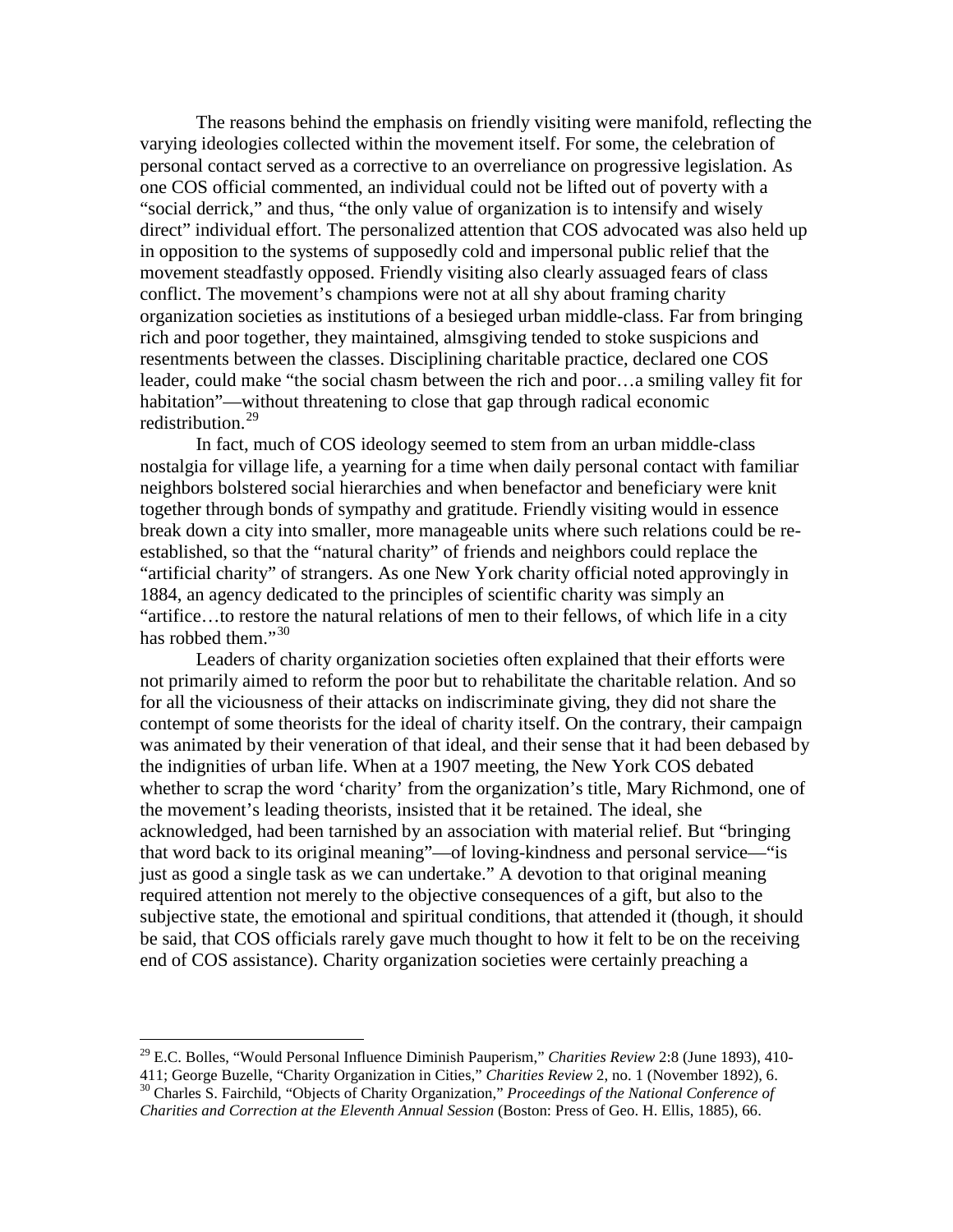rationalized giving, but they also heralded the instrumentality of *caritas*. If they were championing a "New Charity," it had inherited much from the old.<sup>[31](#page-17-0)</sup>

Of course, the friendly visitor was a figure rife with contradictions, at once a friend and an inquisitor. The visitor embodied the tensions than ran through the charity organization movement more generally, which sought to balance a dedication to personal service with the charge to rationalize undisciplined private giving. Much of the historiography on the movement has interpreted these contradictions as a form of hypocrisy and assumed that they stemmed from an essentially reactionary mission. In engaging the COS, many scholars have focused on the movement's participation in the campaign to ban public relief, which resulted in several major cities, among them New York and Philadelphia, ending the practice. These battles were understood as the forerunners of the efforts to reform—and ultimately to slash—welfare disbursements to poor mothers a century later; many historians had little sympathy for welfare reform and interpreted the COS through the prism of their disfavor.<sup>[32](#page-17-1)</sup>

Historians have done a service in highlighting the COS's repressive strain and in doing so have echoed the critiques offered up by the movement's many contemporaneous adversaries, who succeeded in inscribing the callous, inquisitorial charity official, devoted to "organized charity, scrimped and iced, in the name of a cautious, statistical Christ," as a particularly noxious stock character in the popular imagination. COS's own records are full of accounts of officials demonstrating a shocking disregard for the dignity of the poor: imposing middle-class standards of rectitude and decency and punishing aid applicants when they perceived these to be disregarded (as in the case of one Connecticut woman who had her aid denied because she was "too flashily dressed"); shamelessly intruding on the private lives of aid applicants; insisting on absolute deference to the authority of the visitor. And yet reducing the entire movement to these failings does not do it justice. Indeed, the most recent scholarship on the movement has tended to paint a more nuanced picture, one that has shown how it contained both repressive and progressive strains. For one, as historian Brent Ruswick has demonstrated, there was a decided split between the movement's rank-in-file and the leaders of smaller, more provincial societies, which tended to maintain an emphasis on the elimination of pauperism and the prevention of charitable fraud, and the movement's elite, clustered in the nation's largest cities, who delivered the addresses at the major conferences and who composed the journal articles and textbooks that defined scientific charity doctrine, and who slowly began to challenge some of the movement's foundational premises.<sup>[33](#page-17-2)</sup>

The progressive strain they cultivated had lay dormant for much of the COS's first decade in the United States, though it could be detected in the movement's interest, from its earliest days, in the promotion of community-based institutions that might stave off pauperism: day nurseries and loan societies, for instance (and even further back, in the focus cast by the forerunner of the movement, the AICP, on the environmental precipitants of individual moral debasement). If the economic recession of the 1870s stoked the growth of COSs in the United States, the depression that began in 1893 and

<span id="page-17-0"></span> <sup>31</sup> "Twenty-five Years and After," *Charities and the Commons* XIX no. 9 (November 30, 1907), 1142- 1144.<br><sup>32</sup> For an example of the explicit comparison of the two campaigns, see Pimpare, *New Victorians*.

<span id="page-17-2"></span><span id="page-17-1"></span><sup>&</sup>lt;sup>33</sup> Ruswick. Almost Worthy, 179; David Wagner, *What's Love Got to DO With It? A Critical Look at American Charity* (New York: New Press, 2000), 62-63.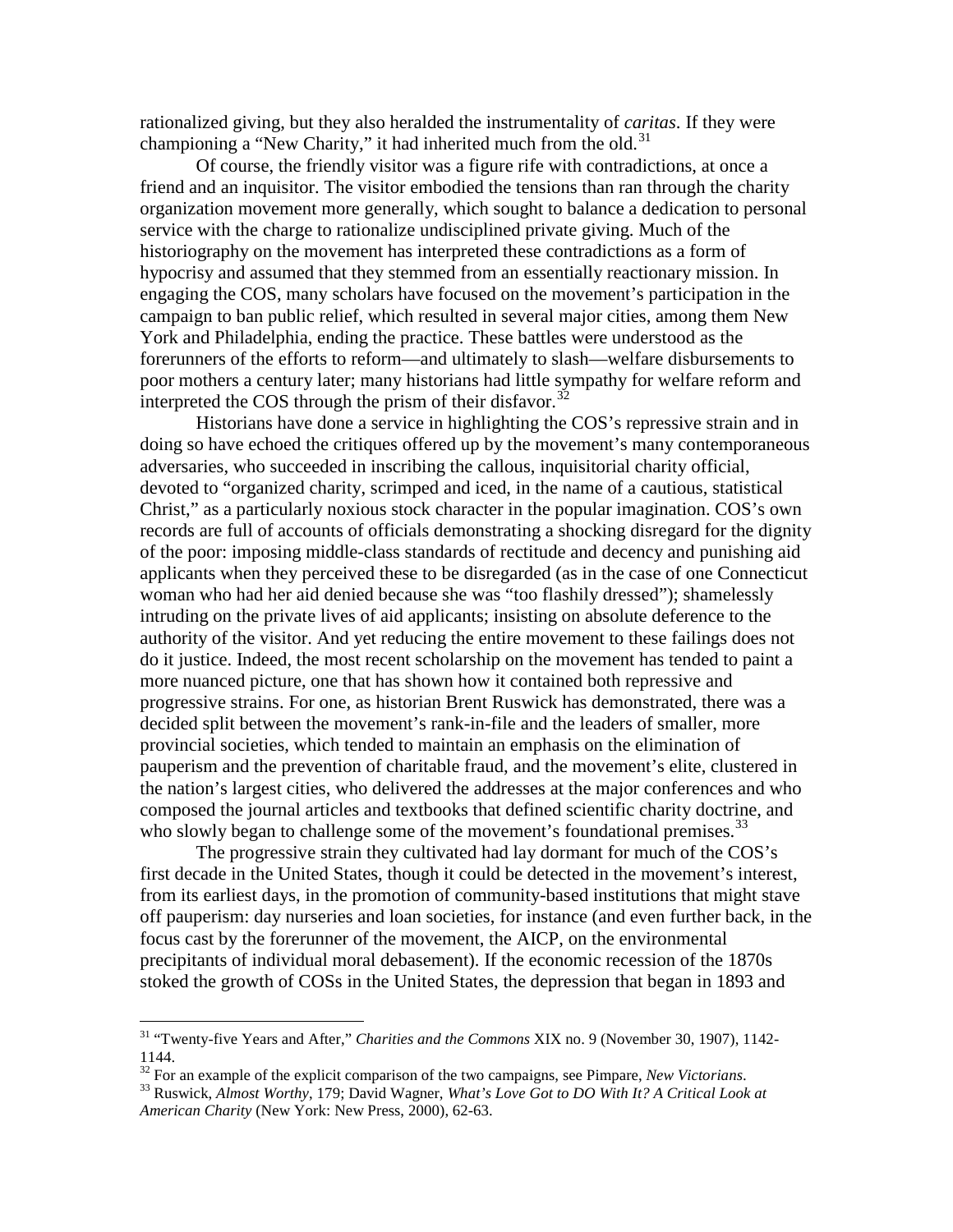that lasted for the next half-decade triggered this progressive reorientation. At the depression's peak, unemployment rates exceeded thirty percent in many industries. An especially severe winter in much of the North exacerbated the crisis. The scale and scope of the distress eroded the moralistic and individualistic understanding of poverty that had provided the foundation for much COS thought. The scenes of respectable middle-class citizens, shame-facedly huddling in bread-lines, broke down any clear division between the worthy and unworthy poor and forced charity workers to confront the structural and environmental causes of poverty. As Edward Devine, the general secretary of the New York COS, announced in 1906, the "dominant note of modern philanthropy" was a commitment to overthrowing "*those particular causes of dependence and intolerable living conditions which are beyond the control of the individuals whom they injure*." And so charity organization societies, especially those in major cities, began to take the lead in what came to be called campaigns of "preventative philanthropy": for instance, investigations into unsanitary housing conditions by the New York COS that helped secure the New York Tenement House Law of 1901, the society's campaign against tuberculosis that focused on the "social" basis of the disease, and the Baltimore COS's collaboration with labor organizations to pass child labor, factory inspection, and compulsory education legislation in Maryland. [34](#page-18-0)

The COS's progressive strain constituted an alternative response to the recognition of the limits of almsgiving; it represented an effort not to reform charitable efforts that failed to touch the root causes of poverty but to transcend the need for charity entirely. One of the COS's first historians, Frank Dekker Watson, summed up this duality nicely when he wrote: "In one sense, the end and aim of all charity is no charity; in another, the end and aim of all charity is more charity." Working for more charity and no more charity: this became the charity organization movement's dual, somewhat contradictory, mandate. $35$ 

Indeed, the COS movement struggled to incorporate within the same organization the imperatives that animated both charity and philanthropy. In its earliest years, this struggle took a particular form: grappling with the quandary of how to address oneself to the temporary and immediate relief of poverty as well as to the permanent abolition of pauperism. The two charges were uneasily intertwined in the pages of the movement's journals, and the challenge of alternating between them preoccupied the minds of nearly all COS leaders. This was most certainly the case with Edward Everett Hale, one of the movement's elder statesmen, a Boston minister who yearned for a return to the days when the city was more like an overgrown village while also publishing a journal detailing the latest advancements in scientific charity thought. During an 1884 lecture, Hale seemed to register the strain of balancing the pursuit of more charity and no more charity. He proposed wearing distinct costumes when discussing the attempts to attack

<span id="page-18-0"></span> <sup>34</sup> Boyer, *Urban Masses*, 93; Edward Devine, "The Dominant Note of Modern Philanthropy," *Proceedings of the NCCC* (n.p.: Fred. J. Heer, [1906]), 3 (italics in original); Watson, *Charity Organization Movement*, 217; Ruswick, "Almost Progressive," 8; Dawn Greeley, "Beyond Benevolence: Gender, Class and the Development of Scientific Charity in New York City, 1882-1935" (PhD diss., State University of New York-Buffalo, 1995), 371-5; Elizabeth N. Agnew, *From Charity to Social Work: Mary E. Richmond and the Creation of an American Profession* (Urbana: University of Illinois Press, 2004), 106. <sup>35</sup> Watson, *Charity Organization Movement*, 504.

<span id="page-18-1"></span>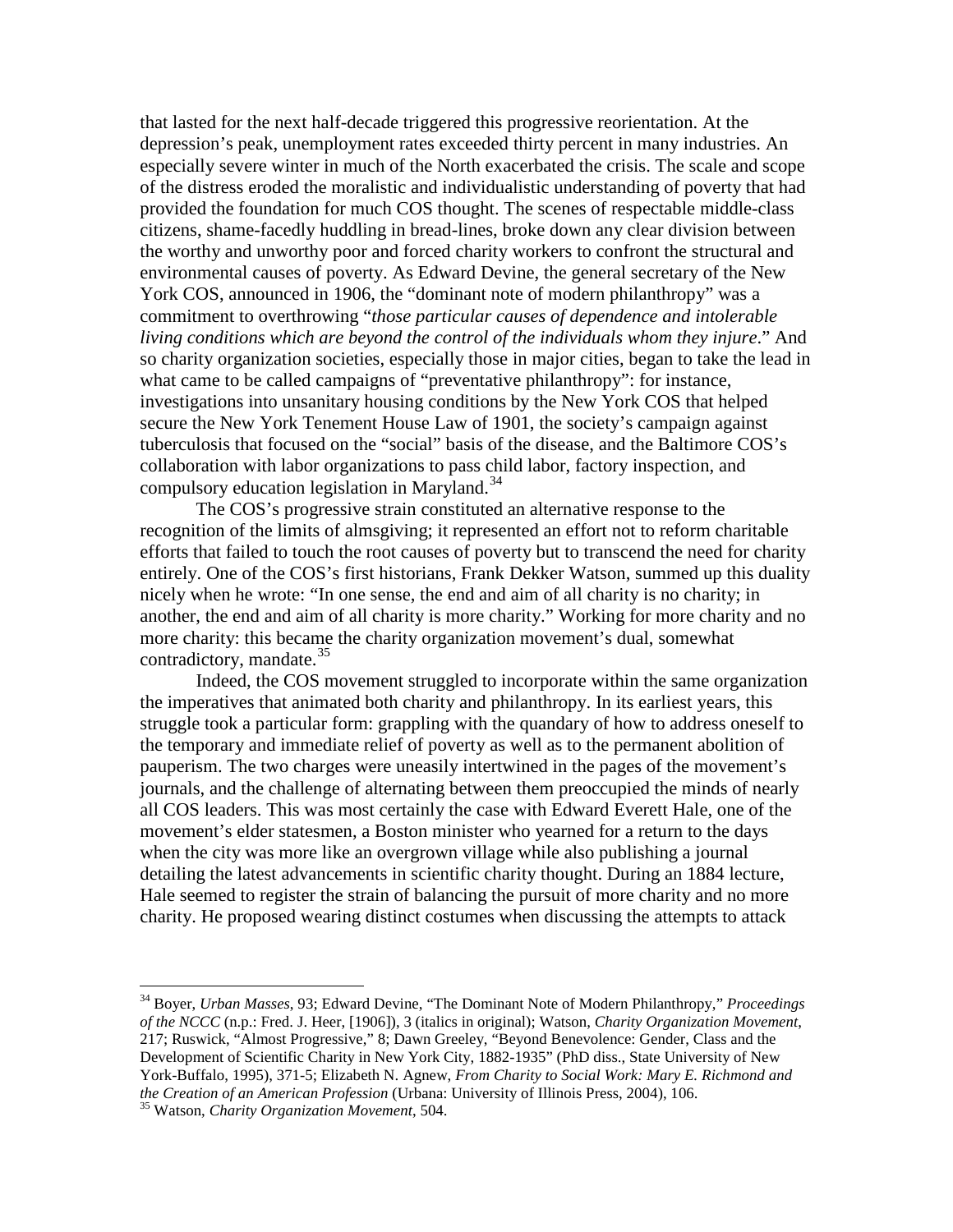the ills of poverty and the danger of pauperism; on another occasion, he suggested that charitable societies alternate weeks of addressing each topic.<sup>[36](#page-19-0)</sup>

Yet the COS movement had from its inception fueled much of its fervor through the interplay of such polarities. The movement defined itself, for instance, through the contending ideals of masculinity and femininity and of the volunteer and the professional; each bringing to light and offsetting the inadequacies and shortcomings of the other. Buffalo's Rev. Gurteen had insisted that all the members of the district committees of the city's COS be men, "for this is especially a man's work." And COS rhetoric singled out women as most susceptible to indiscriminate and sentimental giving. Yet COS leaders also suggested that their natures equipped women especially well for friendly visiting and individualized engagement with the poor and worried that the rationalization of giving that charity organization societies encouraged might sap their reserves of feminine sympathy. The operation of a COS could tap the supposed virtues of each gender—and the critiques that each offered the other. At the same time, COS leaders relied on the contributions of both paid (and eventually professionalized) agents as well as volunteers, emphasizing both the dangers of leaving charity work to the undisciplined, untrained and unthinking, while also regarding their corps of volunteers as an "investment" against the charge of professional and bureaucratic callousness. As Harvard moral philosopher Francis Peabody explained in an influential 1893 speech on the "Problem of Charity," the challenge facing organized charity was to combine "soft-heartedness" with "hard-headedness."[37](#page-19-1)

That challenge became even more profound after the reorientation of COS attitudes in the 1890s, when it involved balancing the relief of immediate needs with "preventative" philanthropy. Perhaps no one grappled with this predicament more assiduously than Mary Richmond, who held prominent COS positions in Baltimore and Philadelphia (and at the Russell Sage Foundation), and who pioneered the social diagnostics that would define the early years of professional social work. As her biographer notes, Richmond sought "to balance modern social scientific method, professional expertise, and legislative reform with nineteenth century ideals of personal influence, citizen participation, and individual moral reform." She urged her fellow charity workers to take up this "safe middle ground," but, in more candid moments, also acknowledged that it could prove a treacherous terrain, situated between the hostile territory of traditionalists and progressives. In fact, she joked that by the turn of the century charity organization adherents were suffering the indignities of "middle age;" their 'new charity," which had once pushed aside an older charitable tradition that had privileged almsgiving, was now rebuffed by the advocates of a "newer charity" that focused on securing structural reforms.<sup>[38](#page-20-0)</sup>

Richmond's "middle ground" was bounded on one side by her belief that individual character often lay at the center of the problems of poverty and on the other by an appreciation of social interdependence and the power of the environment over

<sup>&</sup>lt;sup>36</sup> E.E. Hale, "The Abolition of Pauperism," *Lend a Hand* 13, no. 1 (July 1894), 21; [Hale], "Work of Prevention," *Lend a Hand* 2, no. 2 (February 1887), 65.

<span id="page-19-0"></span><sup>&</sup>lt;sup>37</sup> Gurteen quoted in Watson, *Charity Organization Movement*, 181; "The Volunteer as Investment," quoted in Greeley, "Beyond Benevolence," 473; Francis Peabody, "The Problem of Charity," *Charities Review* 3, no. 1 (November 1893), 7.<br><sup>38</sup> Agnew, *From Charity to Social Work*, 7; Richmond quoted in Lubove, *Professional Altruist*, 11; Mary

<span id="page-19-1"></span>Richmond, "Criticism and Reform in Charity," *Charities Review* 5, no. 4 (February 1896), 169, 170.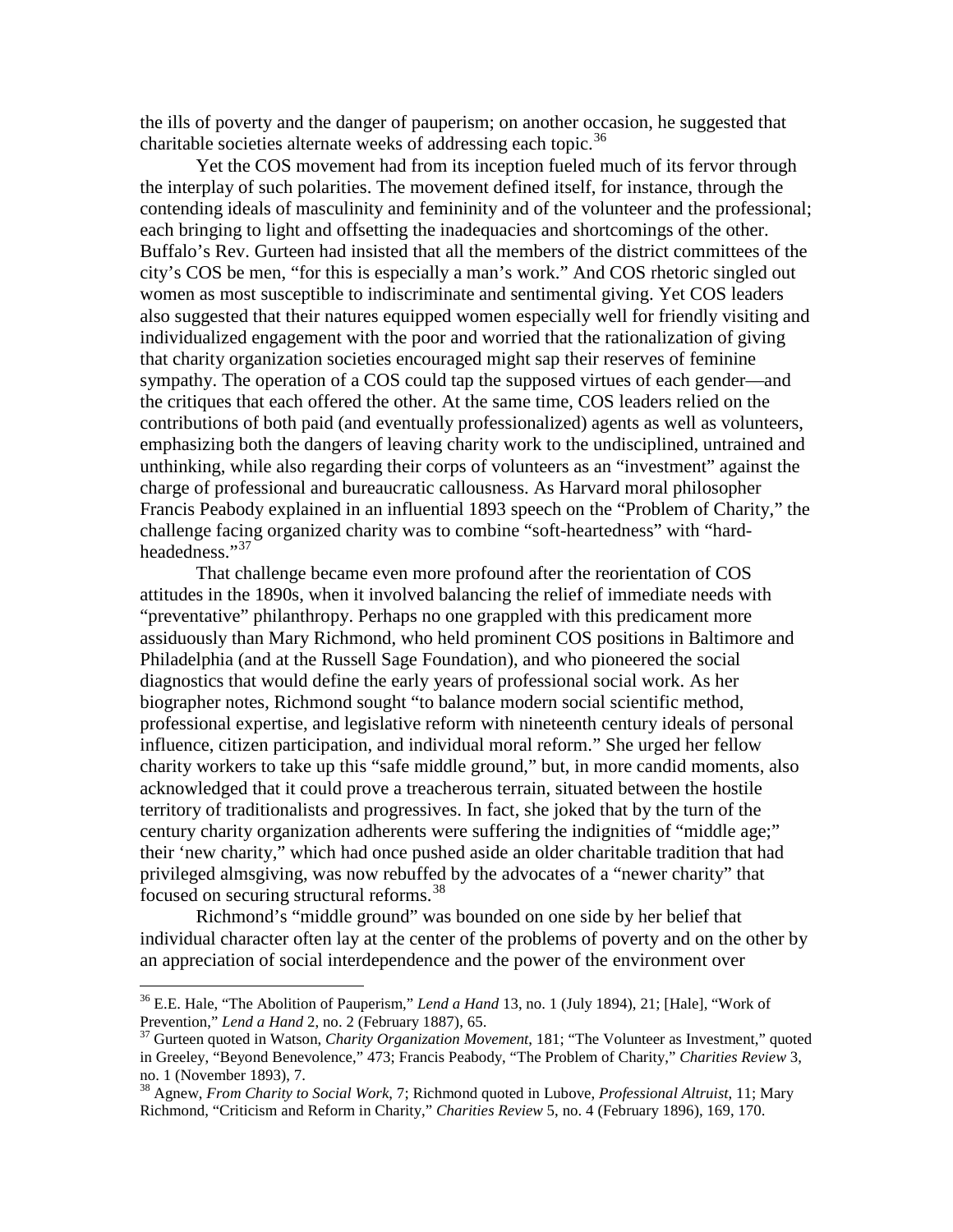individuals. Cultivating the "middle ground" required combining a commitment to individualized casework with an engagement with the offerings of social science, an appreciation of the import of legislative reform with a dismissal of the sweeping programs of reformist "wholesalers." The "middle ground" also demanded an ability to see the folly of the "common mistake" endorsed by many reformers who assumed that the temporary relief of suffering and its ultimate eradication were competing, mutually exclusive ends. "Never was there a more mischievous social fallacy!" Richmond declared in her 1908 *The Good Neighbor in the Modern City*. "Prevention and cure must go hand in hand." At a conference a few years later, she expressed exasperation with the type of ardent reformer who insisted that an hour spent writing a letter to a senator lobbying for progressive legislation would do more good than days spent in "retail" service, tending to the immediate needs of the poor. After all, she argued, those who had come in personal contact with the suffering of the poor were "ten time as likely" to write that letter in the first place. It was possible, in other words, for the same person to seek more charity, and no more charity, without undue strain.<sup>[39](#page-20-1)</sup>

Richmond believed that the "good neighbor" could dedicate his or her career to both charity and philanthropy, that there need not be an absolute occupational partition between the two. And yet, ultimately, it did prove difficult for the COS movement to commit itself to both individualized and social understandings of reform and to both retail and wholesale work; and by the second decade of the twentieth century, it had split down its seams. In the final decades of the century, charity organization societies began to sponsor their own preparatory schools, which ultimately became the nation's first schools of professional social work. As the drive to professionalize swept through the field, volunteer visitors became increasingly marginalized within the movement; it was the specialized expertise of the social worker, and not "friendliness," that defined his or her service. And after flirting for the previous decade with more environmental structural reforms, social workers' commitment to casework returned to a more "individual, dispositional orientation." In fact, in the new century, many of the civic functions and reform causes that had incubated within COSs matured and developed separate and selfsustaining organizational apparatuses; housing reform and public health initiatives gained their own partisans and forums for deliberation and advocacy. Even one of the movement's founders, Josephine Shaw Lowell, grew disillusioned with charity work and by the turn of the century had began to focus her energies on labor issues. As she explained to her sister—seemingly affirming the dichotomy that Mary Richmond had rejected—she would "leave the broken down paupers to others," for "[i]t is better to save them before they go under, than to spend your life fishing them out when they're half drowned and taking care of them afterwards!"<sup>[40](#page-21-0)</sup>

<span id="page-20-1"></span><span id="page-20-0"></span><sup>&</sup>lt;sup>39</sup> David C. Hammack, "A Center of Intelligence for the Charity Organization Movement: The Foundation's Early Years," in David Hammack and Stanton Wheeler, *Social Science in the Making: Essays on the Russell Sage Foundation, 1907-1972* (New York: Russell Sage Foundation, 1994), 20; Agnew, *From Charity to Social Work*, 3, 7, 129; Richmond on "wholesalers" quoted in Lubove, *Professional Altruist*, 41; Mary Richmond, *The Good Neighbor in the Modern City* (Philadelphia: J.B. Lippincott, 1907), 17; Mary E. Richmond, "The Inter-Relation of Social Movements," *Proceedings of the NCCC* (Fort Wayne: Anchor Printing Co., [1910]), 216.

<sup>40</sup> Agnew, *From Charity to Social Work*, 163 (quote), 207; Lubove, *Professional Altruist*, 19-20; Josephine Shaw Lowell to Mollie [Mrs. Henry S. Russell], April 7, 1889, and Lowell to Annie [Mrs. Robert Gould Shaw], May 19, 1889, in *The Philanthropic Work of Josephine Shaw Lowell*, ed. William Rhinelander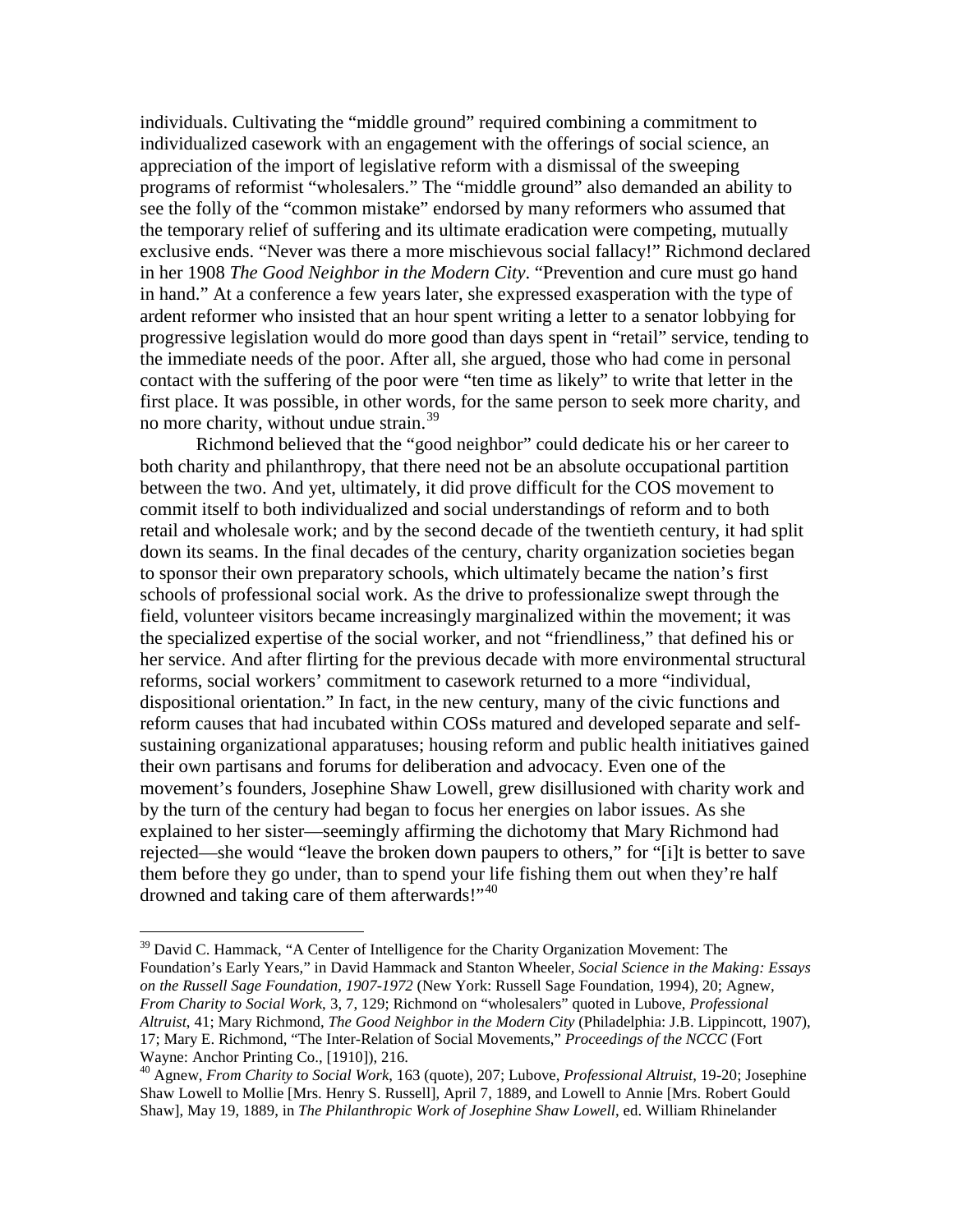### V. The Catholic Critique of Charity

If the charity organization movement's campaign to expose the dangers of charitable giving encouraged some to abandon the vocation of charity entirely, it also provoked a counter-mobilization in charity's defense. The urban penny press, for instance, played upon the public's suspicion of the scientific charity establishment to champion the prerogatives of small givers, sponsoring charitable campaigns with the guarantee that all the money given would go directly to those in need, without any effort to investigate the "worthiness" of recipients. In 1894, the Bread Fund of the *New York World*, for instance, gave away one and a quarter millions loaves, an effort that it championed as snipping away the "red tape" of the city's scientific charity agencies. Scientific charity also found itself under attack from particular precincts within the religious community. In 1888, B.F. De Costa, a rector of New York's Episcopalian Church of St. John the Evangelist and a leading labor activist, launched a public campaign against the city's COS, championing a libel case on behalf of a "decayed gentlemen" who had been labeled a "professional beggar" by the organization and added to a cautionary list shared with the city's other relief agencies. De Costa insisted upon a "right to beg," which was "as sacred as the right to life, liberty and the pursuit of happiness." "No human statute can destroy that right," he wrote, "any more than it can take from us the right to pray."<sup>[41](#page-21-1)</sup>

It is not surprising that De Costa ultimately converted to Catholicism, for Catholics launched the most impassioned defense of traditional charity—and were also singled out by COS leaders for promoting "indiscriminate giving" and for substituting the emotional needs of the benefactor for the public good. In countless sermons and public addresses, Catholic leaders used these attacks to craft a sustained apologia for charity and for corporeal acts of mercy more generally. In doing so, they staked out a pole on the antithesis that scientific charity had developed, distinguishing Catholic 'charity' from non-Catholic 'philanthropy' or 'humanitarianism.' They stressed Catholics' reluctance to regard the poor through the lens of political economy, as derelict citizens whose poverty could be attributed to their own moral failings. Instead, they claimed to view poverty through a supernatural and sacramental prism and to look upon the indigent as representatives of Christ, to whom Catholics owed a special obligation. Their giving was, in different regards, both more materially-minded and more spiritually focused than that encouraged by the scientific charity movement. They sought to relieve immediate suffering—to feed the hungry and clothe the naked—without seeking to abolish the scourge of poverty more generally; but they also sought to provide spiritual consolation in the face of that suffering and regarded the spiritual good done to the giver through the act of giving as the defining characteristic of the act. Consequently, they worried less about the problems of indiscriminate charity or the specter of pauperism and more about the spiritual damage done to the giver by hard-heartedness or the erosion of

<span id="page-21-0"></span>Stewart (New York: Macmillan Company, 1911), 357, 358; Watson, *Charity Organization Movement*, 125, 408, 504, 531.

<span id="page-21-1"></span><sup>&</sup>lt;sup>41</sup> Kusmer, *Down & Out*, 81-82; B.F. De Costa, "The Right to Beg: In its Relation to Charity Organization," quoted in *The Argus* (March 30, 1889), Box 156, Community Service Society Papers, Rare Book and Manuscript Library, Columbia University, New York.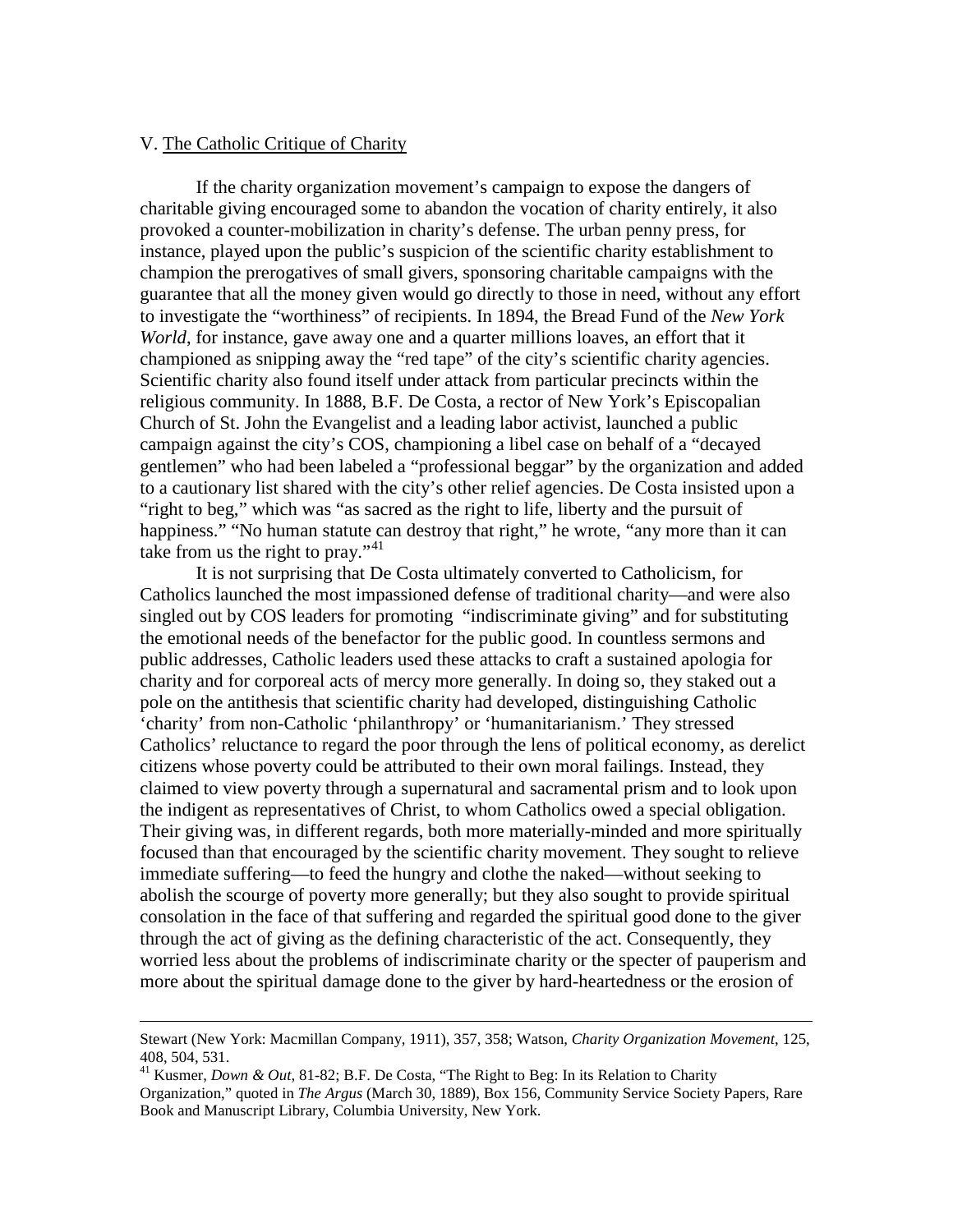sympathy by the forces of centralization and bureaucratization. As one Catholic charity worker conceded, it was entirely possible that "the [friendly] visitor's sympathy may be wasted on the unworthy." But unlike "scientific philanthropists," Catholics believed in "giv[ing] the poor the benefit of every reasonable doubt."<sup>[42](#page-22-0)</sup>

In counterpoising Catholic charity with worldly philanthropy, turn-of-the-century American Catholics were echoing the Church's rebukes to the challenges to its legitimacy made during the French Revolution and counter-Reformation polemics before that. In the years before the Civil War, that split had been buttressed by an iconoclastic Catholic convert, Orestes Brownson, who in several militant essays detailed the failings of philanthropy and situated them within an American context. These writings rang with the convert's zeal, for in Brownson's early years he had been not only a religious free-thinker but also a leading proponent of radical humanitarian utopianism. Born in 1803 in Vermont at a time of heady religious enthusiasm, young Brownson dabbled in nearly all the varieties of Yankee religiosity: moving from the orthodox Calvinism of Presbyterianism to subsequent engagements with Universalism, freethinking rationalism, Unitarianism and Transcendentalism. In his early adulthood, he fell under the influence of Continental theorists such as Benjamin Constant and Saint-Simon and began to espouse a "religion of humanity" that would bring about a just and egalitarian society. Yet a number of political disappointments led him to despair of the radical promise of democracy and of the humanitarian project more generally. Recognizing the need for a transcendent authority, an objective moral foundation beyond the subjectivities of human sentiment, he drifted toward Catholicism and finally converted in 1844.<sup>[43](#page-22-1)</sup>

Brownson renounced the prodigal humanitarianism of his earlier years, employing his newly acquired arsenal of Catholic doctrine. He rejected reformist schemes not grounded in supernatural motives that sought the "progress of man or society *by virtue of a purely human principle*." This terrestrial principle he termed 'philanthropy,' which he defined as the love of mankind and which he rebuked for ignoring man's ultimate dependence on God's continuous creative power. He contrasted philanthropy to charity, which he defined as the love of God, and of man through God. Brownson considered charity the result of a submission to duty and recognition of an objective law. He classified philanthropy, on the other hand, as a capricious human sentiment, the result of an essentially selfish effort to gratify the affections. In this respect philanthropy could be considered an outward expression of Protestantism's fundamental flaw, its support for a right to private judgment that located religion almost entirely in an emotional realm of individual subjectivity. Ironically, Brownson's critique of humanitarianism mirrored the Protestant critique of Catholic charity and indiscriminate giving more broadly; whereas Protestants emphasized that Catholics gave in order to benefit their own spiritual welfare,

<span id="page-22-0"></span><sup>&</sup>lt;sup>42</sup> L.J. Lindon, "Out-door relief as Administered by Church Societies," *St. Vincent de Paul Quarterly* 4, no.<br>1 (Feb. 1899). 22-23.

<span id="page-22-1"></span><sup>&</sup>lt;sup>43</sup> For details on Brownson's biography, see Gregory S. Butler, *In Search of the American Spirit: The Political Thought of Orestes Brownson* (Carbondale, IL: Southern Illinois University Press, 1992); and Arthur M. Schlesinger, Jr., *A Pilgrim's Progress: Orestes A. Brownson* (Boston: Little Brown and Co., 1939).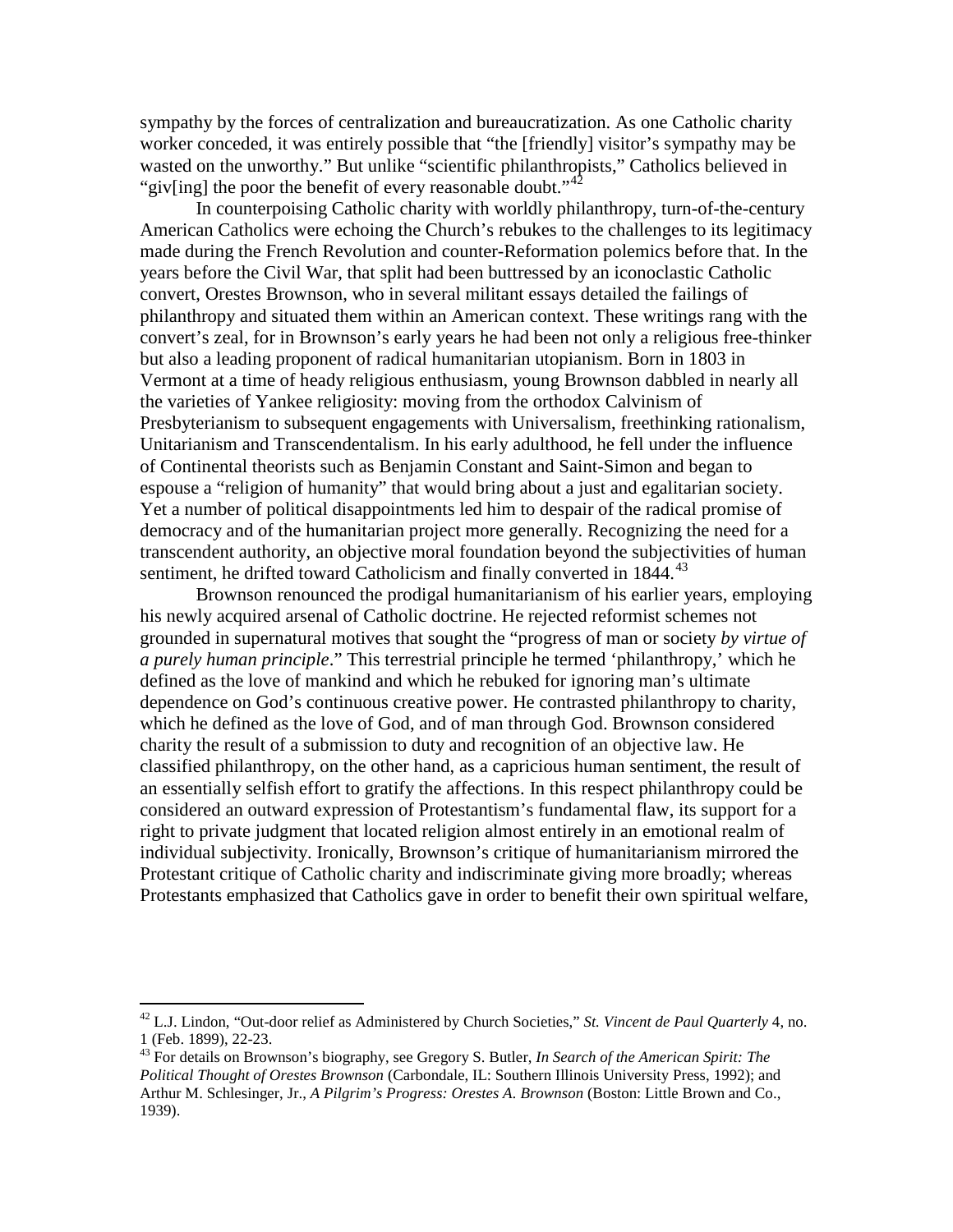Brownson understood non-Catholic giving to be rooted in an effort to satisfy emotional, sentimental and fundamentally secular needs.<sup>[44](#page-23-0)</sup>

Brownson added utilitarian reasons to the theological justifications for privileging charity over philanthropy. Since philanthropy relied on the love of man, a "mere sentiment" that derived from an urge to satisfy subjective desires, it would fail exactly when it was needed the most—when the philanthropic project became distasteful, when the object of philanthropy seemed most unworthy and unredeemable, and when the philanthropist was forced to operate out of the public eye. Brownson also attacked philanthropy's assumption that material deprivation was the greatest evil one could suffer. Brownson worried that in making poverty shameful humanitarians made it harder for men and women to tolerate difficulties that they once bore honorably in a more "robust and manly age." The compulsion of philanthropists to abolish poverty in pursuit of the perfection of Man reflected a secret antipathy for men as they actually were, he believed. Charity, on the other hand, "takes men in the concrete as she finds them, does the work nearest at hand and most pressing to be done."<sup>[45](#page-23-1)</sup>

Such modesty was necessary to counteract the despotic inclinations of philanthropy. If left unchecked, philanthropy, "the love of all men in general, and of no one in particular," led to gross violations of individual dignity. In its denial of human particularity in a rush to champion humanity, it embodied the spirit of the French Revolution, as interpreted by Brownson: "Stranger, embrace me as your brother, or I will kill you." Charity, on the other hand, because of the value it placed on the individual, could not accept a means inconsistent with its ends, or sacrifice a man for mankind. Such an analysis presaged the Catholic resistance to scientific charity support for eugenics (which Catholics often associated with an endorsement of birth control and abortion), as well as Catholics' discomfort with the movement's embrace of varieties of Social Darwinism.<sup>[46](#page-23-2)</sup>

Unsurprisingly, postbellum advances in social reform did not impress Brownson. He applauded the defeat of the feudalistic Southern slaveholders, who ignored "the rights of society founded on the solidarity of the race, and [attempted] to make all rights and powers personal." Yet he regarded the northern abolitionists as subject to the opposite malady, a willingness to trample on individual rights and "territorial circumspections" on behalf of the "vague generality" of "humanity." Brownson predicted that, if unchecked, the philanthropy of the northern humanitarians, exercised through a strong central government, would lead to Negro suffrage, the equality of the sexes, the abolition of private property, and ultimately, to a nihilistic denial of all human distinctions. After the war, Brownson placed the burden of defending the nation from the menace of humanitarianism on American Catholics, who could best appreciate the difference between Christian charity and secular philanthropy. In the final years of his life,

<span id="page-23-0"></span> 44 [Brownson], "Charity and Philanthropy," *Catholic World* 4, no. 22 (Jan. 1867), 434, 435, 436; Orestes Brownson, "Labor and Association," in *The Works of Orestes A. Brownson*, ed. Henry F. Brownson,

<span id="page-23-1"></span><sup>(</sup>Detroit: Thorndike Nourse, 1884), 10:60; Brownson, "Beecherism and its Tendencies," in *Works*, 3:463.<br><sup>45</sup> Brownson, "Labor and Association," 60-61; Brownson, "Charity and Philanthropy," 440, 439, 444;<br>Brownson, "Sick Ca

<span id="page-23-2"></span><sup>&</sup>lt;sup>46</sup> [Brownson], "Charity and Philanthropy," 436; Brownson, "Beecherism," 483.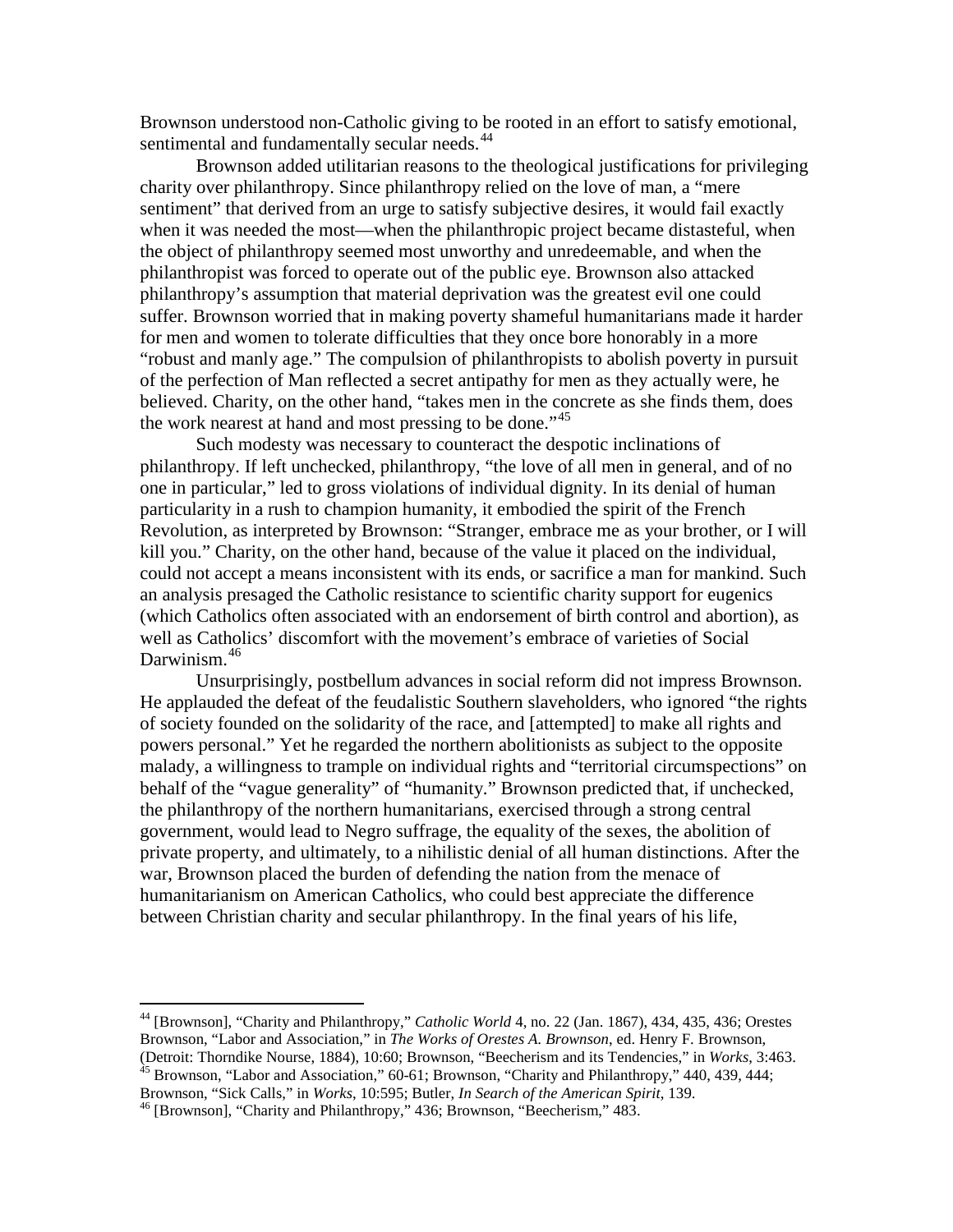Brownson continued to fine-tune the modern apology for charity that would be taken up in the following decades by Catholic critics of scientific charity.[47](#page-24-0)

In the first decades after the war, the Catholic critique of philanthropy was fueled largely by fears of Protestant proselytizing. The apology for charity inspired Catholics to establish their own, parallel systems of benevolence, lest Catholics be "drawn in and swallowed by the insatiable vortex of misguided philanthropy," which they often assumed was simply a ruse to steer vulnerable Catholics away from institutions that could sustain their faith. By the turn of the century, though many Catholics continued to associate Protestant private benevolence with evangelical fervor, they also began to view it within the context of the scientific charity movement, and its clinical, materialist and ultimately *secular* approach to poverty. [48](#page-24-1)

In fact, charity organization societies had made a commitment to secularism—or more specifically, a rejection of denominational particularism—a point of pride and a mark that distinguished them from their British peers. There was even, from its earliest days, a subtle strain of anti-clericism that undergirded the movement. S. Humphreys Gurteen, the Buffalo clergyman who founded the first citywide charity organization society in the United States in 1877, pointedly excluded clergy from sitting on the society's governing council. The "golden rule" of American COSs, Gurteen declared, was "the complete severance of charitable relief…from all questions of religion, politics, and nationality," which would allow men and women to unite around the "warm humanitarianism" of organized charity. COS leaders assumed that sectarian competition led to fraud and charitable waste—Gurteen spooked the public with an urban ghost story of a woman who had her children baptized by three different churches in as many weeks in order to curry favor with the various denominational relief societies. The next generation of COS leaders followed Gurteen's lead, insisting that religious beliefs should be considered as peripheral to the administration of charity as they were in the practice of law or medicine.<sup>[49](#page-24-2)</sup>

For Catholics, the effort to remove the "theological taint"—as one Boston reformer dubbed it—from charitable work seemed to deny its very essence. As a Louisville judge instructed an audience of Catholic charity workers in 1904, "My friends, understand every virtue is essentially denominational, every virtue is essentially Catholic." He was not alone in making such a claim. By resisting COS "humanitarianism," Catholic leaders made common cause with the heads of many denominational colleges and universities around the nation, who were accusing Rockefeller and Carnegie philanthropies of subverting the local, religious identities of institutions that accepted their funds. The Carnegie Foundation, for instance, would only extend its program to pension professors to educational institutions that lacked a denominational identity, which led a number of schools to excise such affiliations from their charters. The Rockefeller funded General Education Board favored large

<span id="page-24-0"></span><sup>&</sup>lt;sup>47</sup> Orestes Brownson, *The American Republic* (1865; repr., Wilmington: ISI Books, 2002), 224, 225, 230, 236, 231, 229, 239.

<span id="page-24-1"></span><sup>&</sup>lt;sup>48</sup> Rev. Heorge Haskins quoted in Susan S. Walton, *To Preserve the Faith: Catholic Charities in Boston, 1870-1930* (New York: Garland, 1993), 1-2.

<span id="page-24-2"></span><sup>49</sup> Verl Lewis, "Stephen Humphreys Gurteen and the American Origins of Charity Organization," *Social Service Review* 40:2 (June 1966), 197-198.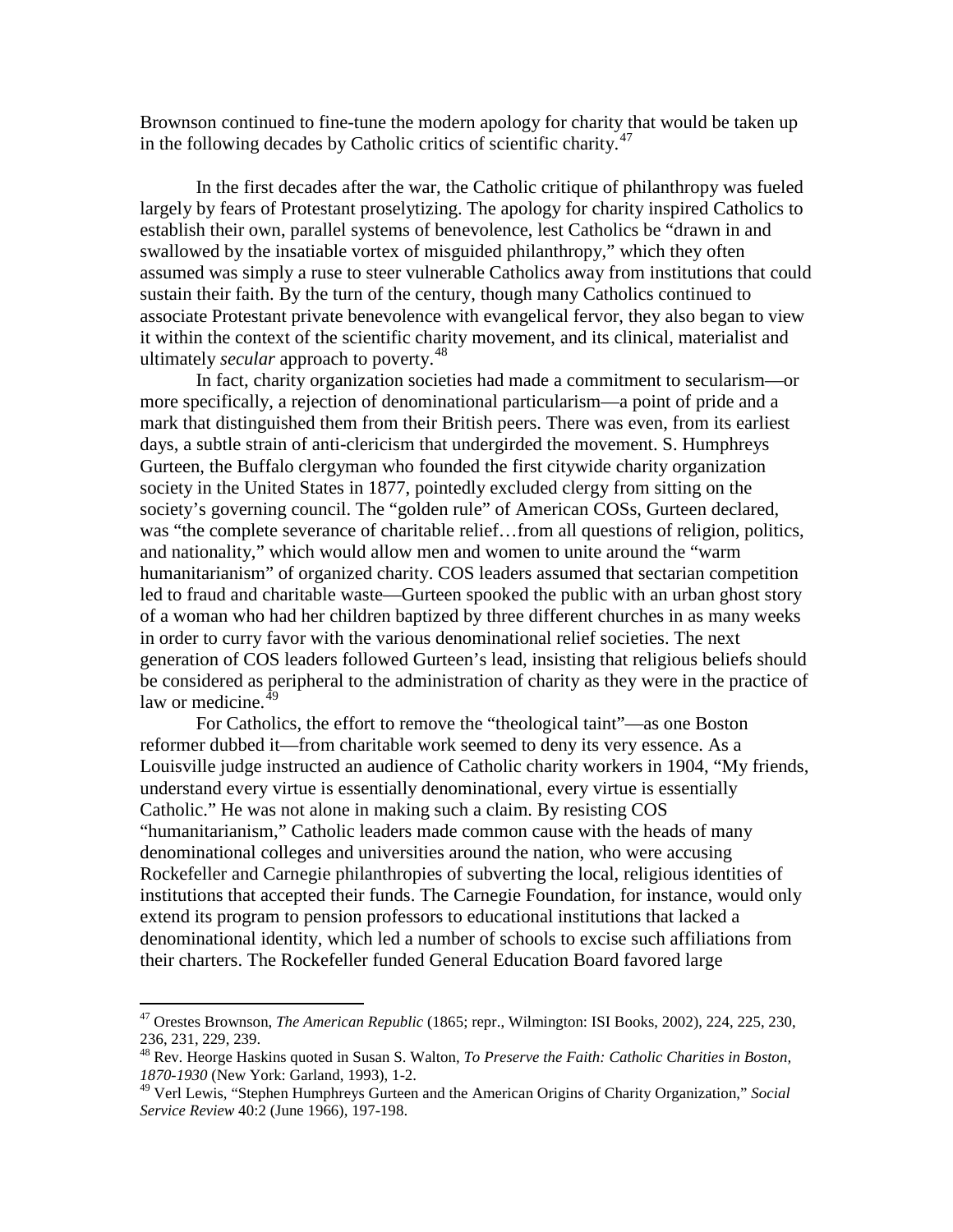universities over smaller, denominational ones, refused in some occasions to support schools that included theological instruction, and supported school reformers in New York City who engaged in a long-running feud with Catholic-aligned school officials. These struggles established clear battle lines between philanthropy and charity; on one side stood the forces of scientific philanthropy and scientific charity, united not just by the fact that many of the major funders of the first also supported the second, but also by a shared commitment to principles of bureaucratic centralized control and—as their detractors claimed—a hostility to the particular, the local, and the parochial. And against these forces stood the defenders of traditional charity.<sup>[50](#page-25-0)</sup>

The American Catholic hierarchy policed these battle lines zealously. They appreciated that a defensive stand on behalf of traditional charity helped to draw together a Church that threatened to fracture along ethnic lines. Mobilizing against the aggressions of philanthropy could bolster the efforts of traditionalists to parry the modernist challenge within the Church. Charity, in these campaigns, held an essentially conservative cast. Catholics frequently stressed the providential nature of poverty and suffering that taught resignation and humility to the poor and provided the wealthy with an opportunity to exercise sympathy and generosity. "It is not wise to seek the total abolition of poverty," counseled Boston Vicar-General William Byrne in an 1880 speech. "The poor are the occasion of countless blessings to the rich, and he must be callous indeed that does not realize that fact." These admonitions were frequently communicated by invoking Christ's remark, "The poor you always have with you." Poverty bore a providential purpose: it engendered charity and was necessary for the sanctification of the giver.<sup>[51](#page-25-1)</sup>

This emphasis on the spiritual benefits of giving also allowed Catholics to distinguish themselves from their Protestant peers, whom they accused of relying too heavily on a handful of rich benefactors. As a leader of a lay Catholic charitable association in Rhode Island announced, "It would be a violation of both the letter and spirit of the Rules to allow our Carnegies to supply the means, and permit the sacrifices and devotion of comparatively poor men to be supplanted." By acclaiming the philanthropy of the millionaire, they suggested, Protestants had lost the value of the widow's mite. (Of course, these celebrations of the egalitarian nature of charity work made a virtue of necessity, since there were relatively few Catholic millionaires threatening to monopolize the blessings of giving). Catholics also held up their cultivation of active small-scale givers to protest the reliance of non-Catholic philanthropy on endowments; as one charity appeal for a Catholic protectory from 1890 announced, "Every penny raised will go towards the work which it should be given to, not to drawing large sums of interest."<sup>[52](#page-26-0)</sup>

<span id="page-25-0"></span> <sup>50</sup> Judge Matthew O'Doherty, "Charity *Versus* Philanthropy—An Appeal to Young Men," *St. Vincent de Paul Quarterly* 10, no. 2 (May 1905), 178. The leading opponent of Carnegie and Rockefeller educational philanthropy, Methodist Episcopal Bishop Warren Candler, applauded Catholic colleges for their ability to eschew such "dangerous donations" through the "sacrifice" of their teachers, religious who worked for little or no pay. See Bishop Warren A. Candler, *Dangerous Donations and Degrading Doles, or A Vast Scheme*  for Capturing the Colleges and Universities of the Country (Atlanta: n.p., 1909).<br><sup>51</sup> "What is Charity?" *Boston Pilot*, November 27, 1880.<br><sup>52</sup> John Keily, "Some Conference Problems and their Remedies," *SVPO* 8, no. 3 (

J. O'Connor, "The Society and the Laity," *SVPQ* 7, no. 4 (Nov. 1902), 292; charity appeal quoted in Mary

<span id="page-25-1"></span>J. Oates, *The Catholic Philanthropic Tradition in America* (Bloomington: Indiana University Press, 1995),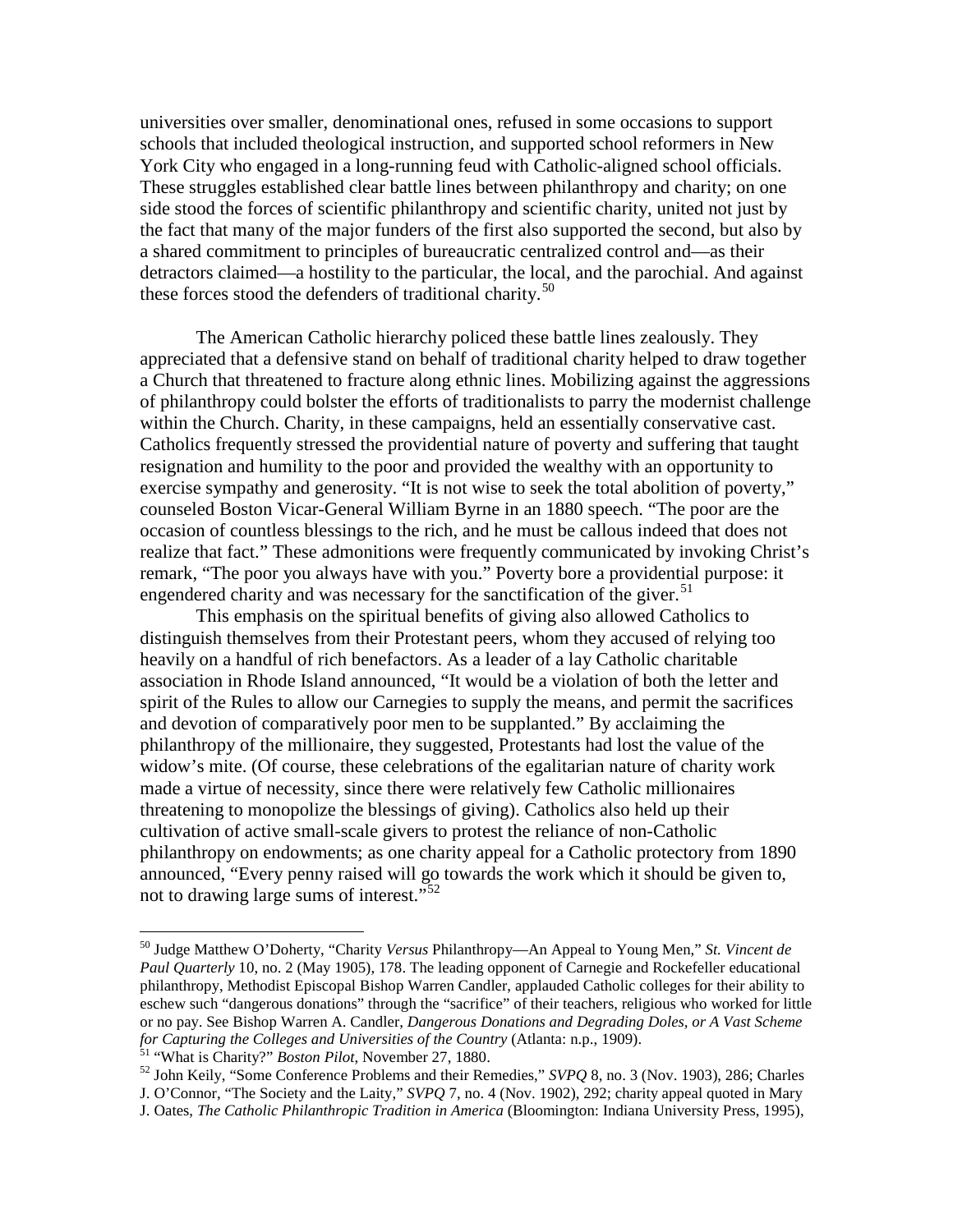A focus on the spiritual benefits that traditional charity offered to the giver did not preclude an elaboration of charity's more worldly purposes. In fact, in the final decades of the century, the American Catholic hierarchy increasingly stressed the political benefits of charity. Charity's individualist orientations could counter the socialistic encroachments of the state and bolster the prerogatives of private property. Personal ministration to the poor would stave off social unrest and counter the attraction of socialism, succeeding where philanthropy had failed. The latter, an essentially materialist ideal, led the poor to despise their own poverty and exacerbated their social discontents. Catholics, on the other hand, taught the poor to bear their burdens with resignation and assured them that they would be rewarded for their sufferings, if borne meekly, in the life to come. As Archbishop Patrick Ryan declared in 1884, "Christian kindness to the poor…and the inculcation of patience in poverty, after the example of Our Lord, are the best securities against the communism and anarchy that seem to threaten society."<sup>[53](#page-26-1)</sup>

Here, then, Catholic charity was aligned with the maintenance of the social order. And yet, as large swaths of the political and professional establishment came to accept a revised scientific charity gospel, and as the links between that movement and the corporate and capitalist consolidation of the period became firmer, the challenge Catholic charity posed to the legitimacy of the scientific charity movement suggested more subversive potentialities. In the same 1880 address noted above, for instance, Vicar-General Byrne responded unfavorably to the establishment of the Boston charity organization, the Associated Charities. On the one hand, Byrne lamented the tendency he detected within the scientific charity movement "to class poverty among the evils that ought to be eradicated from society" and praised the spiritual blessings the poor granted to the rich. Yet Byrne also warned that the obsession with pauperism blinded social reformers to greater evils. "[I]t is highly probable that an avaricious love of riches, and an undue accumulation of the same in the hands of a few, have produced more mischief in one generation than all the poverty, vicious and otherwise, that the world has ever seen." Similarly, in a 1906 "Apology for Charity" address, Archbishop of St. Louis, John Glennon insisted on the failure of philanthropy to satisfy the public or to "stay…the social revolution." In calling for a return to Christian charity, Glennon rebuked philanthropists: "You meet in palaces to discuss our needs; we need your palaces, not your sympathy." Neither Glennon nor Byrne offered support for a program of radical economic reform and certainly did not consider troubling the foundations of private property. But both of their defenses of Catholic charity associated "philanthropy" whether in the form of scientific charity or of large bequests from rich donors—with the interests of the wealthy, and, implicitly, with those forces that produced poverty in the first place. They held out charity as a compensating force, one that promoted the material and spiritual interests of the poor.<sup>[54](#page-27-0)</sup>

 $\overline{a}$ 

<span id="page-26-0"></span><sup>133.</sup> For the frequently articulated claim that the Catholic poor gave more proportionately than Protestants, see "The Charities of New York," *Catholic World* 8, no. 44 (Nov. 1868), 279.

<sup>&</sup>lt;sup>53</sup> Judge Matt O'Doherty, "Catholic Ideals in Charity," *Proceedings of the First National Conference of Catholic Charities* (Washington, DC: National Capital Press, [1911]) 45; Aaron Abell, *American Catholicism and Social Action: A Search for Social Justice, 1865-1950* (Garden City, NY: Hanover Books, 1960), 469.

<span id="page-26-1"></span><sup>54</sup> "What is Charity?" *Boston Pilot*; Rev. John Glennon, "An Apology for Charity," *SVPQ* 11, no. 3 (August 1906), 191-194. Glennon gave his address in Carnegie Hall, with little note of the irony.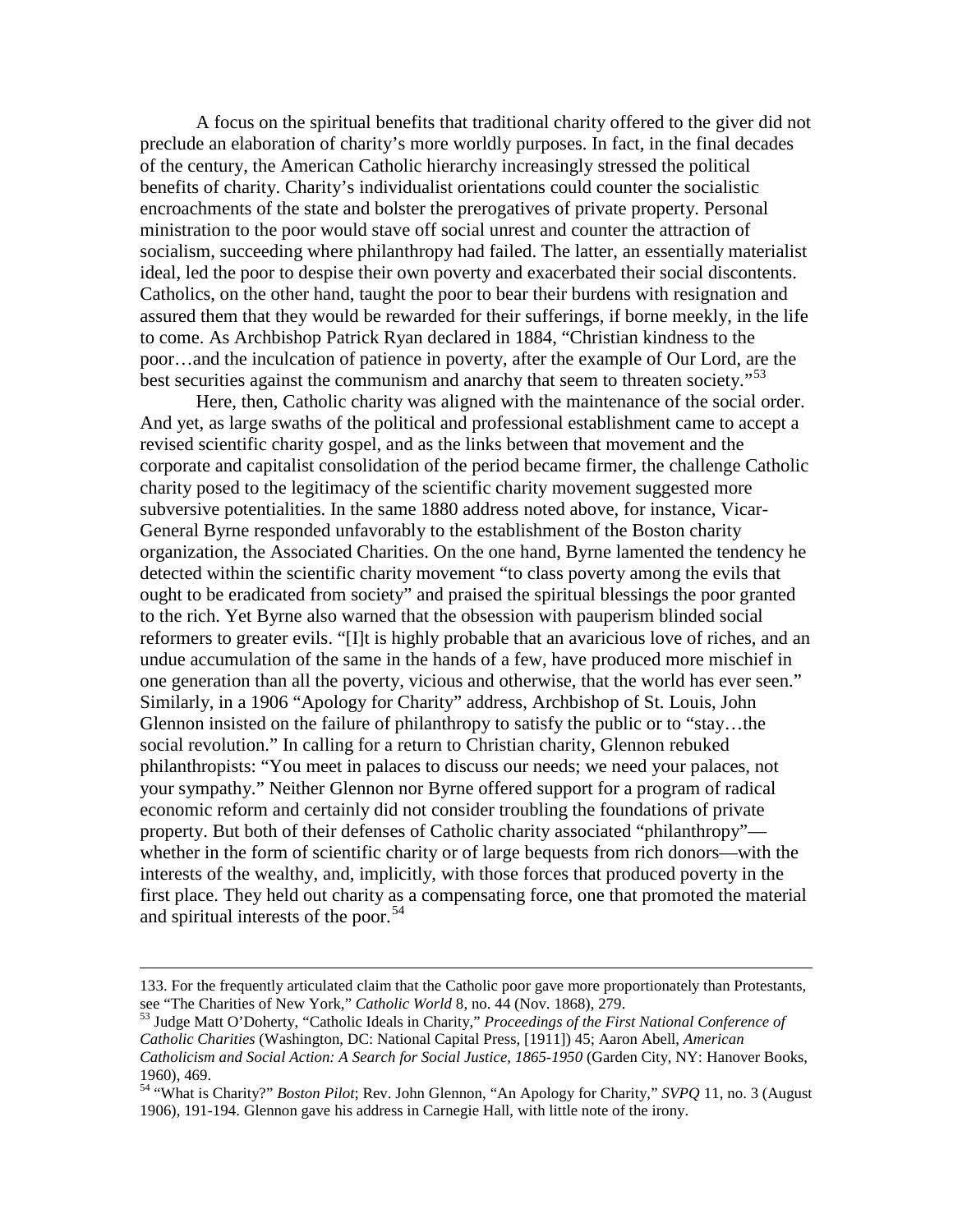Similarly, Catholic charity apologists frequently explained secular philanthropists' efforts to abolish poverty as stemming from their contempt for the poor. According to one Catholic author, the attempts by "modern beneficence" to eliminate poverty often began with the effort to banish actual poor people from one's own estate. They sought to puncture the pretensions of scientific charity reformers as disinterested professionals, insisting that these often masked a drive for worldly advancement. And they dismissed many of the movement's bureaucratic innovations as mechanisms that distanced giver from receiver and that encouraged a fundamental hostility between the two. Catholic charity, on the other hand, called for an immediate encounter with suffering, ensured the preservation of the dignity of the poor, and cultivated the sympathies of the giver. And, what's more, it was more cost effective; in claims that anticipated current-day preoccupations with overhead expenses, the defenders of Catholic charity also highlighted the fact that the selfless service provided by lay volunteers and women religious guaranteed low administrative costs, compared with the high expenses associated with organized charity.<sup>[55](#page-27-1)</sup>

# VI. Catholic Charity's Partial Reconciliation with Philanthropy

In all these ways, Catholics mounted a sustained assault against modern philanthropy. Yet by the final decade of the century a partial reconciliation had been initiated by some of the most ardent defenders of Catholic charity. This involved both a recognition of the need to expand the individualistic orientation of charity work in order to address broader societal conditions and a willingness to incorporate some of the tenets of scientific charity into Catholic giving. These adjustments did not require repudiating the distinctiveness of the Catholic approach to giving. Nor did they necessarily dull the Catholic critique of philanthropy. They did, however, acknowledge the legitimacy of some of philanthropy's claims as well.

One early push toward reform came from the increasing participation of Catholics in the American labor movement, especially in the Knights of Labor, and in the appreciation of certain key figures within the ecclesiastical hierarchy that the Church risked alienating large numbers of Catholics if it was perceived to stand in opposition to labor's cause. Catholics reformers received a boost with Pope Leo's issuance in 1891 of *Rerum novarum*, the encyclical on the condition of labor. The encyclical placed the Church firmly against the dogmas of laissez-faire, recognized many of the poor's grievances as essentially just, and countenanced the need for some state intervention in order to address them.<sup>[56](#page-27-2)</sup>

The reconciliation between Catholic charity and philanthropy was also facilitated by the leaders of the Society of St. Vincent de Paul (SSVP), a parish-based organization for Catholic laymen, dedicated to visiting the poor in their homes. First established in Paris in 1833 and in the United States a little more than a decade later, by the turn of the

<span id="page-27-2"></span><span id="page-27-1"></span><span id="page-27-0"></span><sup>&</sup>lt;sup>55</sup> "True and False Charity," *The Metropolitan* 1, no. 1 (February 1853), 30.<br><sup>56</sup> Aaron Abell, "The Reception of Leo XIII's Labor Encyclical in America, 1891-1919," *The Review of Politics* 7, no. 4 (October 1945), 467; Joseph M. McShane, *"Sufficiently Radical": Catholicism, Progressivism, and the Bishops' Program of 1919* (Washington, DC: The Catholic University of America Press, 1986), 30, 46; Mel Piehl, *Breaking Bread: The Catholic Worker and the Origin of Catholic Radicalism in America* (Philadelphia: Temple University Press, 1982), 35-36.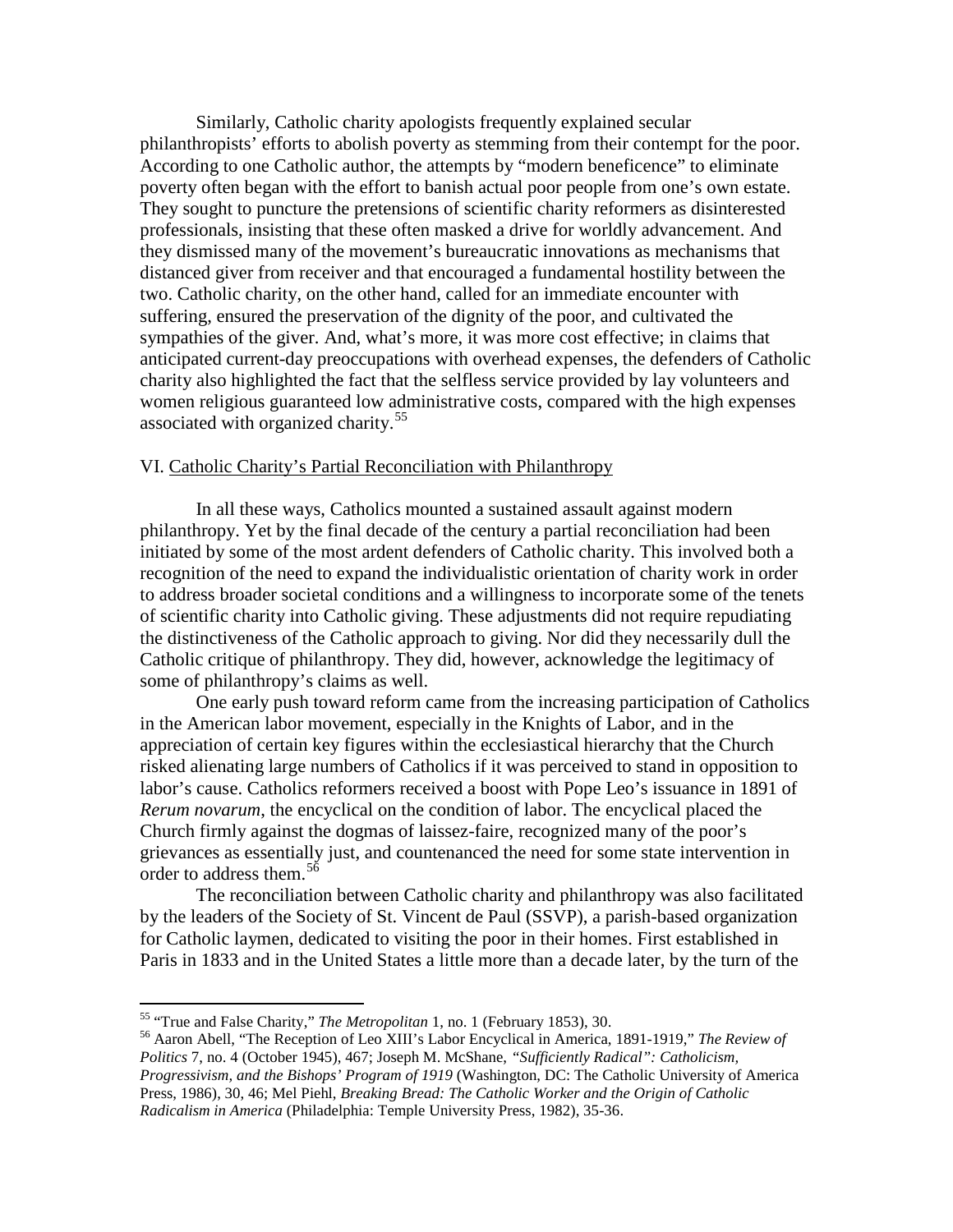century, the Society could boast more than 6,000 American members. In its early years, the SSVP concerned itself as much with combating the threat of proselytizing conducted under the cover of Protestant benevolence as with remedying the problems of poverty. But by the turn of the century, the Vincentians had become the chief mediators between the agencies of scientific charity and the broader Catholic community. They shared an overlapping set of principles regarding poverty and its remedies. Both Vincentians and the advocates of scientific charity stressed the unmediated encounter between friendly visitors and the poor and insisted that charity work look beyond the material benefit of the dependent individual. Scientific charity reformers, however, placed more emphasis on moral improvement while Vincentians focused on spiritual counsel and were not nearly as critical of almsgiving. In several cities, SSVP's cooperated with charity organization societies—and a formal endorsement of a policy of cooperation was issued at the 1895 national SSVP convention with much fanfare. Some societies even began to warn of the dangers of "mere alms-giving" in encouraging paupers.

In September 1910 leading Vincentians and Catholic social reformers convened the first National Conference of Catholic Charities at Catholic University in Washington. The Conference soon became the center of the effort to reconcile modern scientific charity methods with traditional Catholic practice. The Conference's statement of purpose wed the two with little intimation of a tension fundamental between them: "The National Conference…aims to preserve the organic spiritual character of Catholic Charity. It aims to seek out and understand causes of dependency. It aims to take advantage of the ripest wisdom in relief and preventative work to which persons have anywhere attained, and to serve as a bond of union for the unnumbered organizations in the United States which are doing the work of Charity. It further aims to be the attorney for the poor in modern society, to present their point of view and to direct them unto the days when social justice may secure to them their rights."<sup>[57](#page-28-0)</sup>

In the years that followed, a commitment to social justice and a recognition of the need to pursue preventative reform led Catholic reformers to a revised conception of some of the leading tenets of Catholic giving. An editorial in the first issue of the *Catholic Charities Review*, the publication of the National Conference, urged a moratorium on the dictum "The poor you always have with you," arguing that it promoted "bad logic, bad social philosophy, bad exegesis, and bad apologetics." Instead, the journal supported a program of aggressive social reform, including workmen's compensation laws, unemployment insurance, minimum wages, and regulations against child labor and shoddy tenement housing. Catholic charity reformers, such as the Catholic University sociologist and priest William Kerby, also conceded the need to incorporate systemization and professionalization into Catholic relief efforts. Catholics now inhabited "the era of scientific charity," Thomas Dwight, a leading Boston

<span id="page-28-0"></span> <sup>57</sup> Daniel McColgan, *A Century of Charity: The First One Hundred Years of the Society of St. Vincent de Paul in the United States* (Milwaukee: Bruce Publishing Co., 1951), 1:36, 38, 46, 2:295-296; Dorothy Brown and Elizabeth McKeown, *The Poor Belong To Us: Catholic Charities and American Welfare* (Cambridge: Harvard University Press, 1997), 62; William Kerby, "Problems in Charity," *Catholic World*  91, no. 546 (September 1910), 795; "Summarized Report of the General Convention of the Society of St. Vincent de Paul," *SVPQ* 1, no. 1 (Nov. 1895), 24; McColgan, A Century of Charity 2:219; Deborah Skok, "Organizing Almsgiving: Scientific Charity and the Society of St. Vincent de Paul in Chicago, 1871-1918," *US Catholic Historian* 16 (Fall 1998), 28; statement of purpose quoted in Marvin L. Krier Mich, *Catholic Social Teaching and Movement* (Mystic, Conn.: Twenty-Third Publications, 1998), 334.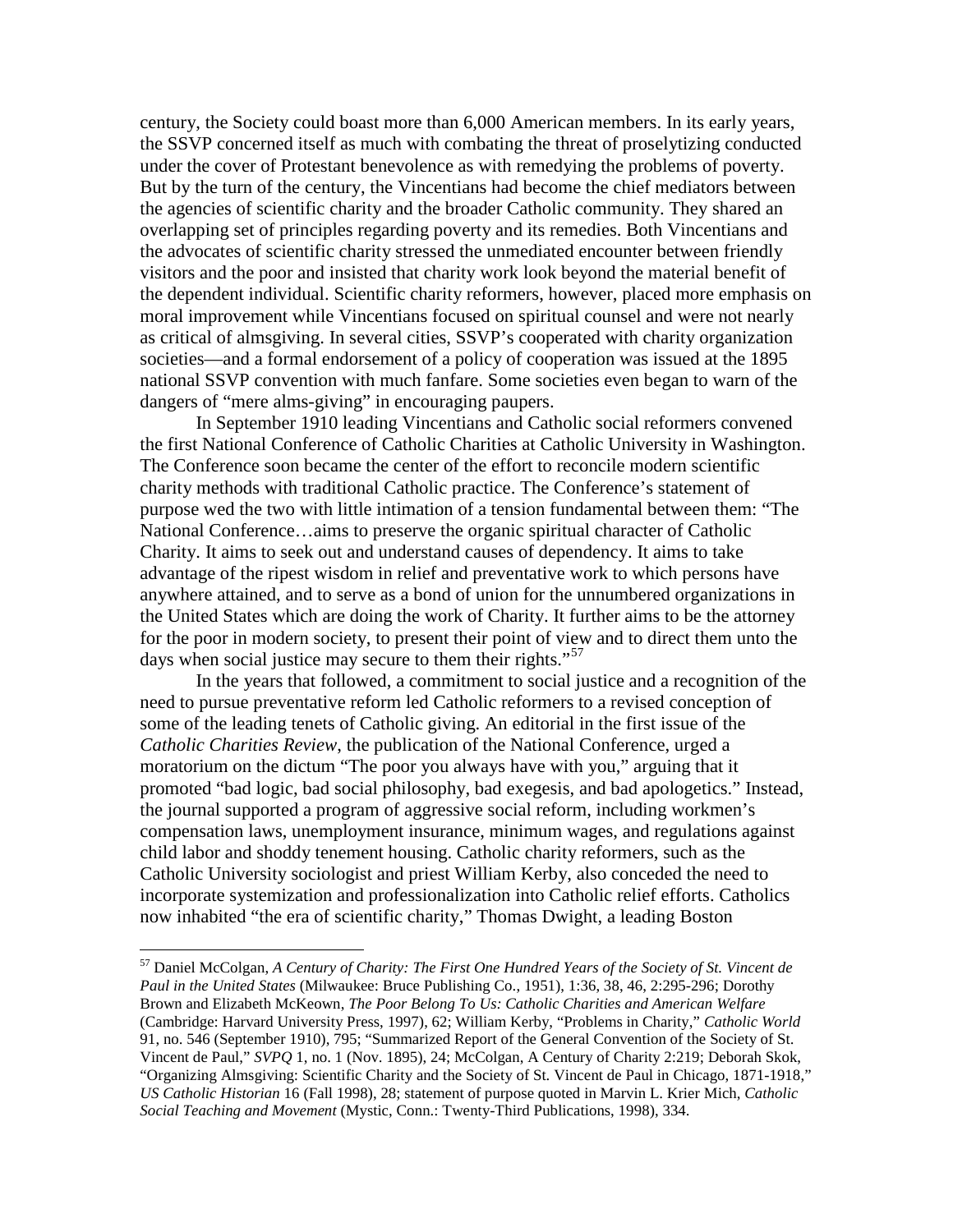Vincentian, announced as early as 1902. This new dispensation would require "well thought-out instead of emotional charity," and the blending of "method" and "fervor." In fact, by 1916, even the Boston *Pilot*, which had vigorously opposed the charity organization movement in its early days, invoked the COS motto, "Not alms, but a friend."<sup>[58](#page-29-0)</sup>

And yet Catholic reformers sought to achieve a reconciliation between charity and philanthropy without dissolving the distinction between the two. When John Ryan, a Minnesota-born priest at the forefront of efforts to forge a modern Catholic social conscience, was casting about for a journal to serve as the mouthpiece for his reform efforts, William Kerby initially suggested that he take the helm of the *St. Vincent de Paul Quarterly*. Ryan thought the journal's scope too limited; his interest extended well beyond the proper administration of charity. And so he took a position at the newly created *Catholic Charities Review*; the first issue featured significant treatment of "social questions": advocating for a workmen's compensation law, a federal eight-hour day, and a federal law prohibiting child labor.<sup>[59](#page-29-1)</sup>

Yet if Ryan's reform commitments suggested a Christian ethic that encompassed more than charity, he never relinquished charity as the root of that ethic. It was true, Ryan conceded in a 1909 essay, that charity was no substitute for justice in remedying "industrial abuses." And yet, he insisted, "any solution of the social problem based solely on conceptions of justice, and not wrought out and continued in the spirit of charity, would be cold, lifeless, and in all probability of short duration." True charity, he suggested, born out of loving-kindness to those in need, would in fact lead to an embrace of just reforms. Such a pronouncement was consistent with Ryan's more general project of maintaining the distinctiveness of Catholic giving by adapting traditional sources of spiritual and moral authority to modern social and economic conditions, as with his promotion of a living wage. That effort preserved the foundations for the oppositional Catholic charity apologia, even as it demonstrated the compatibility of both charity and philanthropy. Ryan's mentor William Kerby agreed. Even as he chipped away at the resistance of some Catholic charity workers to learn from the program of non-Catholic philanthropy, he also made sure that such openness was rooted in a fidelity "to our philosophy, to our doctrine, to our supernatural motive and inspiration." Indeed, a selfconscious commitment to Christian charity as opposed to secular philanthropy became all the more important as the fixed point defining Catholic giving once Catholics became more receptive to the offerings of the scientific charity movement. The impersonality of philanthropy—or of the cognate commitment to "justice"—made Catholic charity an even more vital corrective.<sup> $\bar{6}$ 0</sup>

 <sup>58</sup> Thomas E. Woods, *The Church Confronts Modernity: Catholic Intellectuals and the Progressive Era* (New York: Columbia University Press, 2004), 78; Thomas Dwight, "The Trials and Needs of the Society of St. Vincent de Paul," *SVPQ* 7, no. 2 (May 1902), 101; Thomas Dwight, "The Work of the Society," *SVPQ* 11, no. 4 (Nov. 1906), 327; Oates, *Catholic Philanthropic Tradition*, 75.

<span id="page-29-0"></span><sup>&</sup>lt;sup>59</sup> Patrick Bernard Lavey, "William J. Kerby, John A. Ryan, and the Awakening of the Twentieth-Century American Catholic Social Conscience, 1899-1919," PhD diss., University of Illinois, 1986, 22; "Social Questions," *The Catholic Charities Review* 1, no. 1 (January 1917), 11-14.<br><sup>60</sup> John A. Ryan, "The Church and the Workingman," *Catholic World* 89, no. 534 (September 1909), 780;

<span id="page-29-1"></span>William Kerby, "Problems in Charity," *Catholic World* 91, no. 546 (September 1910), 794; Brown and McKeown, *Poor Belong to Us*, 63-64.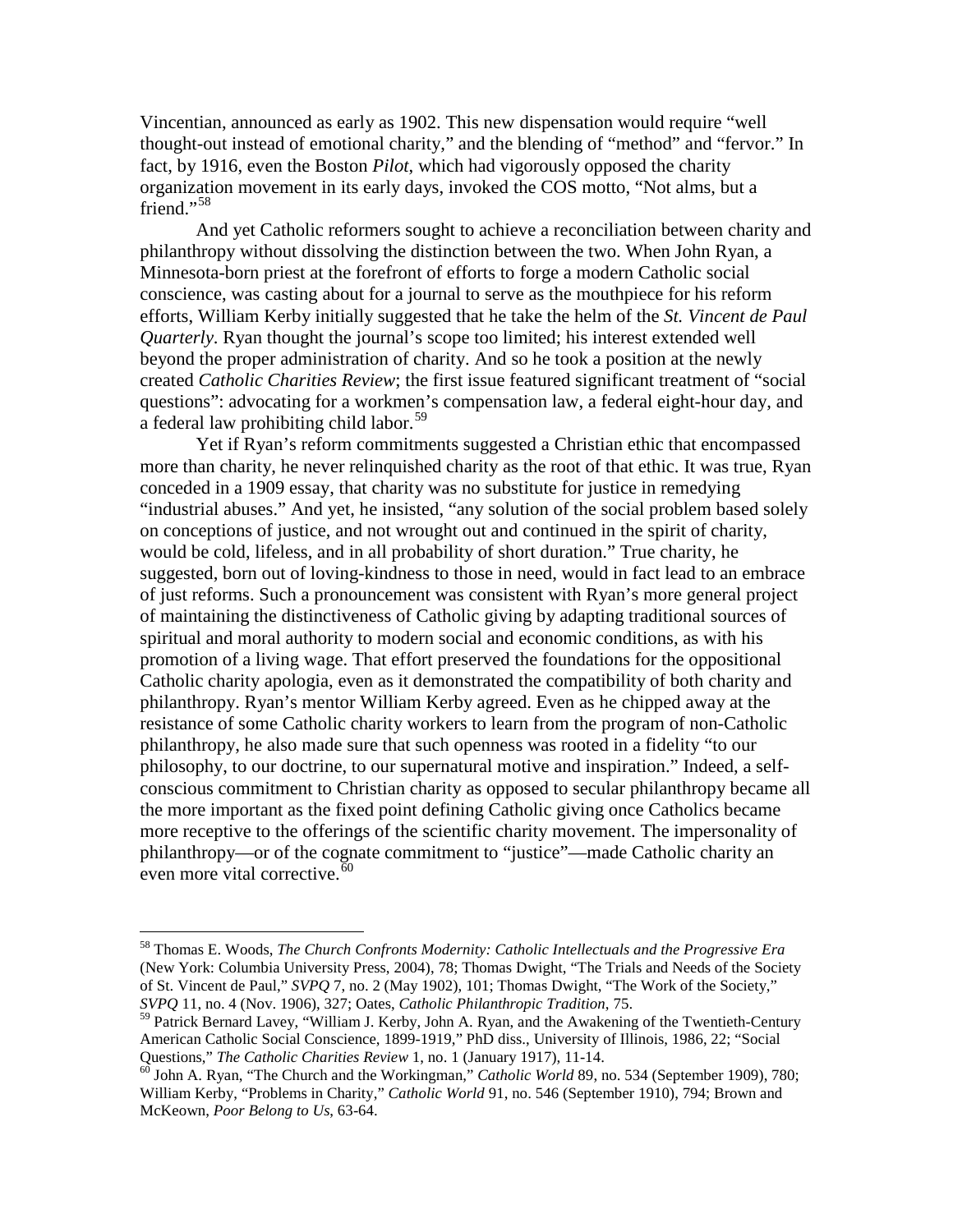Vincentians too continued to mount an apology for charity even as they moved into a more conciliatory relationship with the institutions of philanthropy. For instance, they had always distinguished their charity from the relief work of their non-Catholic peers through their commitment to preserving the privacy of the poor, and so Society conferences often refused to release their reports to local newspapers or to participate in citywide registration bureaus, which would require them to hand over the names of those assisted to centralized clearing-houses. Indeed, even while they endorsed cooperation, Vincentians maintained an implicit, and sometimes explicit, class-based challenge to Protestant notions of stewardship and genteel *noblesse oblige* that undergirded the ideals of philanthropy. Although the leaders of the SSVP sometimes lamented the lack of wealthier Catholics participating in the Society, they more often highlighted the particularly middle-class identity of their givers; they were not so far removed, in the basic experiences of their lives, from those to whom their charitable efforts were directed. Edmund Butler, a leading New York Vincentian, presented the most explicit articulation of this vindication in a 1902 address, in which he expressed doubts that the most effective charity workers would be found within "the so-called leisure class." Among the wealthy, "[t]here is the lack of knowledge concerning the conditions, trials and requirements of those they would help," Butler declared. Vincentians, even those favorable to COSs, often complained about the impractical, ill-conceived schemes hatched within the scientific charity bureaucracy that betrayed a lack of familiarity with the realities of poverty. Instead, Butler suggested turning to those "who are or have been actively and successfully engaged in other enterprises," like Vincentians, "whose labors among the poor begin after a day of toil."

The class-based defense of the Society established its members as men of sound judgment and easy sympathy and lodged a not-so-subtle critique against certain highhanded tendencies within the scientific charity movement. When one leading Vincentian warned the Society's members to approach the poor without "pharisaical condemnation" or "sentimental gush," he equated the self-righteousness of COS moralizing with the worst sins of indiscriminate giving. The critique was also a validation of small-scale voluntarism; Vincentians did not expect payment for the services they rendered to the poor and so their charity would not be warped by the pressures of financial consideration. Nor would their parish-based societies succumb to the lures of centralization.<sup>[61](#page-30-1)</sup>

Thomas Mulry, a New York businessman and the nation's most prominent Vincentian at the turn of the century, personified this policy of measured conciliation toward non-Catholic organizations. Relatively early in his career, he reached out to the New York COS for help in steering Catholic children toward Catholic charitable

<span id="page-30-1"></span><span id="page-30-0"></span> <sup>61</sup> Edmund Butler, "The Family," *SVPQ* 7, no. 2 (May 1902), 90; Timothy Dwight, "Pauperism: The Evil and the Remedy," in Box 6, Ring Scrapbook, Thomas F. Ring Papers, John J. Burns Library, Boston College, Chestnut Hill, MA. The irony of the fact that social work was a profession increasingly open to working-class women was not lost on Vincentians. The leaders of the all-male society regarded the feminization of mainstream charity as a measure of its degradation. They understood the phenomenon less as a manifestation of maternalism than as a consequence of materialism: Protestant men had become so enthralled with commercial and professional opportunities that they no longer made time for charity work, abdicating their benevolent responsibilities to women. In Vincentian thought, the professionalization, secularization, and feminization of charity work were related, and lamentable, developments. Walton, *To Preserve the Faith*, 93; John P. Judge, "The Spiritual Life in the Society," *SVPQ* 17, no. 3 (August 1912), 197-198.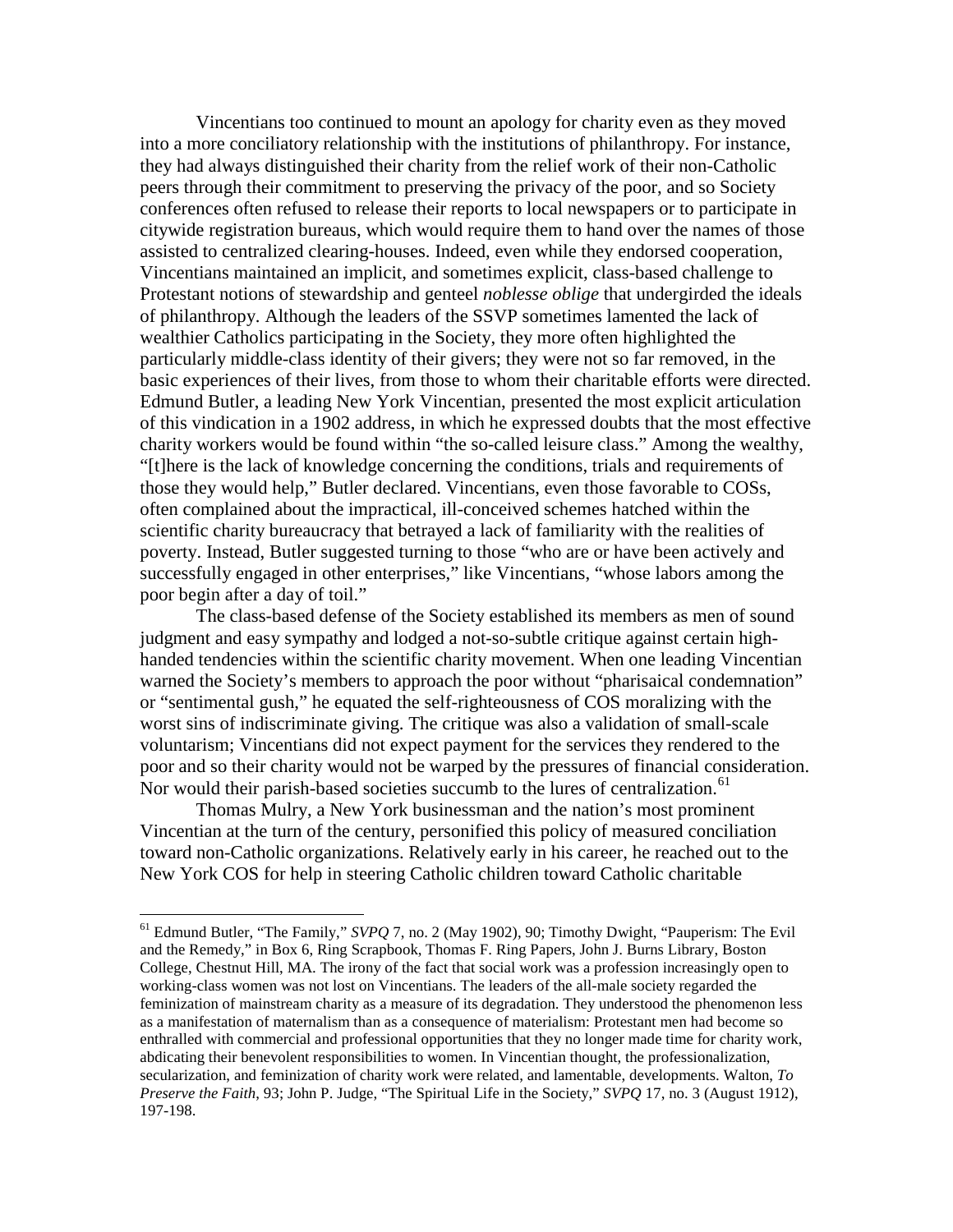institutions. By 1891, he had joined a COS district committee and just a few years later rose to the position of chairman. Over time, his engagement with the scientific charity movement grew more profound; it reached its culmination in 1908, when he served as the first Catholic president of the National Conference of Charities and Correction. Mulry was such a zealous advocate of cooperation between the Society and scientific charity agencies that he became known, with more than a hint of derision among some Vincentians, as "the Protestant member of the St. Vincent de Paul Society." He even assisted the New York COS in establishing its School of Philanthropy, which would become the nation's first school of social work.<sup>[62](#page-31-0)</sup>

Perhaps most significantly, he warned his fellow Catholics against an overzealous embrace of the charity-philanthropy dichotomy. Before a New York state charity conference, he declared that "the man who is so wedded to his own opinions, or to his own methods in charity work, as to look upon all others as useless and unworthy of consideration," would have little value in such a gathering. Mulry faced up to the prominence of this sort of absolutism in many Catholic charitable leaders. Strikingly, given the Catholic insistence on the spiritual underpinnings of charity—in which Mulry firmly believed—he explained the rigidity by pointing out that "charitable work appeals strongly to the religious feelings, and thus attracts into the ranks people of strong religious convictions who bring with them their prejudices and find it impossible to work harmoniously with people of different views." Catholics and non-Catholics alike must discipline those prejudices. As he announced in 1909, a quarter century of charity work had taught him an important lesson: "there is good in every system,—and defects also."<sup>[63](#page-31-1)</sup>

That final addendum is telling. For if Mulry urged Catholics to see the good in non-Catholic philanthropy, and to learn from it, he also did not relinquish the commitment to wielding charity *critically*, as a means to highlight philanthropy's defects as well. Mulry insisted that Catholics must lead the way in preserving the religious basis of charity, a benevolence whose end was not the abolition of poverty but the spiritual reconciliation of the poor and the sanctification of the giver, because non-Catholics had so clearly succumbed to the forces of secularism and materialism. In the process, he lamented, "Well-meaning men and women are to-day sowing the seed of bitterness and discontent in the hearts of the poor." In fact, he seemed to regard collaboration as a means by which Catholics could "exert a large influence in modifying radical ideas," resisting the secularization of charity work. He also thought Catholic influence could cut some of the coldness and condescension that plagued non-Catholic benevolence. The spectacle of Catholic charity had performed a valuable service for the scientific charity movement, Mulry argued in an 1898 speech, later published in the flagship journal of the scientific charity movement. He listed the exceptional features of Catholic giving that he believed were most edifying: "No paid agents, no class distinction, no petty social differences, all working gratuitously for God's poor." These were, of course, many of the terms of the traditional, and essentially oppositional, Catholic charity apologetic, dressed up in more conciliatory garb. Indeed, that final phrase, "God's poor," positioned Mulry

<span id="page-31-0"></span> <sup>62</sup> McColgan, *A Century of Charity*, 2:372; J.W. Helmes, *Thomas M. Mulry: A Volunteer's Contribution to Social Work* (Washington, DC: Catholic University of America, 1938), 33-35, 69-71; John F. Fenlon,

<span id="page-31-1"></span><sup>&</sup>lt;sup>63</sup> "President Mulry's Address to the Conference," *SVDPQ 9*, no. 1 (February 1904), 33; Mulry, "The Care of Dependent and Neglected Children," *SVPQ* 7, no. 1 (February 1902), 47; Helmes, *Mulry*, 95.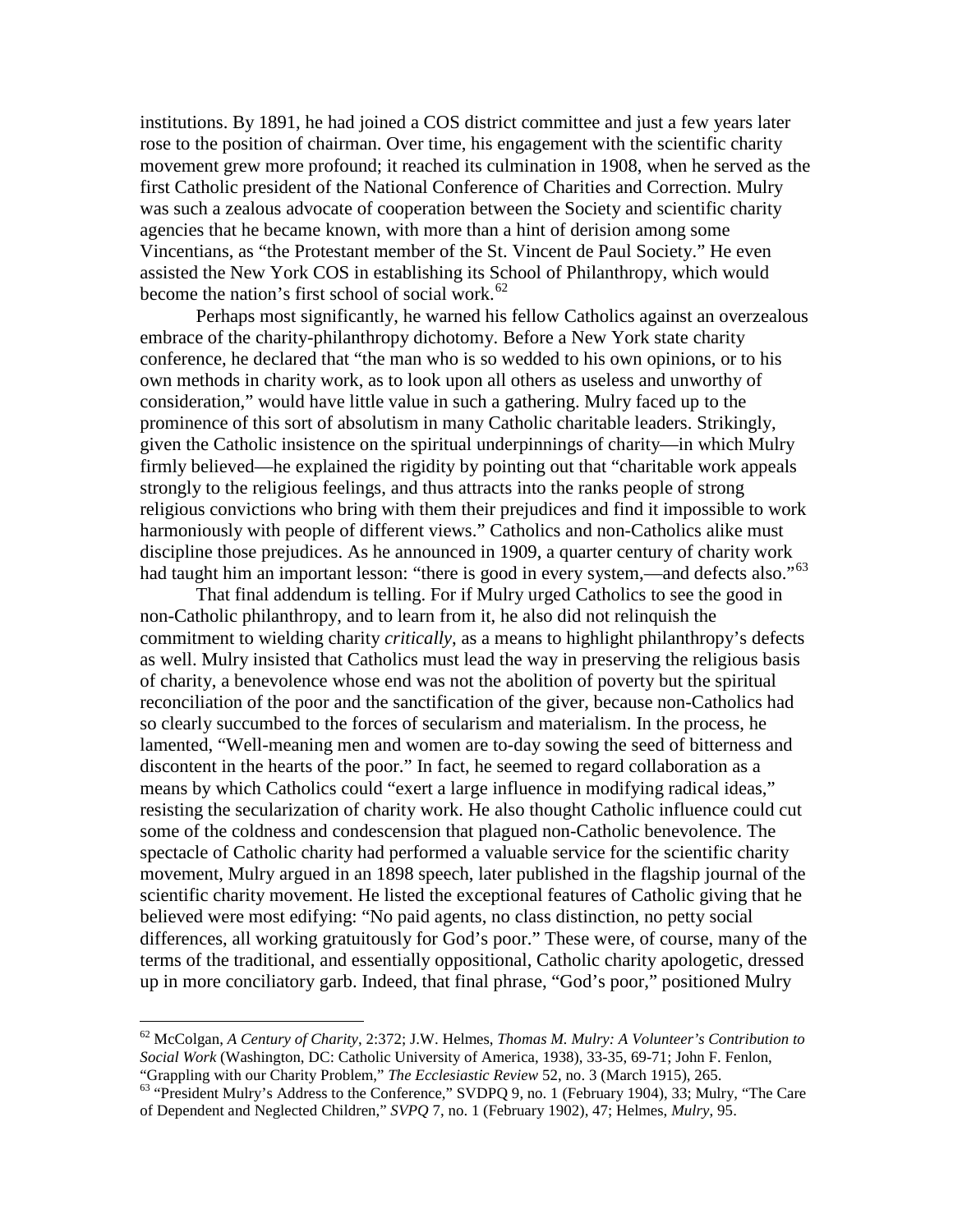perilously close to the margins of the scientific charity consensus, suggesting the permanence and providential nature of poverty.<sup>[64](#page-32-0)</sup>

### VII. The Charity-Philanthropy Divide in the Twenty-First Century

In the century that followed, the power of Catholic charity as an oppositional ethic countering secular philanthropy waxed and waned. The influence of the Society of St. Vincent de Paul diminished in the opening decades of the twentieth century, and with it, the prominence of lay benevolence within the Church (although the religious orders still maintained a powerful witness). The voluntarist challenge to the professionalization of charity was also attenuated by diocesan consolidation into charity bureaus, largely completed by the 1920s. These bureaus, though, did not necessarily relinquish claims to the distinctiveness of Catholic charity. The professional social workers who staffed them were trained in a "religious case work" method, approaching the family and personal problems of those they served with a firm foundation in Catholic doctrine and with a special regard for their clients' spiritual welfare. Even as they borrowed techniques and ideas from the scientific charity movement and its progeny in professional social work becoming more practiced, for instance, in the investigation of applicants before providing relief—Catholic social workers were called on by the ecclesiastic leadership to serve as "apologists for a Catholic social outlook." Over the course of the century, as Catholic Charities USA grew to became the largest system of private social provision in the nation, that commitment to maintaining a distinctive understanding of Catholic charity came under increasing strain.<sup>[65](#page-32-1)</sup>

With the development of a more robust welfare state, Catholic leaders often took it upon themselves to guarantee that public relief did not overwhelm the preserves of private charity. Over time, the particular attitudes toward broader social concerns invoked through a defense of charity took on a range of meanings. The Catholic Worker movement, for instance, burnished charity's radical lineaments. In her early years, Dorothy Day, the founder of the movement, harbored the suspicions of charity common among the Village radicals with whom she first broke bread. "[O]ur hearts burned with the desire for justice and were revolted at the idea of doled-out charity. The word charity had become something to gag over," she recalled in her autobiography. But through her conversion to Catholicism, her encounter with Peter Maurin, and her embrace of the doctrine of personalism he championed, Day came to appreciate the "true meaning of the word."<sup>[66](#page-32-2)</sup>

Corporeal works of mercy lay at the heart of the Catholic Worker movement. Through the establishment of Houses of Hospitality in the 1930s in cities throughout the nation, its members demonstrated a commitment to a radical understanding of charity premised on the assumption of voluntary poverty and a willingness to be with the poor in the midst of their deprivation. The poor were treated as "ambassadors of God" who

<span id="page-32-0"></span> $64$  Thomas Mulry, "A Century of Catholic Charity in New York," SVDPQ 13, no. 2 (May 1908), 127;<br>Thomas Mulry, "Catholic Co-Operation in Charity," *Charities Reviews* 8:8 (October 1898), 385.

<span id="page-32-2"></span><span id="page-32-1"></span><sup>&</sup>lt;sup>65</sup> Brown and McKeown, *Poor Belong to Us*, 1, 61, 75-78 [quote on 76].<br><sup>66</sup> Brown and McKeown, *Poor Belong to Us*, 181; Day quoted in Keith Morton and John Saltmarsh, "Addams, Day, and Dewey: The Emergence of Community Service in American Culture," *Michigan Journal of Community Service Learning* 4, no. 1 (1997), 142.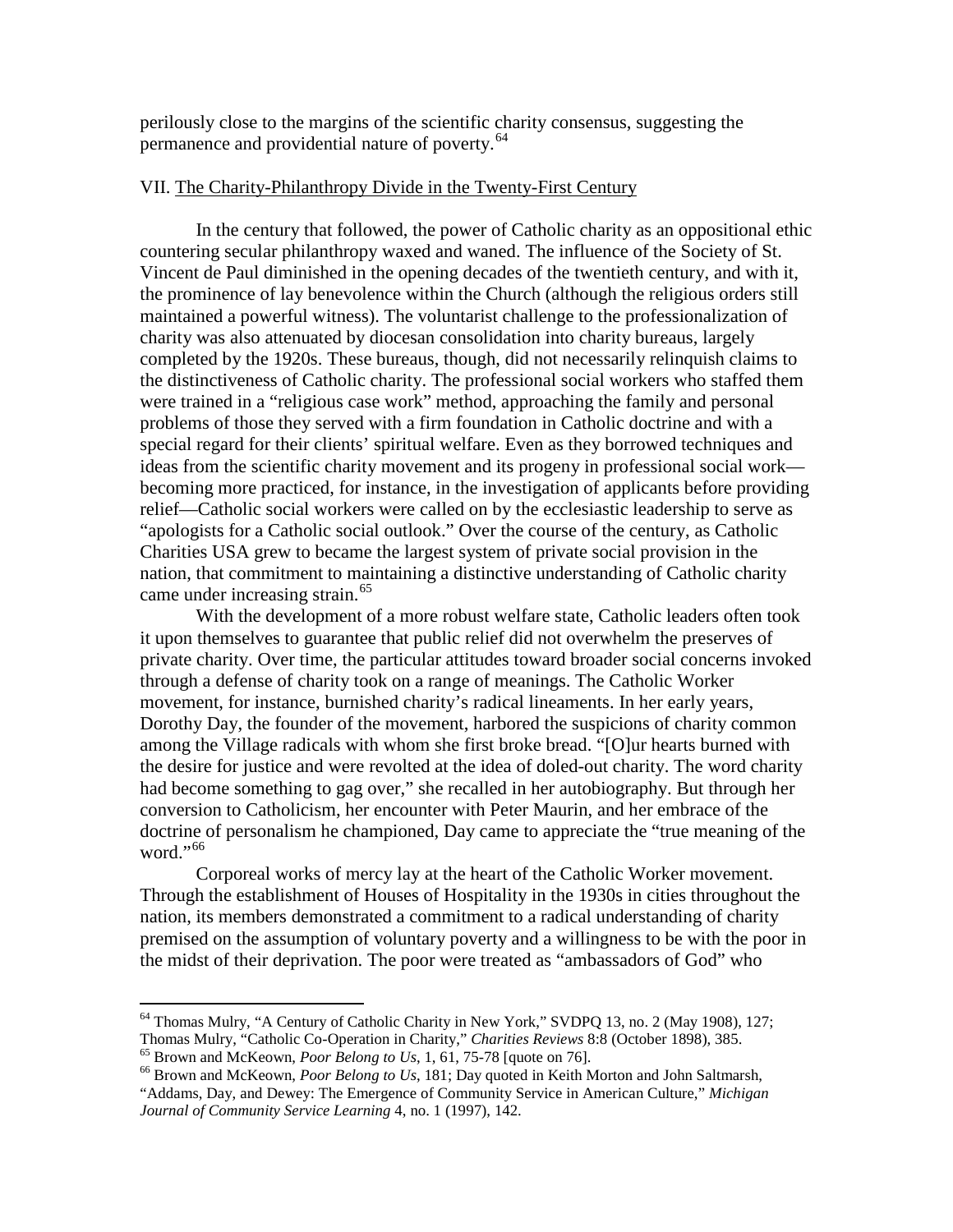brought with them the opportunity to perform the blessed act of charity, an understanding that shattered categories of 'deserving' and 'undeserving' and the hierarchies that separated giver from beneficiary. Day distinguished her commitment to personalism from her dedication as a Village radical to "telescopic philanthropy" (borrowing a phrase Dickens' used to describe a character in *Bleak House*), an imperative "full of concerns for people everywhere" that tended to overlook the suffering nearer at hand. This work offered an alternative to bureaucratic, professionalized social service provision, whether provided by the state or private agencies; it also posed a fundamental challenge to the capitalist, consumerist order. "Nobody would be poor," remarked Maurin, "if everybody tried to be poorer."<sup>[67](#page-33-0)</sup>

Day's and Maurin's promotion of a radical understanding of charity placed the virtue at the prophetic margins of liberal society. Subsequent leaders of Catholic social reform, many of who gained important early experience or inspiration in the Catholic Worker movement, were often more willing to foster an accommodation with America's liberal, capitalist order. They, in turn, exhibited a range of approaches to the Catholic charitable tradition. A cluster of Catholic activists gravitated toward the cause of industrial unionism with its long-running antipathy toward charity as an affront to mutualism and workers' dignity. Though they did not disregard the importance of works of mercy, their focus was largely on labor legislation and regulation. Catholic reformers increasingly came to embrace the state as an administrator of relief, although they often insisted that the practice adhere as closely as possible to the principles of subsidiarity. This orientation suggested an ambivalent relation to charity. On the one hand, the Catholic insistence on a natural right to relief could be invoked to demand an extension of the welfare state beyond contributory programs. Yet that extension could also be pursued in contrast to charitable aid; when one speaker championed mothers' pensions at the 1918 National Conference of Catholic Charities, he did so by claiming their promotion was "a matter of justice more than a matter of charity." Ultimately, many American Catholic reformers developed a delicate balance between an understanding of charity's necessity and of charity's limits. Michael Harrington, for instance, who served as an editor of the *Catholic Worker* and whose *The Other America* helped spark the War on Poverty, combined a commitment to personalism with an acceptance of an enlarged welfare state. "Those who criticize the impersonality of the welfare state and call for a return to the virtues of personal charity," he wrote, "have located a very real problem— and proposed an impossible solution."<sup>[68](#page-33-1)</sup>

American Catholic reformers' turn to justice reflected a broader development within Catholic social ethics, initiated a century before with Leo XIII's *Rerum Novarum*. The Leonine attempt to reconcile charity and justice (often in terms of the claims of the individual and of the state) by bolstering the latter's status was affirmed in the ensuing decades by Pius XII ("Charity is not enough, for in the first place there must be justice"), and reached its culmination in the papacy of Paul VI. With its emphasis on the legacy of

<span id="page-33-0"></span> $67$  Dorothy Day also suggested that many of the sources of philanthropy derived from the oppression of the poor and so were irredeemably tainted. Mark and Louise Zwick, *The Catholic Worker Movement: Intellectual and Spiritual Origins* (New York: Paulist Press, 2005), 34-39, 147-148; Robert Coles, *Dorothy Day: A Radical Devotion* (Reading, Mass.: Addison-Wesley Publishing, 1987), 14, 155-156 (Day quote); Piehl, *Breaking Bread*, 70, 97, 99-104 (Maurin quote on 102). <sup>68</sup> Brown and McKeown, *Poor Belong to Us*, 120, 170, 179; Michael Harrington, *The Other America*

<span id="page-33-1"></span><sup>(1962;</sup> New York: Touchstone, 1997), 119.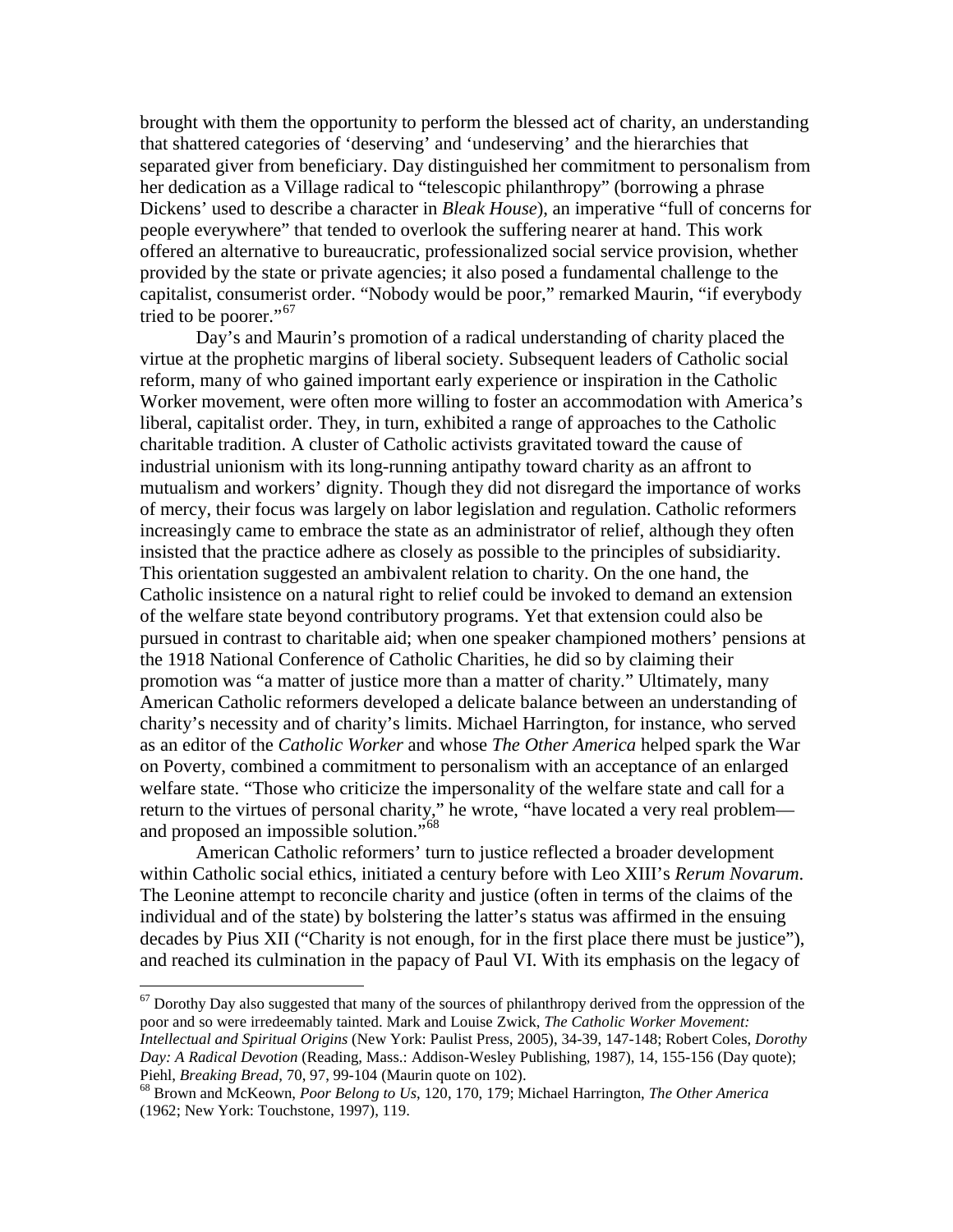colonialism and the widening gap between the rich and poor, Paul's first social encyclical, *Populorum Progressio* (1967), firmly tipped the balance toward justice.<sup>[69](#page-34-0)</sup>

Catholic Charities USA fully assimilated, and even amplified, these shifts in social ethics; as a centennial history of the institution, subtitled "100 Years at the Intersection of Charity and Justice," notes, "The continuity of a tradition of providing quality care through delivery of social service now shared the agenda with the more recent emphasis on structural problems in the society." This more expansive mission was affirmed through the publication in 1972 of *Toward a Renewed Catholic Charities Movement*, the product of a three-year self-examination by Catholic Charities. The Cadre Study, as it became known, was heavily influenced by liberation theology and its commitment to social justice and placed a strong emphasis on political advocacy for social change. Catholic Charities, it insisted, "must stop wishing to resolve the poverty, the misery of the oppressed by individual acts of charity alone.<sup> $70$ </sup>

For some traditionalists, these developments represented a betrayal and a radical discontinuity with past traditions of giving. Until the 1960s, "Catholic charitable institutions…did exemplary work," lamented the writer Brian C. Anderson in an article on "How Catholic Charities Lost its Soul." But then Catholic Charities moved away from an emphasis on "'just' charity" and instead became "one of the nation's most powerful advocates for outworn welfare-state ideas, especially the idea that social and economic forces over which the individual has no control…are the reason for poverty." Anderson cited the remarks of Marvin Olasky, the noted conservative champion of voluntarism, dismissing Catholic Charities' spurious renewal: "This isn't charity at all. When you take away dollars that you could spend helping people and spend them on lobbying, you're robbing the poor to give to the lobbyist." These critics came close to committing Mary Richmond's "mischievous social fallacy," pitting charity and justice as irreconcilable antagonists. Yet they were correct in intuiting a diminution of the Catholic charity apologia in a reorientation of Catholic social ethics toward considerations of justice. The challenge charity posed to philanthropy had been blunted, since philanthropy could claim certain affinities with—and perhaps ask certain indulgences of—a commitment to justice, that the virtue of charity did not offer as readily.<sup>[71](#page-35-0)</sup>

In the last decade, however, that challenge has once again been unsheathed. Two recent papal pronouncements have encouraged, and reflect, that development. In 2005,

<span id="page-34-0"></span> <sup>69</sup> In his 1931 encyclical, *Quadragesimo Anno*, Pius XI developed the idea of "social charity" as distinct from the traditional practice of charity. As Marvin Mich explains, "social charity" has "structural and institutional dimensions. It meant putting policies and structures in place that help to achieve the harmony and 'oneness' that may not be achieved through fighting for justice…The pope's motivation in coining the phrase 'social charity' was to keep love, *caritas*, as the central moral virtue in Catholic social teaching, but not let it be reduced to almsgiving." Mich, *Catholic Social Teaching*, 80-81. Roberto de Mattei, "Justice and Charity," *The Catholic Thing*, July 16, 2009, accessed at

[http://www.thecatholicthing.org/content/view/1913/2/;](http://www.thecatholicthing.org/content/view/1913/2/) Pius XII quoted in Robert Calderisi, "Radical Pope,<br>Traditional Values," New York Times, December 29, 2013; Mich, *Catholic Social* Teaching, 154-165.

<span id="page-34-1"></span><sup>&</sup>lt;sup>70</sup> Rev. J. Bryan Hehir, "Theology, Social Teaching, and Catholic Charities: Three Moments in a History," in *Catholic Charities USA: 100 Years at the Intersection of Charity and Justice*, ed. J. Bryan Hehir (Collegeville, Minn.: Liturgical Press, 2010), 39-40 (quote); Cadre Study quoted in Rev. Msgr. Robert J. Vitillo, "Putting Justice and Charity into Action: Empowerment for God's People," in *Catholic Charities USA*, 127.<br><sup>71</sup> Brian C. Anderson, "How Catholic Charities Lost its Soul," *City Journal* 10, no. 1 (Winter 2000), 28, 30-

<sup>31.</sup>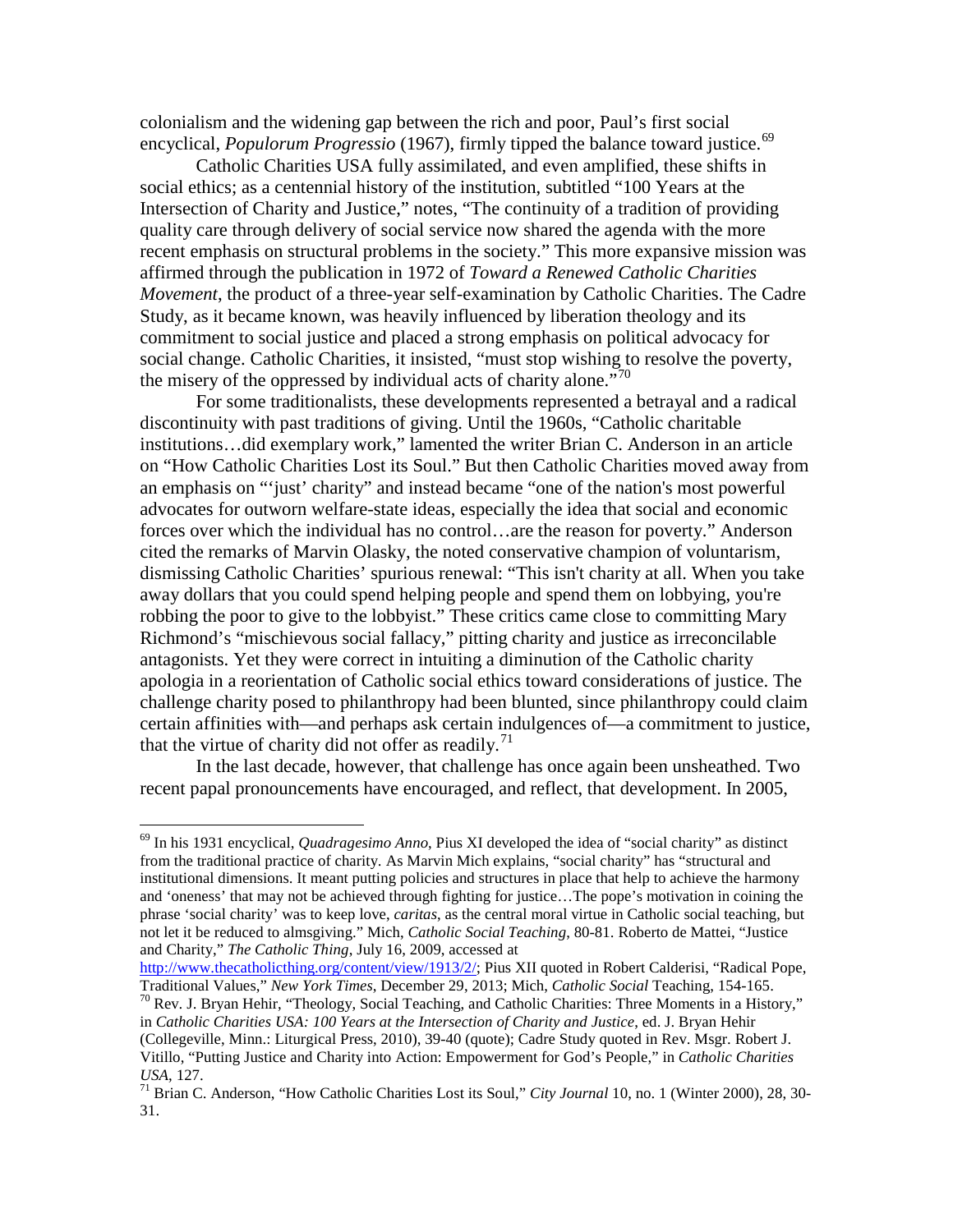Pope Benedict XVI issued his first encyclical, *Deus caritas est* ("God is love"). It took as its key theme the interplay between God's love for man, man's love for God, and man's love for his fellow neighbor, expressed through the practice of Christian charity. The encyclical bore many of the marks of the apologia for charity that proliferated at the turn of the last century. Benedict defined charity as "first of all the simple response to immediate needs and specific situations: feeding the hungry, clothing the naked, caring for and healing the sick, visiting those in prison, etc. [31]." And it was, he instructed, as intrinsic to the life of the Church as was the ministry of the sacraments and the preaching of the Gospel. It was also a virtue under siege, stalked, since the nineteenth century, by the acolytes of "justice." Charity, they insisted, and almsgiving especially, were means of soothing the conscience of the giver, of allowing him or her to shirk the responsibility to build a social order in which charity was no longer needed. Benedict, to his credit, did not reject these animadversions out of hand. There was "some truth to this argument," he allowed  $[26]$ <sup>[72](#page-35-1)</sup>

Yet this truth, he stated, must yield to a larger truth, one at the heart of his encyclical: that if charity can be abused and employed to undermine justice, in its truest form it is the *source* of justice, for it is rooted in God's love. "Love—*caritas*—will always prove necessary, even in the most just society…Whoever wants to eliminate love is preparing to eliminate man as such. There will always be suffering which cries out for consolation and help….There will always be situations of material need where help in the form of concrete love of neighbour is indispensable [28]."[73](#page-35-2)

Benedict lays the over-valuing of justice against charity at the feet of Marxism and the modern welfare state (he does not indict his papal predecessors). But he noted too the challenge posed by philanthropy. In their dreams of abolishing suffering from the world, both statism and philanthropy run the risk of sustaining a metastasizing bureaucracy. Both could foster a materialism that neglects the spiritual care of the needy. Both tended to regard those they sought to help as abstractions. Both often forgot that "human beings always need something more than technically proper care. They need humanity. They need heartfelt concern [31]."

Benedict offered a gentle yet unyielding critique of philanthropy. He recognized the good that has been accomplished by secular schemes of humanitarian uplift and did not deny the importance of technical competency. But he also insisted on the limits of all such "ideologies aimed at improving the world" outside the embrace of the Church. "Practical activity will always be insufficient, unless it visibly expresses a love for man, a love nourished by an encounter with Christ [34]." Only a gift endowed with such love can cultivate humility in the giver and protect the dignity of the recipient. And here, toward the encyclical's conclusion, we can detect echoes of the sterner rebuke of philanthropy that marked earlier charity apologetics. Benedict subtly moves from a consideration of philanthropy's (and justice's) insufficiency to the dangers lurking in the immensity of its ambitions when confronted with the "immensity of others' needs": a

<span id="page-35-1"></span><span id="page-35-0"></span> <sup>72</sup> "Encyclical letter *Deus Caritas Est* of the Supreme Pontiff Benedict XVI to the Bishops[,] Priests and Deacons[,] Men and Women Religious[,] and all the Lay Faithful on Christian Love," accessed at [http://www.vatican.va/holy\\_father/benedict\\_xvi/encyclicals/documents/hf\\_ben-xvi\\_enc\\_20051225\\_deus](http://www.vatican.va/holy_father/benedict_xvi/encyclicals/documents/hf_ben-xvi_enc_20051225_deus-caritas-est_en.html)[caritas-est\\_en.html.](http://www.vatican.va/holy_father/benedict_xvi/encyclicals/documents/hf_ben-xvi_enc_20051225_deus-caritas-est_en.html) [73](http://www.vatican.va/holy_father/benedict_xvi/encyclicals/documents/hf_ben-xvi_enc_20051225_deus-caritas-est_en.html) See Charles M. Murphy, "Charity, not Justice, As Constitutive of the Church's Mission," *Theological* 

<span id="page-35-2"></span>*Studies* 68, no. 2 (June 2007), 281-282.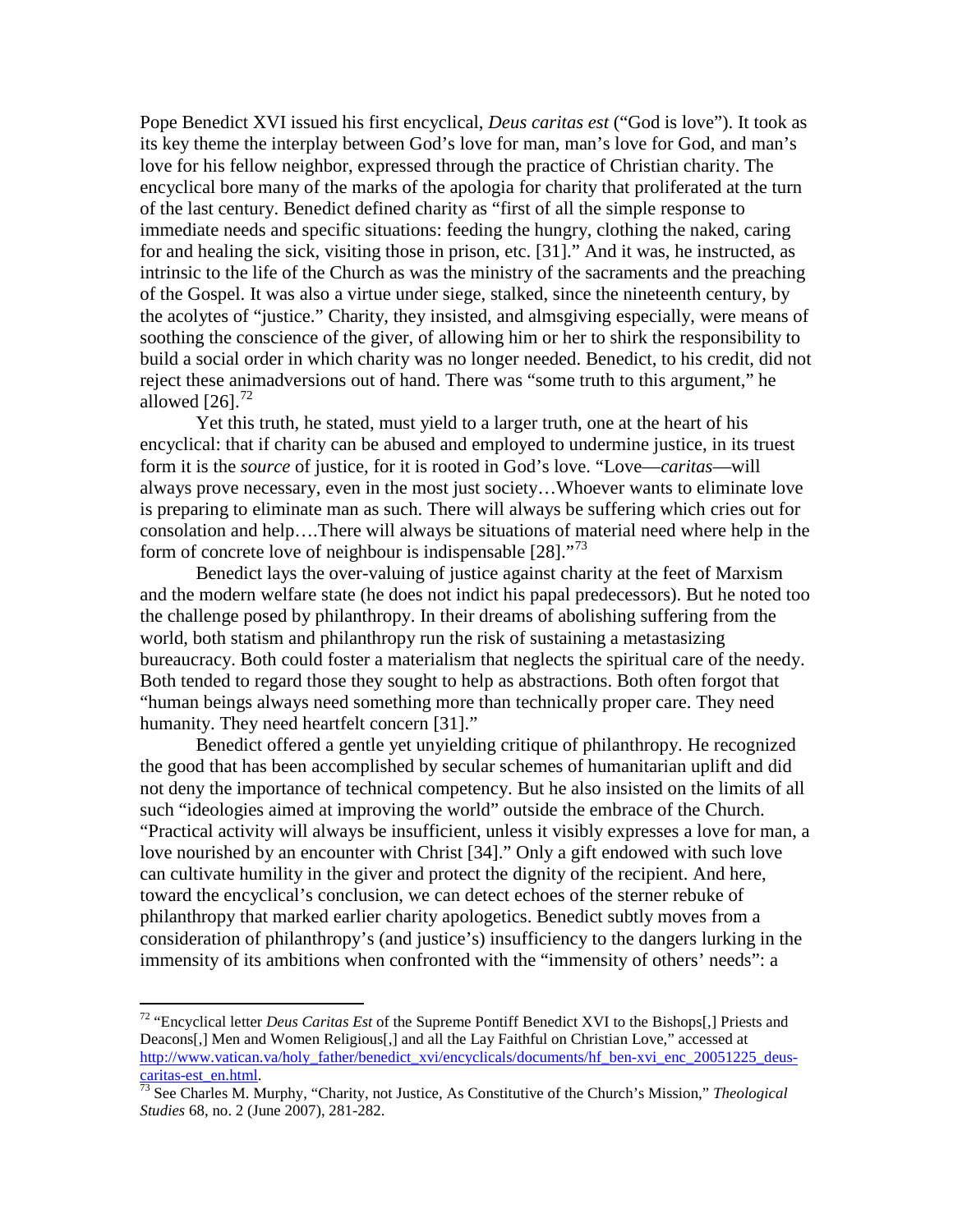resigned acceptance of human misery or an "arrogant contempt for man [36]" when those ambitions are inevitably thwarted. Like the "State which would provide everything," Benedict ultimately indicts philanthropy for its tendency to neglect "the very thing which the suffering person—every person—needs: namely, loving personal concern  $[28]$ ."<sup>[74](#page-36-0)</sup>

Benedict's close pairing of philanthropy with the incapacities of the welfare state lent his apologia for charity a conservative cast. But he was not blind to the capacity of charity to shake the socio-economic order as well. Charity, he urged in his 2009 social encyclical *Caritas in veritate* must be "the principle not only of micro-relationships (with friends, with family members or within small groups) but also of macro-relationships (social, economic and political ones) [2]." It illuminated the limits of the profit motive and of the free market to promote human development [38]. [75](#page-36-1) In his own defense of charity, Benedict's successor, Francis, has expanded upon this line, and in doing so, has highlighted charity's more radical potentialities. Through his own personal example stories abound of the Pope sneaking out of the Vatican at night to attend to the city's homeless—Francis has called for a church that is "bruised, hurting and dirty because it has been out on the streets [49]." He has placed the immediate engagement with suffering at the heart of his papacy, yet has tied these personal ministrations to a broader critique of the "new tyranny [56]" represented by unfettered capitalism. Charity in his early apostolic exhortation, *Evangelii Guadium*, stands in opposition not to an overweening state but to an "economy of exclusion and inequality [53]." And it is the "deified market" that serves as the prime agent of dehumanization for Francis, and thus the main threat that charity must confront.<sup>[76](#page-36-2)</sup>

Some commentators have sought to place these pronouncements within the context of stark, traditional dichotomies. As Stephen Schneck, director of Catholic University's Institute for Policy Research & Catholic Studies, told the *National Catholic Reporter*, "Pope Francis is….saying private charity, however wonderful and holy it is, can never be enough. He's saying that the poor also need justice….He's saying that private charity by itself can never provide that justice given the moral deficiency of economic and social systems governed only by heartless invisible hands." Yet Francis does not play charity sharply against justice; instead, he seems to suggest their interpenetrability. Like Benedict, he recognizes the limits of an impoverished understanding

<span id="page-36-0"></span> <sup>74</sup> George Weigel, "The Blessings of Charity: A Papal Challenge to Conventional Wisdom," *Philanthropy*  (March 2006), available a[t http://www.philanthropyroundtable.org/topic/excellence\\_in\\_](http://www.philanthropyroundtable.org/topic/excellence_in_)

philanthropy/the\_blessings\_of\_charity; Sergio Beladrinelli, "Charity and Philanthropy," in *The Way of Love: Reflections on Pope Benedict SVI's Encyclical* Deus Caritas Est, eds. Livio Melina and Carl A. Anderson (San Francisco, Ignatius Press, 2006), 317-329. See also Pope Benedict XVI, "Charity Exceeds Philanthropy by 'Showing' Christ," address to the Participants at the Meeting Promoted by the Pontifical Council 'Cor Unum," January 23, 2006, available at http://www.catholicculture.org/culture/library/view.cfm?recnum=6769.

<span id="page-36-1"></span><sup>&</sup>lt;sup>75</sup> Encyclical Letter *Caritas in Veritate* of the Supreme Pontiff Benedict XVI to the Bishops[,] Priests and Deacons[,] Men and Women Religious[,] the Lay Faithful and All People of Good Will[,] of Integral Human Development in Charity and Truth, accessed at

http://www.vatican.va/holy\_father/benedict\_xvi/encyclicals/documents/hf\_ben-xvi\_enc\_20090629\_caritasin-veritate\_en.html.<br><sup>76</sup> Apostolic Exhortation Evangelii Gaudium of the Holy Father Francis to the Bishops, Clergy,

<span id="page-36-2"></span>

Consecrated Persons and the Lay Faithful on the Proclamation of the Gospel in Today's World, accessed at http://www.vatican.va/holy\_father/francesco/apost\_exhortations/documents/papa-francesco\_esortazioneap\_20131124\_evangelii-gaudium\_en.html#\_ftn175.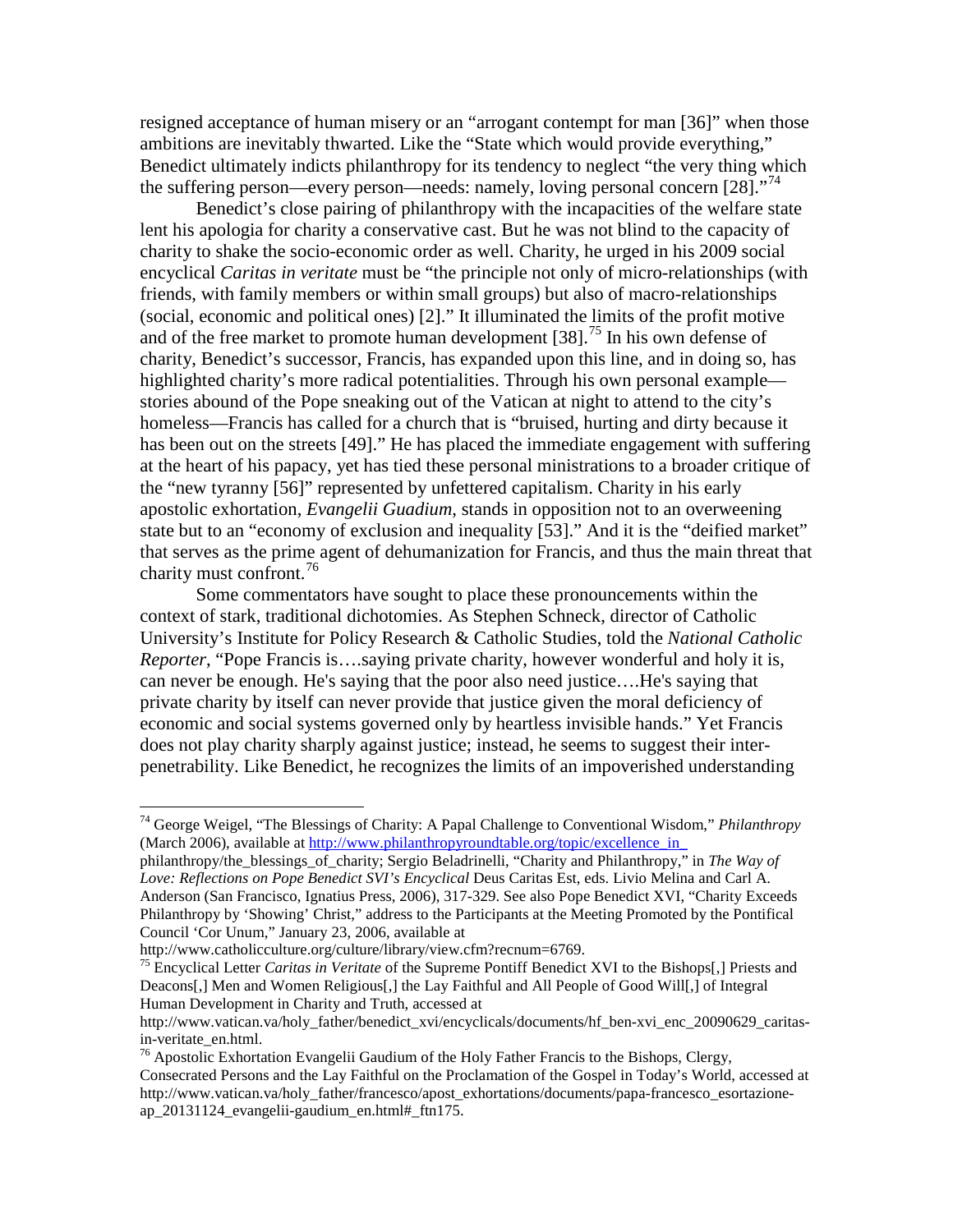of charity—what he terms "charity à la carte," "an accumulation of small personal gestures to individuals in need [180]"—while also maintaining charity's priority in its relation with justice. But even more than Benedict, Francis frames that relation as a partnership. In his writings, Jesus' call "to touch human misery, to touch the suffering flesh of others [270]" affirms and amplifies the call to extirpate the root of that suffering. And so, he declares, Christian life "means working to eliminate the structural causes of poverty and to promote the integral development of the poor, as well as small daily acts of solidarity in meeting the real needs which we encounter [188]," without posing an antagonism between the two charges.<sup>[77](#page-37-0)</sup>

Nor has he promoted a strict opposition between charity and philanthropy (although he has not frequently invoked that latter term). In *Evangelii Guadium*, he rooted the right to private property in the service of the public good; "solidarity," he declared, "must be lived as the decision to restore to the poor what belongs to them [189]." In a message delivered to the participants of the World Economic Forum at Davos, Francis affirmed the power of private wealth to develop the "decisions, mechanisms and processes directed to a better distribution of wealth." His remarks to Davos were interpreted as a response to criticism that his apostolic exhortation discounted the contributions of philanthropy. Francis made clear that he did not seek to dampen philanthropy's ambition but to heighten its sense of original sin, its own implication in social and economic inequality. Charity could both sharpen philanthropy's drive to correct those inequities while also ensuring that it took the "integral promotion of the poor" as its foundation and was not reduced to "a simple welfare mentality."<sup>[78](#page-37-1)</sup>

These papal pronouncements point to the power of charity as an ideal in contemporary moral discourse as well as to its ideological indeterminacy. Charity now can be invoked to challenge the welfare state, the ambitions of mega-philanthropy, or the torpor afflicting any stagnant bureaucracy. It can call on philanthropy or government to increase spending on social service, stimulate grass-roots advocacy on the needy's behalf or inspire acts of human kindness. Charity can teach humility or stoke ambition. If the drive to end charity could unite radicals and reactionaries, so too can the calls for more charity.

In all these forms, charity can provide the most potent challenge to the contemporary discipline of philanthropy—each correcting and improving the other. Such an intervention would be especially helpful in our present moment, when philanthropy's dominance—as an ideal if not necessarily as a practice—has widened the gulf between the two. Recent finance and tech gains have inflated the resources of the nation's wealthiest citizens, while propelling them further away from the presence of the poor that their benefactions might assist. Their giving patterns reflect this distance. According to one study, only five of the largest 300 gifts made in 2010 "went to organizations that deliver services to people in communities." And, as the writer Ken Stern has noted, of the

<span id="page-37-0"></span> <sup>77</sup> Michael Sean Winters, "Libertarians become vocal critics of Evangelii Gaudium," *National Catholic Reporter*, January 30, 2014, accessed at http://ncronline.org/news/politics/libertarians-become-vocal-

<span id="page-37-1"></span> $^{78}$  Message of Pope Francis to the Executive Chairman of the World Economic Forum on the Occasion of the Annual Meeting at Davos-Klosters, accessed a[t http://www.vatican.va/holy\\_father/francesco/messages/](http://www.vatican.va/holy_father/francesco/messages/) pont-messages/2014/documents/papa-francesco\_20140117\_messaggio-wef-davos\_en.html.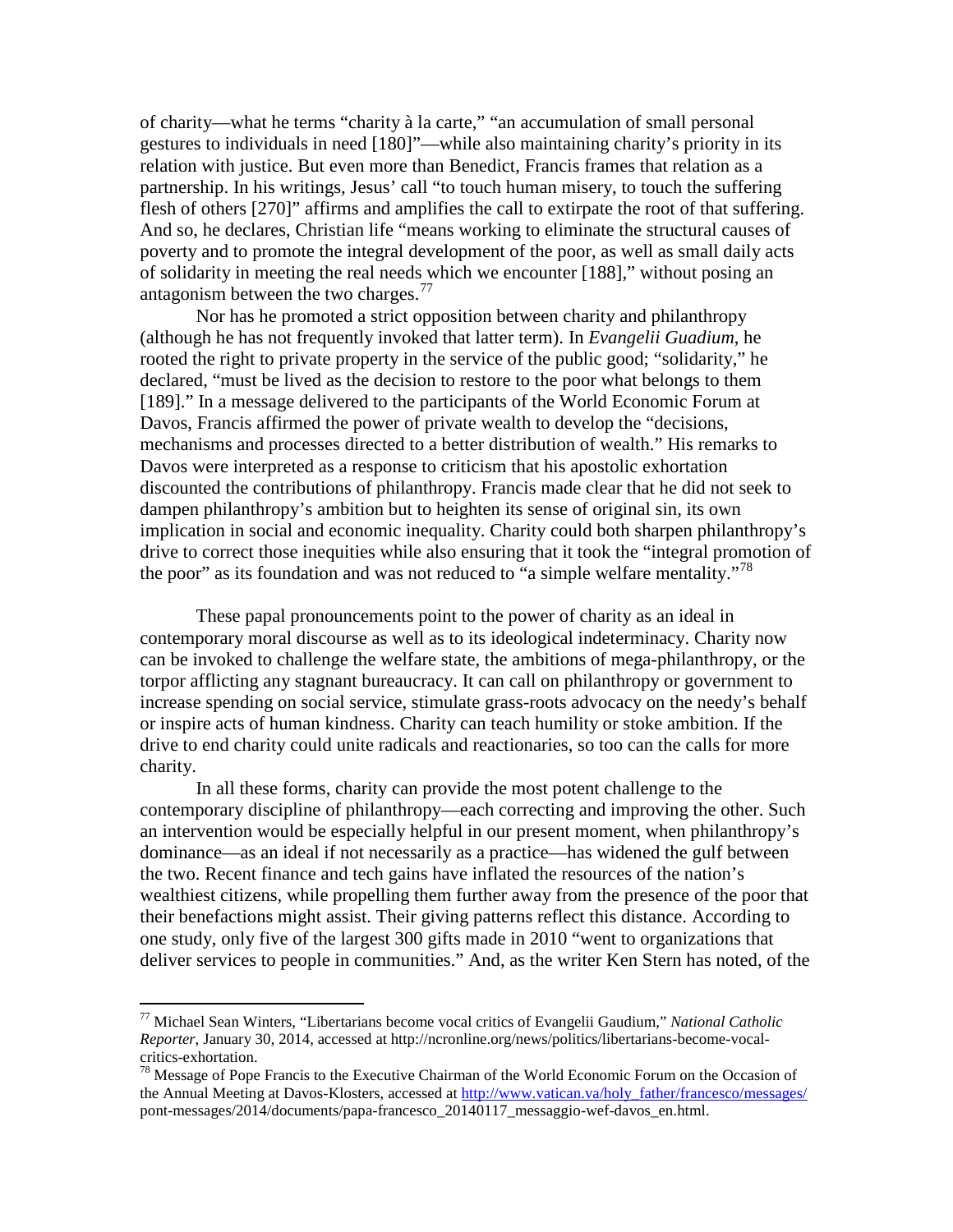50 largest individual gifts to public charities in 2012, "Not a single one of them went to a social-service organization or to a charity that principally serves the poor and the dispossessed." A 2007 study conducted by the Indiana University Center on Philanthropy and Google has demonstrated that the wealthier a giver, the less likely he or she is to donate to charities directed toward meeting the basic needs of the poor. The ascendency of philanthro-capitalism, the belief that philanthropy should harness the power of the market, has deepened the divide between charity and philanthropy. Each of those conjoined terms has its own critique of charitable giving—as an unimaginative emollient or as a violation of the market—and in combination, they fuel an indifference to, and at times even a contempt for, efforts to relieve immediate suffering. A new generation of social entrepreneurs seems to have little regard for the more modest offerings of charitable aid. "For a generation coming of age amid the Arab Spring and Occupy movement," one analyst explained, "there is a growing sense that we must harness philanthropy for more than just traditional charity if we are to ensure a sustainable world for our future and that of our own young children."<sup>[79](#page-38-0)</sup>

Yet there are also some subtle intimations of forces bridging the charityphilanthropy divide, bringing the two into a more productive, if still watchful, relationship. The domineering spread of "venture philanthropy" and philanthrocapitalism has roused some philanthropic leaders to defend the legitimacy of "old philanthropy," not just by reminding its impatient critics that foundations of the past also sought to address root causes, but that they were also more responsive to grant requests from charities on the ground. As then-Ford Foundation president Susan Berresford declared in 2007, she had become "very worried that a lot of people are disparaging the charity end of our field."<sup>[80](#page-38-1)</sup>

Another development is the growing popularity of unconditional cash transfers as anti-poverty programs; here, the material practice, if not necessarily the spiritual commitment, of almsgiving is wedded to the scientific rigor and technological competence demanded by modern philanthropy.<sup>[81](#page-39-0)</sup> Nonprofits throughout the nation, struggling with tightened budgets and declining government support, are increasingly

<span id="page-38-0"></span> $79$  This impatience with charity was also reflected in the development of alternative, more radically democratic philanthropic institutions, such as the Haymarket Fund, whose presiding philosophy is "Change, Not Charity." Susan Ostrander, *Money for Change: Social Movement Philanthropy at Haymarket People's Fund* (Philadelphia: Temple University Press, 1995). Rob Reich, "Philanthropy and Caring for the Needs of Strangers," Social Research 80, no. 2 (Summer 2013), 522; Kristin Seefeldt and John Graham, *America's Poor and the Great Recession* (Bloomington: Indiana University Press, 2013), 48; Ken Stern, "Why the Rich Don't Give to Charity," *Atlantic.com*, March 20, 2013, accessed at

[http://www.theatlantic.com/magazine/archive/2013/04/why-the-rich-dont-give/309254/;](http://www.theatlantic.com/magazine/archive/2013/04/why-the-rich-dont-give/309254/) Russ Juskalian, "Was Carnegie Right About Philanthropy," *Newyorker.com*, February 10, 2014, accessed at

[http://www.newyorker.com/online/blogs/currency/2014/02/philanthropy-50-zuckerberg-carnegie](http://www.newyorker.com/online/blogs/currency/2014/02/philanthropy-50-zuckerberg-carnegie-inequality.html)[inequality.html;](http://www.newyorker.com/online/blogs/currency/2014/02/philanthropy-50-zuckerberg-carnegie-inequality.html) Pablo Eisenberg, "The Rich are getting richer, but they still don't do enough for the poor," *Chronicle of Philanthropy*, 26, no. 3 (November 21, 2013), 31; Robert Reich, "What 'charity' could really mean, *Christian Science Monitor*, December 16, 2013; James Franklin, "Global 'next gen' trends," *@lliance Magazine* (December 2013), accessed at http://www.alliancemagazine.org/node/4390.<br><sup>80</sup> Berresford quoted in Todd Cohen, "History Lesson for Philanthropy," *Philanthropy Journal*, February 8,

<sup>2007,</sup> accessed at http://www.philanthropyjournal.org/archive/127528. <sup>81</sup> Christopher Blattman, "Let Them Eat Cash," *New York Times*, June 29, 2014; Roger Bregman, "Free

<span id="page-38-1"></span>Money Might be the best way to end poverty," *Washington Post*, December 29, 2013.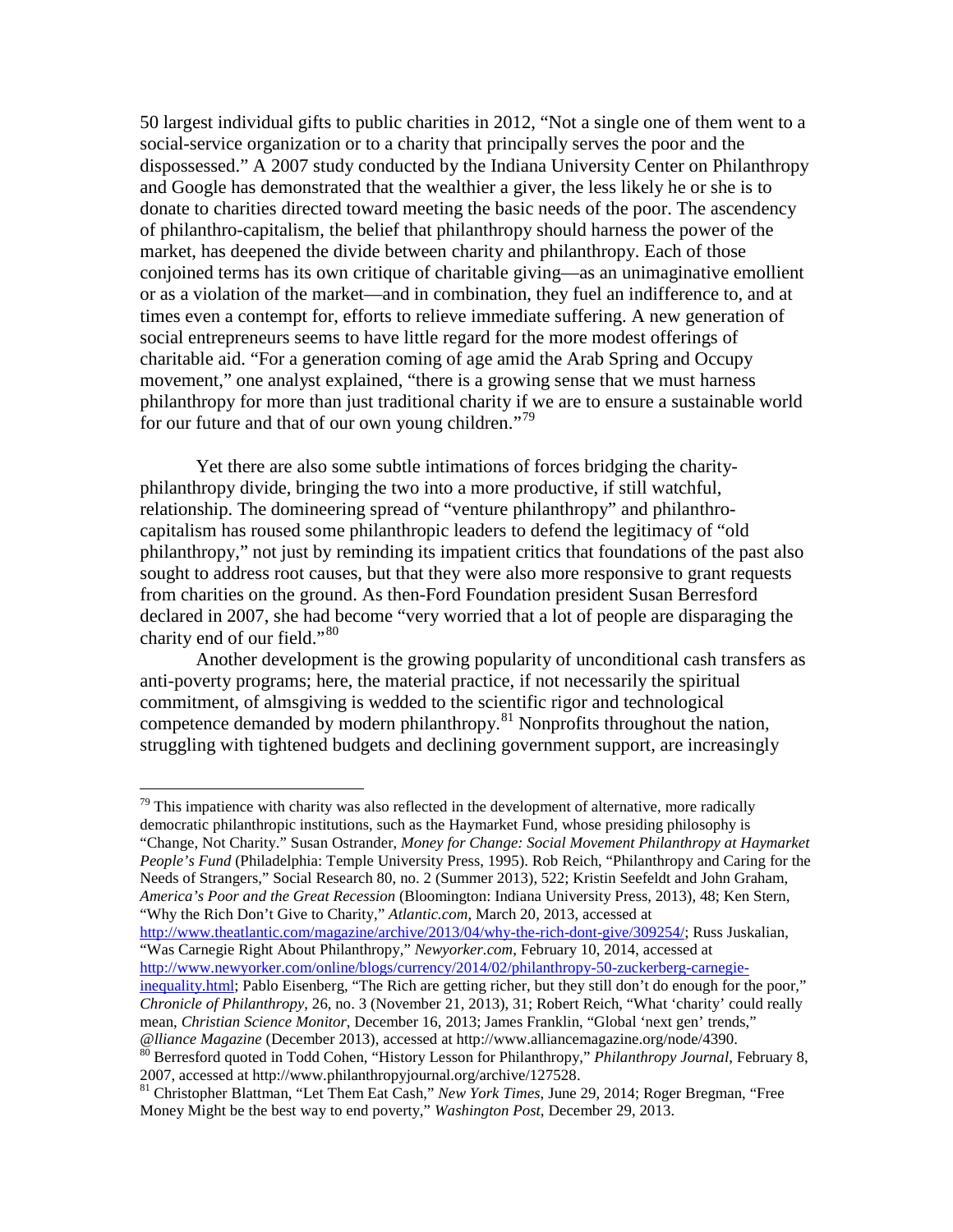engaging in both direct social service provision and advocacy work, pushing for structural reforms even as they address immediate needs. More significant has been the latest "rediscovery of poverty" in the wake of the recent recession. Even as overall charitable giving declined during the Great Recession, food banks around the nation experienced surges in giving. Research by Douglas Holz-Eakin and Cameron Smith has found that in 2009 and 2010, foundations "directed a greater proportion of their grants to areas with high levels of unemployment and high levels of mortgage delinquency rates." In certain cities where the politics of income inequality has been especially vexing, a corps of philanthropist has taken up the issue; in San Francisco, for instance, a handful of tech industry leaders have pushed their fellow moguls to support often-neglected antipoverty programs in the Bay Area. $82$ 

Perhaps there is no better illustration of the possibility of bridging the domains of charity and philanthropy than the career path of Patty Stonesifer. In April 2013, Stonesifer took on the position of CEO of Martha's Table, a food pantry and familyservices nonprofit in Washington, DC. What made the move noteworthy was that Stonesifer had previously served as the CEO of the Bill and Melinda Gates Foundation, the largest philanthropy in the world. "Having Stonesifer come run a small local charity," quipped the *Washington Post*, "is like General Electric business titan Jack Welch showing up to manage the corner appliance store."<sup>[83](#page-39-2)</sup>

But as Stonesifer explained her reasons for seeking the job, the transition came to seem less a rupture and more a return to roots. Growing up in Indianapolis in a large Catholic family, she imbibed a strong commitment to charitable work from her parents; her father had been an active member of his local Society of St. Vincent de Paul, which named the food pantry where he volunteered after him. Stonesifer, meanwhile, had grown to know of Martha's Table's works from her own time at the Gates Foundation's DC office, where she could watch its vans give out hot food to the homeless that congregated in a nearby city park. Those scenes stirred memories of her youthful social service and

<span id="page-39-1"></span><span id="page-39-0"></span> <sup>82</sup> Lisa Ranghelli, *Leveraging Limited Dollars: How Grantmakers Achieve Tangible Results by Funding Policy and Community Engagement* (Washington, DC: National Committee for Responsive Philanthropy, 2012), 5; Joe Garofoli, "Marc Benioff Challenges Bay Area's Tech Leaders to Give More," *SFGate.com*, March 7, 2014, accessed at http://www.sfgate.com/politics/joegarofoli/article/Marc-Benioff-challenges-Bay-Area-s-tech-leaders-5296188.php. Rob Reich and Christopher Wimer, "Has the Great Recession Made Americans Stingier?," *Pathways* (Fall 2011), 5-6 (quote on Holz-Eakin and Smith research on 5). See, also the case of William Conway, the CEO and co-founder of the investment company the Carlyle Group. Conway, a deeply committed Catholic, had long given significant sums to traditional charities and social service organizations. But he had grown dissatisfied with "stopgap" giveaways and began to seek out a "big idea" that could direct his giving toward a "more permanent solution" to the persistent problems of poverty. In September 2011, in the midst of the recession, he announced that he would give away half of his fortune, some \$1 billion, toward an ambition program of job creation. He spent months soliciting ideas and talking to experts. Ultimately, however, he gave up the idea of arriving at a single "big idea" and instead embraced a multi-pronged approach that aimed to bolster the safety net for the most vulnerable while providing a final boost for those on the cusp of self-sufficiency. The initial tranche of his philanthropy included \$30 million in tuition assistance, scholarships and job training programs at nursing schools in the DC region and \$25 million to support social service nonprofits in the area, including \$10 million to Catholic Charities. Robert McCartney, "How Bill Conway's \$1 billion in gifts will directly help the poor," *Washington Post*, October 11, 2012; Robert McCartney, "The \$1 billion question: How can we create jobs?," *Washington Post*, September 25, 2011. <sup>83</sup> *Washington Post*, January 29, 2013.

<span id="page-39-2"></span>